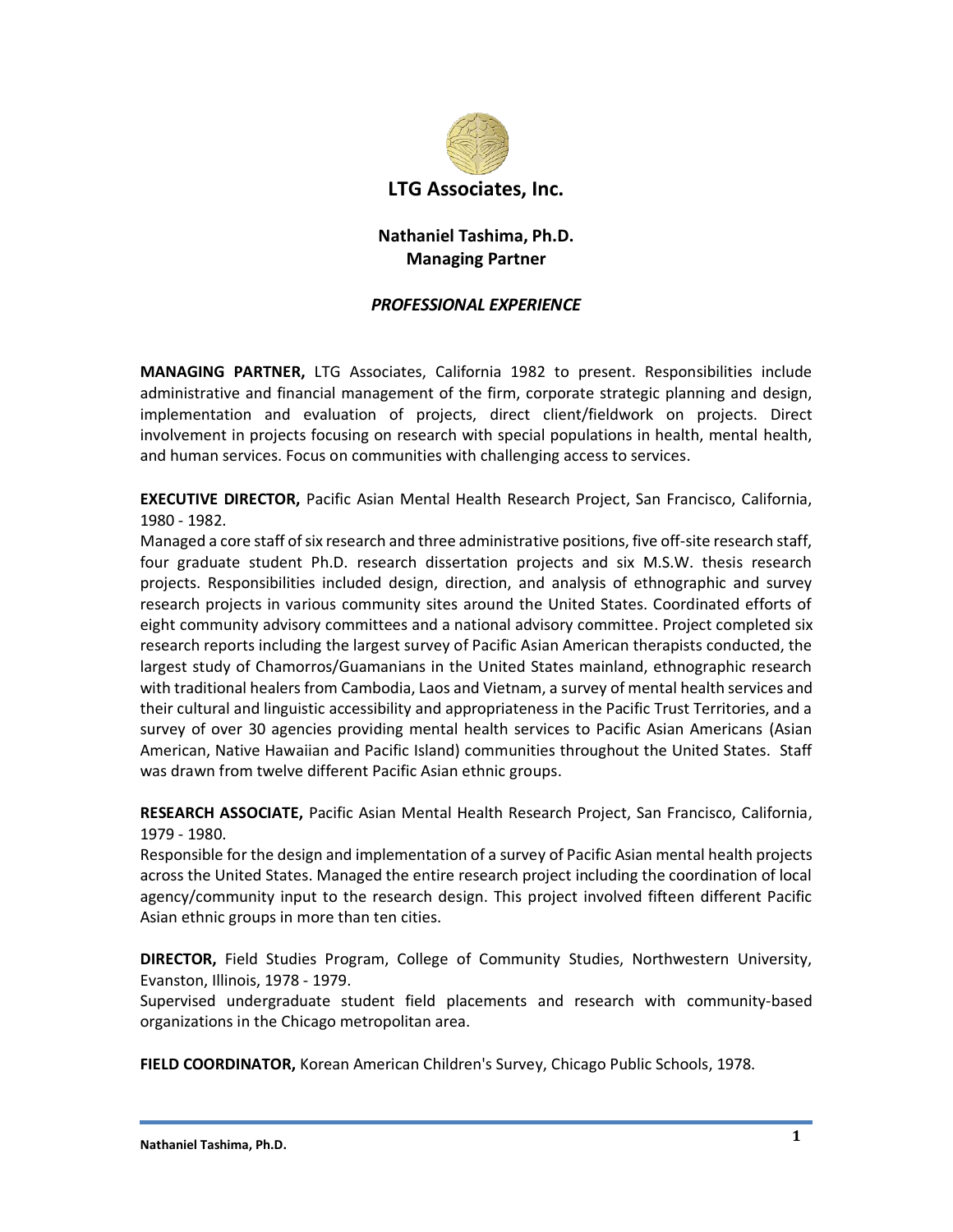Implemented and managed a survey research project designed to identify positive elements in Korean parents and school staff interaction which facilitated more rapid mainstreaming of limited English-speaking students.

**CONSULTANT,** Communication Patterns of Japanese Americans in the Chicago area, 1978.

**SCHOLAR IN RESIDENCE,** Humboldt State University, Ethnic Studies Department, Arcata, California, 1977.

**RESEARCH ASSOCIATE,** Asian American Mental Health Research Center, San Diego, California, 1975 - 1977.

Project Coordinator: Health Survey of Rural Asian American Communities in Central California. Project Coordinator: Vietnamese Mental Health Monitoring Unit, Camp Pendleton, California. Consultant: Program for Asian Women Married to United States Military Personnel in the San Diego Area.

Consultant: Survey of Health Issues in the Guamanian American Community in San Diego.

**PROJECT DIRECTOR,** Asian American Usage of Mental Health Facilities in San Diego County, San Diego, California 1974 - 1976.

**RESEARCH ASSISTANT:** with L. Huey, M.D., Chief, Psychiatry Service, VAHSD, Assistant Professor, UCSD School of Medicine. The Interaction of Lithium and Euphoria in Alcoholics 1974 -1975.

**RESEARCH ASSISTANT:** with J. Morrison, M.D. Director of Inpatient Services, Psychiatry Service, VAHSD. Post-hospitalization Follow-up for Psychiatric Inpatients with Families, VAHSD 1974.

# **Summary of Project Experience**

The following pages present a summary of project experience from 1982 to the present, presented by functional categories. Some of the listed projects entailed multiple tasks and some were multiple year projects.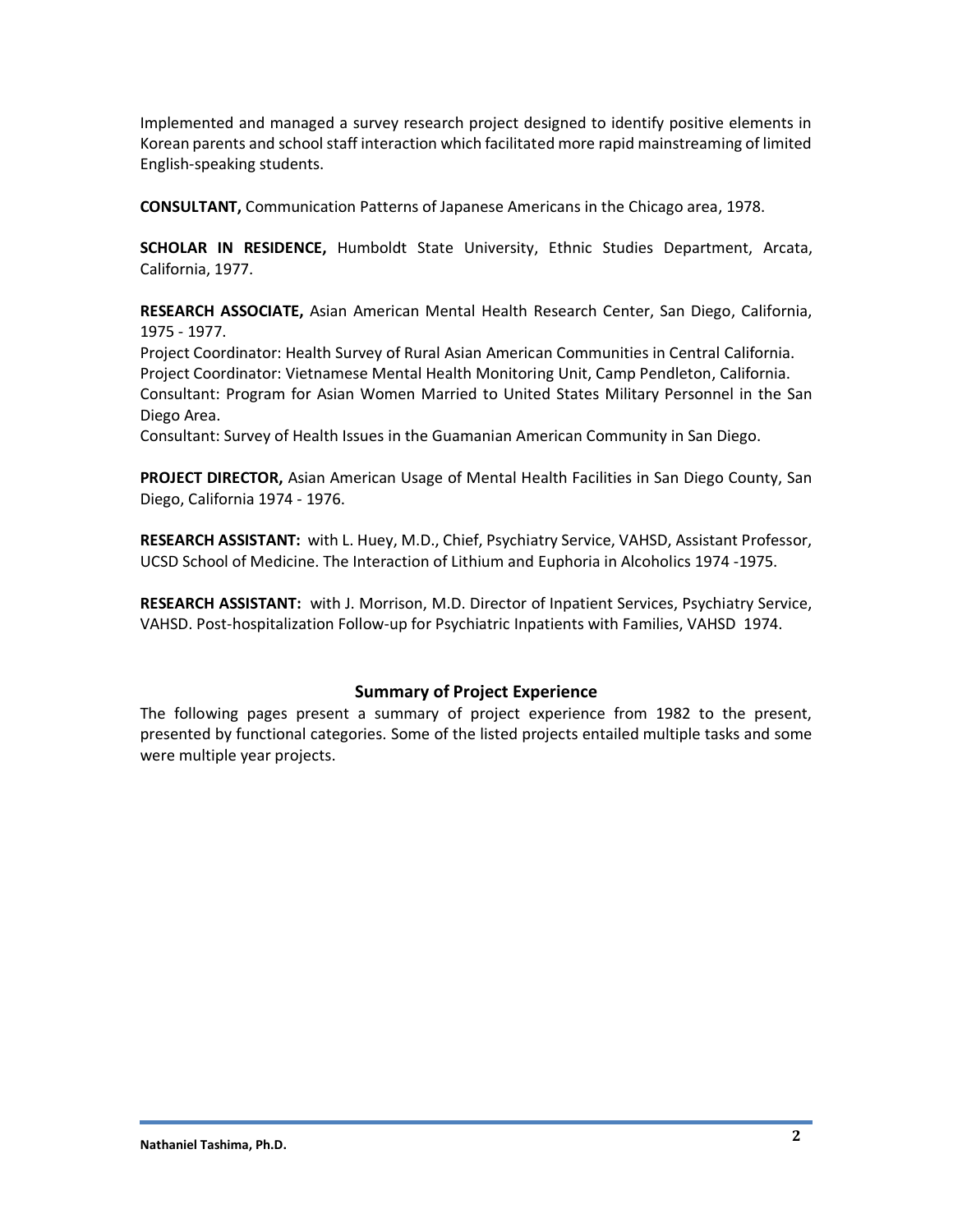| <b>Qualitative Evaluation/Assessment/Research</b>                                                                                                                                                                                               |                                         |
|-------------------------------------------------------------------------------------------------------------------------------------------------------------------------------------------------------------------------------------------------|-----------------------------------------|
| <b>CLIENT/PROJECT TITLE</b>                                                                                                                                                                                                                     | <b>ROLE</b>                             |
| Institute for Public Health Improvement, University of California at Davis. Conduct of Qualitative Evaluation of Novel                                                                                                                          | Project Developer, Co-Project Director  |
| Family Strengthening Program.                                                                                                                                                                                                                   |                                         |
| Report on the conduct and analysis of Koa Family Study Mid-Point Focus Groups. University of California, Davis<br>Center for Healthcare Policy and Research June 30, 2021.                                                                      | Project Developer, Co-Project Director  |
| Patient Centered Assessment, Labcorp Drug Development, Inc. Qualitative Research on French, German, Korean and<br>Polish Patient Experience and Treatment Expectations with adults with short bowel syndrome-associated intestinal<br>failuree. | Project Developer, Co-Project Director  |
| American Institutes of Research. Analysis of qualitative data for internal policy use.                                                                                                                                                          | Senior Research Associate               |
| NORC at the University of Chicago for the California Health Care Foundation. Support for Statewide Assessment of<br>Issues Affecting Health Access for Populations Living in Poverty.                                                           | Project Developer, Project Co-Director  |
| Pew Charitable Trusts, Philadelphia, PA. Evaluation of International and Domestic Development Grant Program.                                                                                                                                    | Project Developer, Project Co-Director  |
| Office on Women's Health, Agency for Children and Families, U.S. Department of Health and Human Services<br>(USDHHS). Design and Conduct of National Postpartum Depression Campaign.                                                            | <b>Project Monitor</b>                  |
| University of the Pacific with Funding from the National Science Foundation. Evaluation of STEM Teaching<br>Development and Effects.                                                                                                            | Project Developer                       |
| Center for Child Abuse Prevention, Sacramento, California. Evaluation of New Statewide Approach to Child Abuse<br>Prevention and Family Strengthening Under Funding by the California Office on Child Abuse Prevention.                         | Project Developer, Project Co-Director  |
| COVANCE. Qualitative Research on Japanese Patient Experience and Treatment Expectations with Retinitis<br>Pigmentosa.                                                                                                                           | Co-Project Developer, Project Director  |
| National Aeronautics and Space Administration (NASA). Organizational Ethnography for the Aeronautics Research                                                                                                                                   | Project Developer, Project Manager,     |
| Mission Directorate (ARMD), Convergent Aeronautics Solutions (CAS) Directed Innovation Design Team.                                                                                                                                             | <b>Product Developer</b>                |
| NORC at the University of Chicago, for the California Department of Healthcare Services, California. Video                                                                                                                                      | Project Developer, Project Co-Director, |
| Ethnography Focused on Early Childhood and Community Wellness Barriers and Solutions for Low-income People.                                                                                                                                     | Video Editor                            |
| Office on Women's Health, Agency for Children and Families, USDHHS. National Evaluation of the Supporting<br>Nursing Mothers at Work Employer Solutions.                                                                                        | <b>Project Monitor</b>                  |
| Central California Alliance for Health. Design and Conduct of Asthma Prevention Research.                                                                                                                                                       | Project Developer, Co-Project Director  |
| Agency for Healthcare Research and Quality, USDHHS. Evaluation of the National MONAHRQ Program.                                                                                                                                                 | <b>Project Monitor</b>                  |
| Merced County, California, Human Services Agency, Evaluation of Programs at the Human Services Agency.                                                                                                                                          | Project Developer, Co-Project Director  |
| Ventura County, California, Human Services Agency, Ventura DCFS Strategic Support.                                                                                                                                                              | Senior Research Associate               |
| Immigrant Legal Resource Center, Assessing Experience of New Immigrant's Citizenship and Naturalization<br>Experience.                                                                                                                          | Project Developer, Project Director     |
| Robert Wood Johnson Foundation, Exploring the facilitators and barriers in addressing childhood obesity in Asian                                                                                                                                | Project Developer, Co-Project Director  |
| American and Pacific Islander communities.                                                                                                                                                                                                      |                                         |
| Religions for Peace, Describing and Developing a Monitoring and Evaluation Process for A Global Faith Based Peace                                                                                                                               | Project Developer, Co-Project Director  |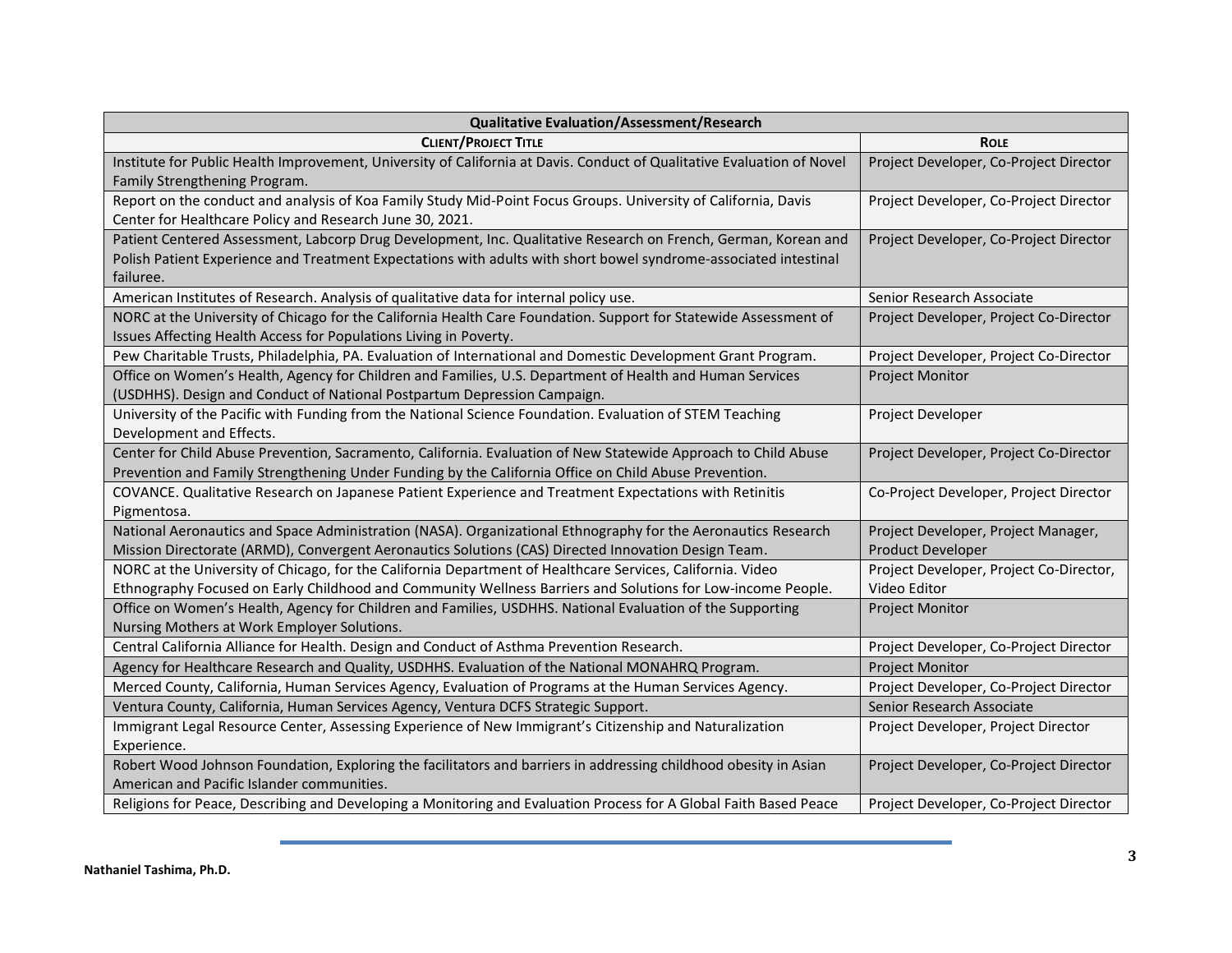| <b>Qualitative Evaluation/Assessment/Research</b>                                                                 |                                         |
|-------------------------------------------------------------------------------------------------------------------|-----------------------------------------|
| Organization.                                                                                                     |                                         |
| John Templeton Foundation, Evaluation of Grant Making in Spiritual Competencies in Medical School Curricula.      | Project Developer, Co-Project Director  |
| Asian Women's Shelter, Support for the Evaluation of the Multi-Lingual Access Model Program.                      | Project Developer, Co-Project Director  |
| GHR Foundation. Development of Interfaith Engagement Model.                                                       | Project Developer, Project Director     |
| Interfaith Center of New York, Evaluating the Interfaith Collaboration between Catholic and Muslim communities in | Project Developer, Co-Program           |
| New York City.                                                                                                    | Director                                |
| Altarum Institute, Decent Care Values in Palliative Care.                                                         | Project Developer, Senior Evaluator     |
| AB InBev. Evaluation of Fan Behavior Programs in Two Countries in Europe.                                         | Project Developer, Project Director     |
| Phoenix House, Second Chance Program Evaluation.                                                                  | Project Developer                       |
| Silicon Valley Community Foundation, On the Shoulders of Generations: Philanthropy in the Indian (South Indian)   | Project Developer, Co-Program           |
| American Community of Silicon Valley.                                                                             | Director                                |
| Silicon Valley Community Foundation, Assessment of Philanthropy in the Chinese American Community.                | Project Developer, Analyst              |
| U.S. Agency for International Development (USAID). Evaluation of Decent Care Values Training for Global           | Project Developer, Senior Evaluator     |
| Participants.                                                                                                     |                                         |
| Healing Our Spirit Worldwide, Papa Ola Lokahi, Evaluation of the 6th Convening, International Indigenes People's  | Project Developer, Project Director     |
| Substance Abuse Treatment and Prevention Convening, External Evaluator.                                           |                                         |
| International Center for Alcohol Policy, Evaluation of Alcohol Prevention Programs in Columbia.                   | Project Developer, Project Director     |
| United Medical Center Foundation, District of Columbia, Department of Health, Chronic Care Initiative.            | Project Developer, Senior Analyst       |
| The Duke Endowment, Evaluation of the Clergy Health Initiative.                                                   | Project Developer, Project Monitor      |
| New York City Health Department. Breast Cancer Timing Research for Minority Women.                                | Project Developer, Project Monitor      |
| Robert Wood Johnson Foundation. Policy Brief on Cultural Adaptation of Evidence Informed Intimate Partner         | Project Developer, Co-Project Director, |
| Violence Prevention: "Reducing Intimate Partner Violence Through Leveraging Cultural Values".                     | Product Developer                       |
| Robert Wood Johnson Foundation, Preventing Partner Violence in Immigrant Communities: Strengthening What          | Project Developer, Program Co-          |
| Works, National Program Office.                                                                                   | Director                                |
| U.S. State Department. Evaluation of Security Planning.                                                           | Project Developer, Senior Analyst       |
| World Health Organization (WHO), Office of the Director General, Global Consultation to Introduce Decent Care     | Project Developer, Facilitator, Analyst |
| Values in Palliative Care Services, Tunisia.                                                                      |                                         |
| World Council of Churches/Norwegian Ministry of Foreign Aid, A Revitalization of Primary Health Care Through      | Project Developer, Analyst/Evaluator,   |
| Decent Care in Rwanda, Malawi, and Zambia.                                                                        | <b>Field Staff</b>                      |
| Howard University, Center for Urban Progress, Focus Groups to Evaluate the Pre-K Program.                         | Project Developer                       |
| Merced, California, Merced County Human Services Agency, Sanctioned Client's Project                              | Project Director, Analyst               |
| World Health Organization, HIV/AIDS Department, Preparing for Treatment, Assessment and Evaluation of             | Project Developer, Analyst, Field Staff |
| Community Based Projects in Southeast Asia.                                                                       |                                         |
| Merced, California, Merced County Human Services Agency. Organizational Assessment and Resource Development       | Project Developer, Analyst              |
| Support to Senior Management.                                                                                     |                                         |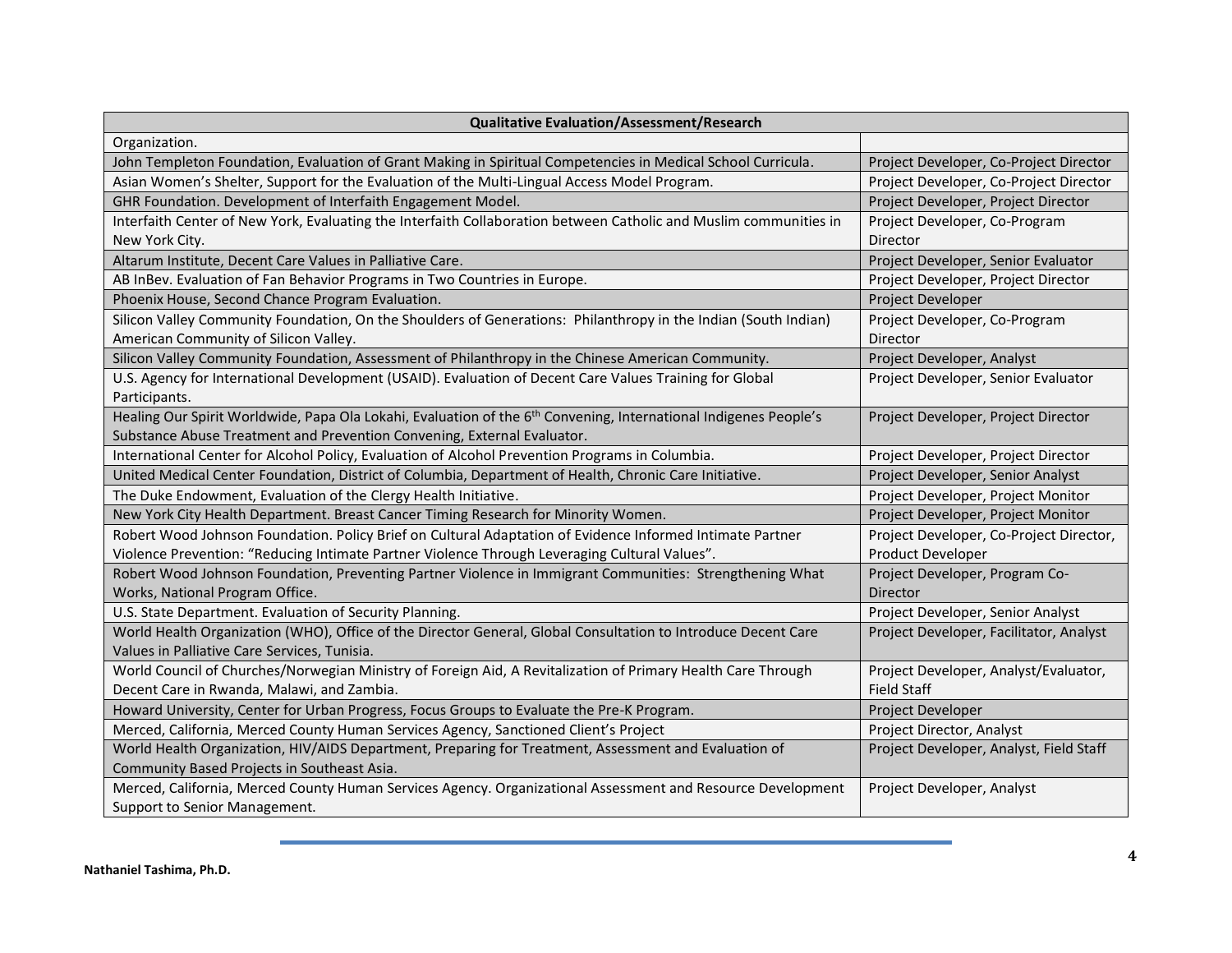| <b>Qualitative Evaluation/Assessment/Research</b>                                                                                                                    |                                       |
|----------------------------------------------------------------------------------------------------------------------------------------------------------------------|---------------------------------------|
| Substance Abuse, Mental Health Services Administration, U.S. Department of Health & Human Services, Indefinite<br>Delivery Indefinite Quantity, Evaluation Services. | Project Developer, Analyst            |
| Merced, California, Merced County Human Services Agency, Organizational Assessment and Resource Development.                                                         | Project Director, Analyst             |
| University of California, Merced, Population Health Resources Research.                                                                                              | Project Developer, Project Monitor    |
| Merced County, California, First 5 Merced.                                                                                                                           | Project Developer, Project Monitor    |
| WHO, HIV/AIDS Department. Preparing for Treatment, Assessment and Evaluation Design.                                                                                 | Project Assessment, Development       |
| WHO, HIV/AIDS Department. Preparing for Treatment Program, Assessment and Evaluation, Global Evaluation.                                                             | Project Developer, Analyst            |
| Boys and Girls Club of Greater Washington, D.C. Evaluation of "Project Shine"                                                                                        | Project Development, Project Director |
| Office of Minority Health, USDHHS. Bicultural/bilingual, Community Access and HIV/AIDS Grantee Evaluation<br><b>Technical Assistance.</b>                            | Project Developer, Project Monitor    |
| City University of New York for the Robert Wood Johnson Foundation. Framing A Program to Increase Client and<br>Family Engagement in Addictions Treatment.           | Project Developer, Project Monitor    |
| Office of Minority Health, USDHHS. RARE Program Evaluation.                                                                                                          | Project Development, Project Director |
| California State Library. Transforming Life After 50 Project. Designed, Taught, and Provided Technical Assistance for                                                | Project Developer, Senior Research    |
| Statewide Library Network in Library Context Needs Assessment.                                                                                                       | Associate                             |
| California State Library. Evaluation of Early Learning for Families Project.                                                                                         | Project Developer, Project Director   |
| California State Library. Design and Conduct of Needs and Resources Assessment for Integrating Health Information                                                    | Project Developer, Project Director,  |
| into Statewide Library System.                                                                                                                                       | <b>Product Developer</b>              |
| CentroNia, Washington. D.C. Evaluation and Technical Assistance.                                                                                                     | Project Developer, Project Monitor    |
| Fresno County California, First 5 Fresno.                                                                                                                            | Project Developer, Project Monitor    |
| Maternal Child Health Bureau, Health Resources & Services Administration, USDHHS. Research Design and Tool Kit                                                       | Project Developer, Analyst            |
| Development for Genetics Literacy.                                                                                                                                   |                                       |
| Agency for Healthcare Research and Quality, USDHHS. Indefinite Delivery Indefinite Quantity, Evaluation Services                                                     | Project Developer                     |
| Requirement.                                                                                                                                                         |                                       |
| Substance Abuse, Mental Health Services Administration, USDHHS. Indefinite Delivery Indefinite Quantity,<br><b>Evaluation Services Requirement.</b>                  | Project Developer, Project Monitor    |
| Maternal Child Health Bureau, Health Resources & Services Administration, USDHHS. Literature Review and Media                                                        | Project Developer, Analyst            |
| Resource Development for Genetics Literacy.                                                                                                                          |                                       |
| Visions for Health, Baltimore. Outcome Evaluation Support of the Kellogg Foundation Community Voices Project.                                                        | Project Developer, Analyst            |
| District of Columbia, Department of Health. Outcome Evaluation Support of the Kellogg Foundation Community                                                           | Project Developer, Analyst            |
| Voices Project (Continuation of contract with the DC Public Benefit Corporation).                                                                                    |                                       |
| District of Columbia, Health and Hospitals Public Benefit Corporation Foundation, Inc. Outcome Evaluation Support                                                    | Project Developer, Analyst            |
| of the Kellogg Foundation Community Voices Project.                                                                                                                  |                                       |
| State of Maryland, AIDS Administration. Program Planning Assessment.                                                                                                 | Project Developer, Project Director   |
| JW Associates, Inc. Review of Best Practices in Financial and Program Management for Geriatric Community and                                                         | Project Developer, Analyst            |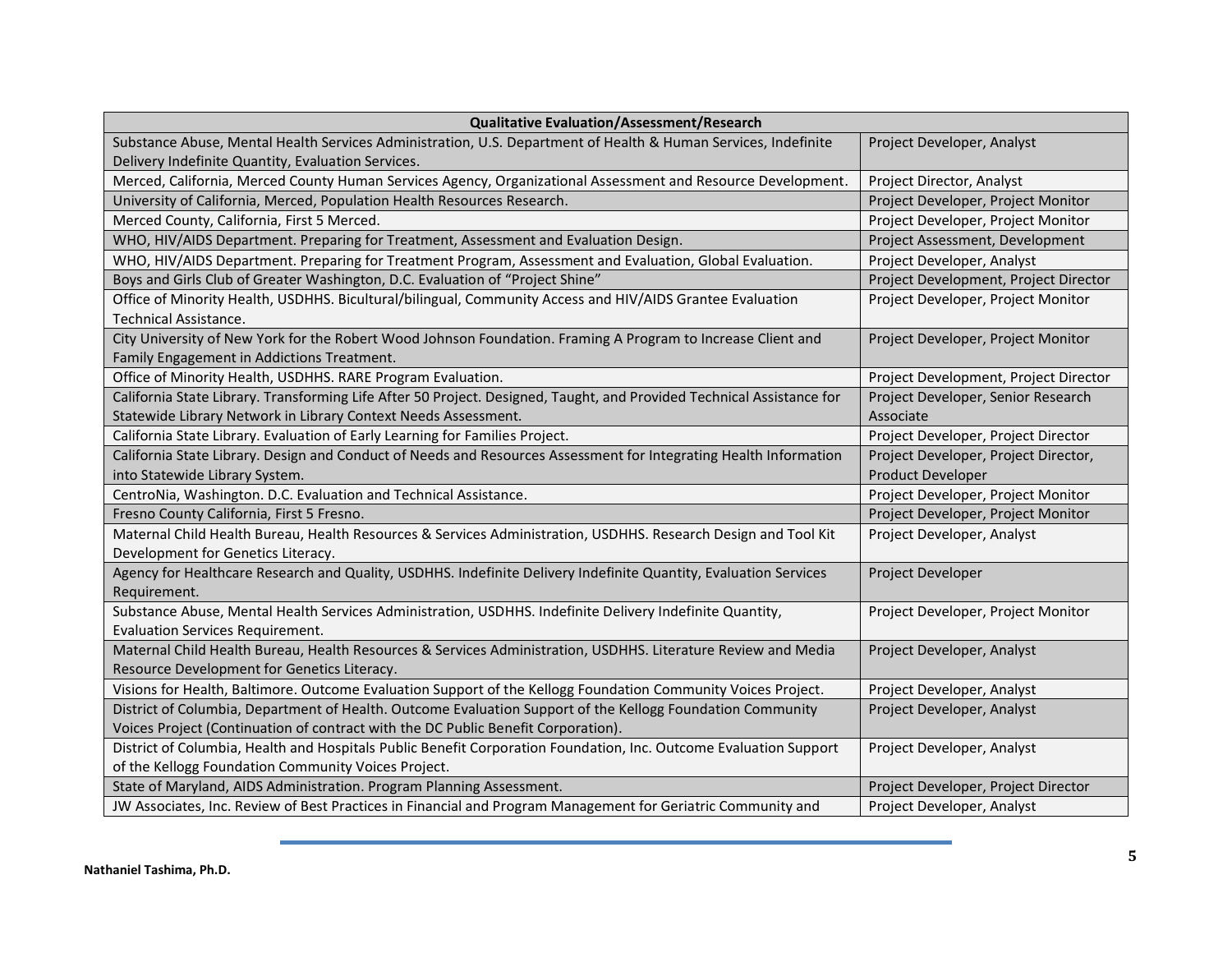| <b>Qualitative Evaluation/Assessment/Research</b>                                                               |                                                |
|-----------------------------------------------------------------------------------------------------------------|------------------------------------------------|
| Migrant Health Centers.                                                                                         |                                                |
| CASA of Maryland. Interpreter Data Analysis and Reporting (4 years).                                            | Project Director                               |
| Government of the District of Columbia. RECAP Community Needs Assessment.                                       | Project Developer, Analyst                     |
| University of Rochester, School of Medicine. Storyteller Project.                                               | Project Developer, Project Monitor,<br>Analyst |
| The Episcopal Diocese of Washington, D.C. Diocese Needs Assessment.                                             | Project Developer                              |
| Community Mental Health Services, Substance Abuse, Mental Health Services Administration, USDHHS. Integration   | Project Developer, Project Monitor,            |
| of Behavioral and Primary Health Care in Rural Areas.                                                           | Analyst                                        |
| Division of Programs for Special Populations, Bureau of Primary Health Care, Health Resources & Services        | Project Developer, Analyst                     |
| Administration, USDHHS. Assessment of Services for Older Public Housing Residents.                              |                                                |
| Subcontract with Analytical Sciences for the CDC Prevention Information Network Clearinghouse.                  | Project Developer, Analyst                     |
| Johns Hopkins University Medical Center. Evaluation of Project HEAL.                                            | Project Developer, Project Monitor,<br>Analyst |
| Howard University, Center for Urban Progress. Census Bureau Task Order.                                         | Project Developer, Analyst                     |
| City of Chowchilla, California. Research on Prison Transitions.                                                 | Project Developer, Project Director            |
| Stanislaus County Probation Department, (California). Evaluation of IDEA Project.                               | Research Designer                              |
| Howard University. Focus Groups for Headstart Parents.                                                          | Project Developer                              |
| State of Mississippi. The Community Identification Process: Reaching Out to Communities at Risk for Syphilis in | Project Developer, Field Assessor,             |
| Jackson, MS.                                                                                                    | Analyst                                        |
| Special Programs of National Significance, HIV/AIDS Bureau, Health Resources & Services Administration, USDHHS. | Project Developer, Project Monitor,            |
| Forecasting, Management Systems Analysis, Software Development.                                                 | Analyst                                        |
| National Center on Child Abuse & Neglect, Administration for Children & Families, USDHHS. Substance Abuse       | Project Developer                              |
| Related Child Abuse & Neglect, Descriptive Evaluation.                                                          |                                                |
| Food & Consumer Service, USDA. Assessment of Barriers to Food Stamp Participation, Descriptive Evaluation,      | Project Developer                              |
| Technical Assistance.                                                                                           |                                                |
| Behavioral Research Branch, Division of STD/HIV, Centers for Disease Control & Prevention, USDHHS. Method       | Methods Developer, Trainer, Site               |
| Development, Training, Supervision & Management of 24 Departments of Public Health in Formative Research on     | Evaluator, Analyst                             |
| Populations At-Risk for HIV. Method trained by CDC for past 30 years.                                           |                                                |
| Division of Programs for Special Populations, Bureau of Primary Health Care, Health Resources & Services        | Project Developer, Project Monitor             |
| Administration, USDHHS. Evaluation of Hepatitis B Vaccination Projects.                                         |                                                |
| Asian Community Mental Health Services, Oakland, CA. CSAP High Risk Youth Outreach Project Evaluation.          | Field Evaluator, Joint Author                  |
| Division of Programs for Special Populations, Bureau of Primary Health Care, Health Resources & Services        | Project Developer, Analyst, Joint              |
| Administration, USDHHS. Evaluation of HIV Clinical Trials Linkage Demonstration Projects.                       | Author, Project Monitor                        |
| Division of Programs for Special Populations, Bureau of Primary Health Care, Health Resources & Services        | Project Developer, Analyst, Joint              |
| Administration, USDHHS. Evaluation of Community & Migrant Health Centers' Services to Older Consumers.          | Author                                         |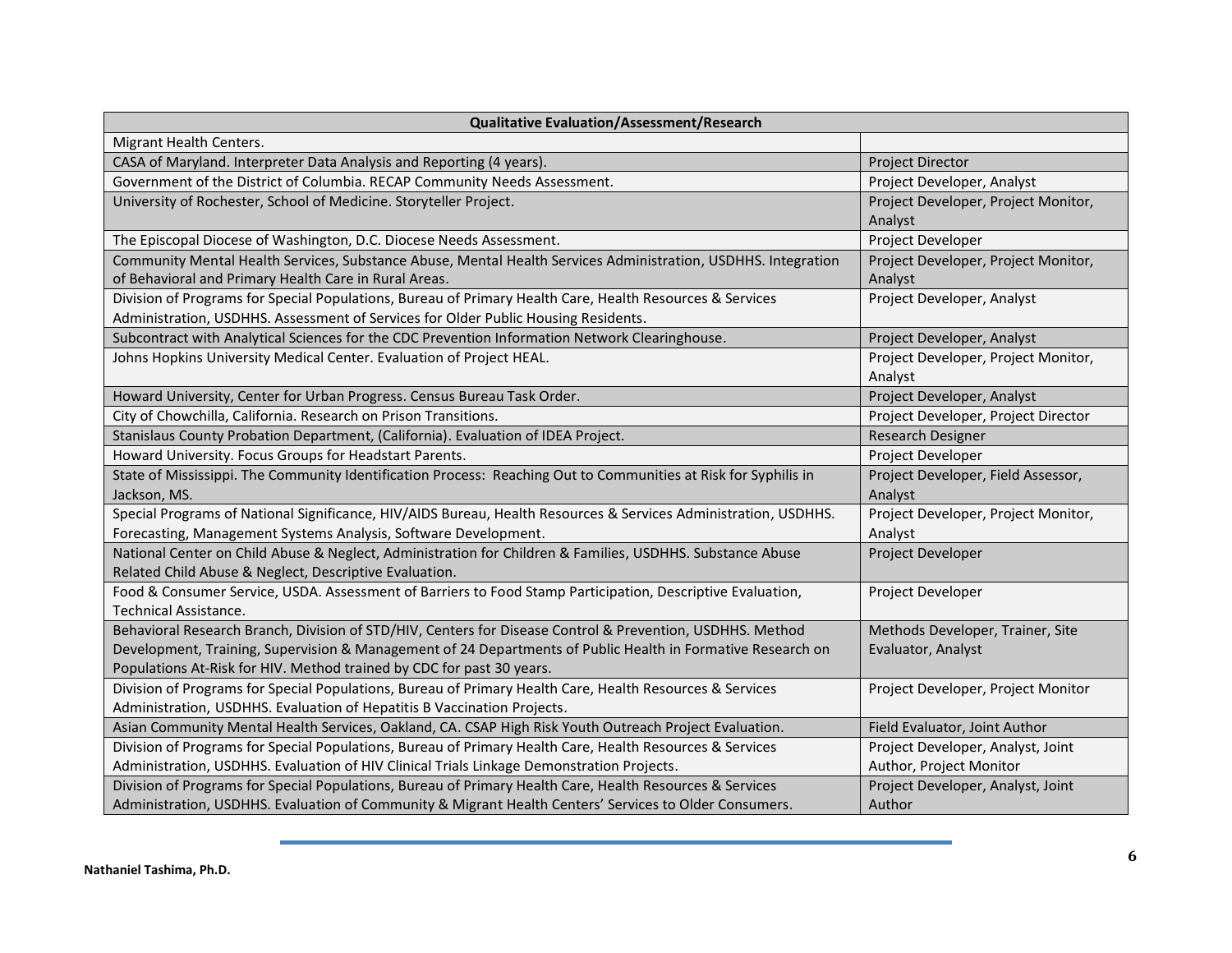| <b>Qualitative Evaluation/Assessment/Research</b>                                                                                                 |                                                             |  |
|---------------------------------------------------------------------------------------------------------------------------------------------------|-------------------------------------------------------------|--|
| WETA, Washington, D.C. Evaluation of the Ready to Learn Program (multiple program cycles).                                                        | Project Developer, Project Director                         |  |
| Sequoia Community Health Foundation, Inc. Design and Conduct of the HRSA HCAP Evaluation.                                                         | Project Developer, Project Director                         |  |
| Vanguard Services, SAMHSA Grant Evaluations. Vanguard Nuevo Dia Program Evaluation.                                                               | Project Development, Project Director                       |  |
| Vanguard Services, SAMHSA Grant Evaluations. Strengthening Access and Retention (SAR) Program Evaluation.                                         | Project Development, Project Director                       |  |
| Division of Programs for Special Populations, Bureau of Primary Health Care, Health Resources & Services                                          | Project Developer, Analyst                                  |  |
| Administration, USDHHS. Development and Piloting of Training Modules for Community & Migrant Health Centers'                                      |                                                             |  |
| Services to Older Consumers.                                                                                                                      |                                                             |  |
| Robert Wood Johnson Foundation & the George Washington University Medical Center. Evaluation of SmokeLess                                         | Project Developer, Analyst, Editor,                         |  |
| States Initiative.                                                                                                                                | <b>Project Monitor</b>                                      |  |
| United Way of Los Angeles County; Multi-community Needs Assessment                                                                                | Project Developer, Facilitator, Analyst,                    |  |
|                                                                                                                                                   | Joint Author                                                |  |
| Division of Tuberculosis Elimination, Centers for Disease Control & Prevention, USDHHS. Barriers to TB Prevention                                 | Project Developer, Facilitator, Analyst,                    |  |
| for Five Ethnic Communities.<br>Division of Tuberculosis Elimination, Centers for Disease Control & Prevention, USDHHS. Barriers to TB Prevention | Joint Author, Project Monitor                               |  |
| for HIV-Positive Clients in Three Ethnic Communities.                                                                                             | Project Developer, Facilitator, Analyst,                    |  |
| State of Colorado, Refugee Mental Health Services. Community Assessment.                                                                          | Joint Author, Project<br>Project Developer, Site Evaluator, |  |
|                                                                                                                                                   | Author                                                      |  |
| State of Kansas, Social & Rehabilitative Services, Refugee Services. Community Assessment.                                                        | Project Developer, Site Evaluator,                          |  |
|                                                                                                                                                   | Author                                                      |  |
| State of Mississippi, Department of Health. Community Access to STD Programs.                                                                     | Project Developer, Analyst                                  |  |
| State of Missouri, Division of Family Services, Refugee Services. Community Assessment.                                                           | Project Developer, Site Evaluator,                          |  |
|                                                                                                                                                   | Author                                                      |  |
| State of New Mexico, Human Services Department, Refugee Services. Community Assessment.                                                           | Project Developer, Site Evaluator,                          |  |
|                                                                                                                                                   | Author                                                      |  |
| State of Texas, Department of Human Resources, Refugee Services. Community Assessment.                                                            | Project Developer, Site Evaluator,                          |  |
|                                                                                                                                                   | Author                                                      |  |
| Office of Refugee Resettlement, Administration for Children & Families, USDHHS. Refugee Community Assessment &                                    | Project Developer, Site Evaluator,                          |  |
| Organizational Development.                                                                                                                       | Author                                                      |  |
| Department of Public Health, Long Beach, CA. Development & Implementation of Qualitative Research on IV Drug                                      | Project Developer, Project Manager,                         |  |
| Users.                                                                                                                                            | Author                                                      |  |
| Refugee Mental Health Branch, Center for Mental Health Services, Substance Abuse & Mental Health Services                                         | Project Developer, Site Evaluator, Staff                    |  |
| Administration, USDHHS. Southeast Asian Mental Health Services Provider Directory.                                                                | Supervisor, Database Developer,                             |  |
|                                                                                                                                                   | Author                                                      |  |
| Division of Programs for Special Populations, Bureau of Primary Health Care, Health Resources & Services                                          | Project Developer                                           |  |
| Administration, USDHHS. Development of a Directory of Resources for Community & Migrant Health Centers'                                           |                                                             |  |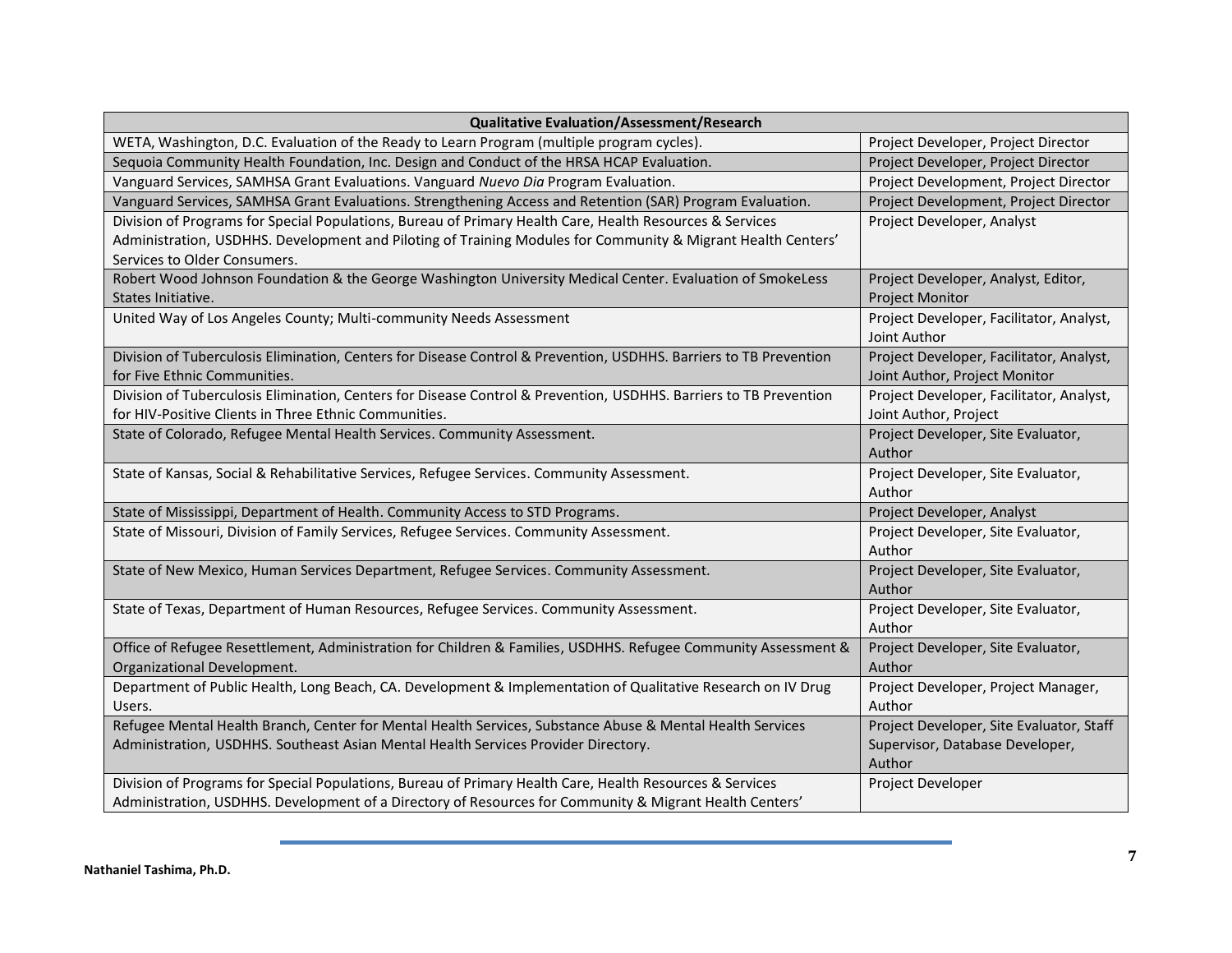## **Qualitative Evaluation/Assessment/Research**

Services to Older Consumers.

| <b>Quantitative Evaluation/Research</b>                                                                                                                                                                                 |                                                 |
|-------------------------------------------------------------------------------------------------------------------------------------------------------------------------------------------------------------------------|-------------------------------------------------|
| <b>CLIENT/PROJECT TITLE</b>                                                                                                                                                                                             | <b>ROLE</b>                                     |
| Center for Child Abuse Prevention, Sacramento, California. Evaluation of New Statewide Approach to Child Abuse<br>Prevention and Family Strengthening Under Funding by the California Office on Child Abuse Prevention. | Project Developer, Co-Project Director          |
| Pew Charitable Trusts, Philadelphia, PA. Evaluation of International and Domestic Development Grant Program.                                                                                                            | Project Developer, Co-Project Director          |
| Phoenix House. Second Chance Program Evaluation.                                                                                                                                                                        | Project Developer                               |
| U.S. Agency for International Development. Global Evaluation of Decent Care Values Training                                                                                                                             | Project Developer, Senior Evaluator             |
| Robert Wood Johnson Foundation. Preventing Partner Violence in Immigrant Communities: Strengthening What<br>Works, National Program Office.                                                                             | Project Developer, Program Co-<br>Director      |
| Merced, California, Merced County Human Services Agency. Organizational Assessment and Resource Development.                                                                                                            | Project Director, Analyst                       |
| Agency for Healthcare Research and Quality, USDHHS. Indefinite Delivery Indefinite Quantity Contract (IDIQC) for<br>evaluation services.                                                                                | Project Developer, Project Director             |
| Substance Abuse, Mental Health Services Administration, USDHHS. IDIQC for evaluation services.                                                                                                                          | Project Developer, Analyst                      |
| Merced County California. First 5 Merced.                                                                                                                                                                               | Project Developer, Project Monitor              |
| WETA, Washington, D.C. Ready to Learn Evaluation.                                                                                                                                                                       | <b>Project Monitor</b>                          |
| Fresno County California. First 5 Fresno. Grantee program evaluation and capacity-building.                                                                                                                             | Project Developer, Project Monitor              |
| Kingsview Hospital of Tuolumne County. Evaluation of the Mentally III Offender Crime Reduction Project.                                                                                                                 | Project Developer                               |
| Danya Institute. Support for Evaluation Development and Capacity-building.                                                                                                                                              | Project Developer, Senior Research<br>Associate |
| Washington Behavioral Health Center; Case Management Evaluation.                                                                                                                                                        | Project Developer, Project Monitor              |
| Washington Behavioral Health Center; Resource Development.                                                                                                                                                              | Project Developer, Project Monitor              |
| Washington Behavioral Health Center; Program Implementation.                                                                                                                                                            | Project Developer, Project Monitor              |
| Kern County of California Sheriff's Department. Mentally III Offender Crime Reduction Unit II.                                                                                                                          | Project Developer                               |
| Kern County of California Sheriff's Department. Mentally III Offender Crime Reduction Unit I.                                                                                                                           | Project Developer                               |
| Office of Women & Minority Health, Health Resources & Services Administration, USDHHS. Evaluation of Linguistic<br>Access to Community and Migrant Health Center Services.                                              | Project Developer                               |
| Children's Bureau, Administration for Children & Families, USDHHS. National Foster Care and Adoption Database<br>Management.                                                                                            | Project Developer, Project Monitor              |
| Center for Environmental Health, Centers for Disease Control & Prevention, USDHHS. Milk Producer's Survey<br>(Hanford, Washington Radiation Dose Reconstruction Project).                                               | Project Developer                               |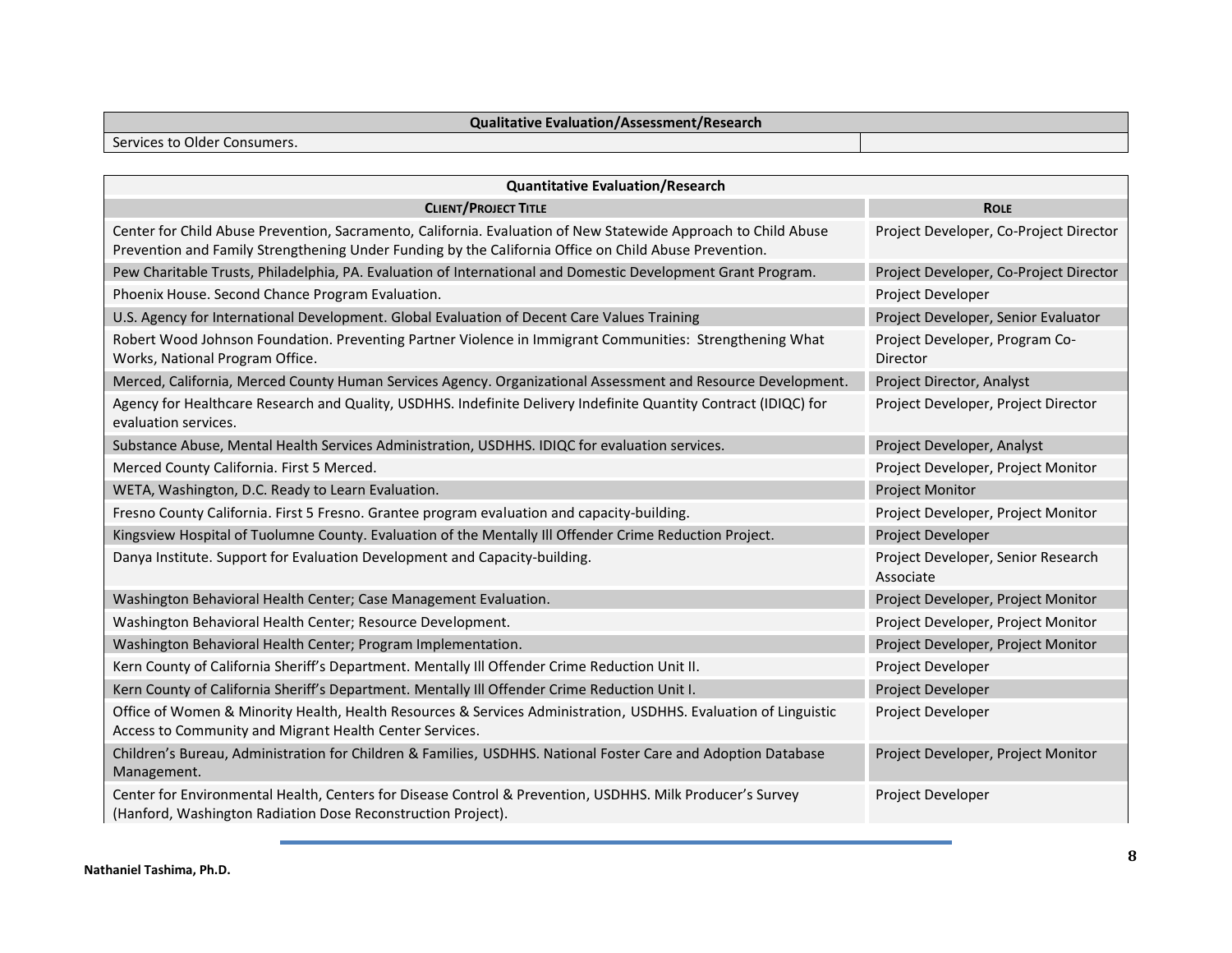| <b>Training &amp; Technical Assistance</b>                                                                                                                                                            |                                                                    |
|-------------------------------------------------------------------------------------------------------------------------------------------------------------------------------------------------------|--------------------------------------------------------------------|
| <b>CLIENT/PROJECT TITLE</b>                                                                                                                                                                           | <b>ROLE</b>                                                        |
| Center for Community Engagement, Middlebury College, Middlebury VT 05753                                                                                                                              | Project Developer, Program Co-Director                             |
| Central California Alliance for Health. Design and Facilitation of Focus Groups on Asthma Prevention and Staff<br>Training and Capacity-building in Focus Group Design, Implementation, and Analysis. | Project Developer, Program Co-Director                             |
| Centers for Disease Control & Prevention, USDHHS. Development of Sexually Transmitted Infection Curricula for<br>Historically Black Colleges and Universities.                                        | Project Developer, Program Co-Director                             |
| United Medical Center Foundation. Evaluation of Project HEAL.                                                                                                                                         | Project Developer                                                  |
| Robert Wood Johnson Foundation. Evaluation and Capacity-building for grantees of Preventing Partner Violence<br>in Immigrant Communities: Strengthening What Works. Also, National Program Office.    | Project Developer, Program Co-Director                             |
| Robert Wood Johnson Foundation. Preventing Partner Violence in Immigrant Communities: Strengthening What<br>Works, Planning Grant.                                                                    | Project Developer, Senior Analyst                                  |
| University of California, Merced. Strategic Planning for the Development of a Medical School.                                                                                                         | Project Developer, Senior Analyst                                  |
| International Center for Alcohol Policy. Evaluation Training for Global Partners.                                                                                                                     | Project Developer, Project Monitor                                 |
| International Center for Alcohol Policy. Development of Partnership Toolkit.                                                                                                                          | <b>Project Monitor</b>                                             |
| National Minority AIDS Coalition. Evaluation support                                                                                                                                                  | Project Developer, Project Monitor                                 |
| Merced County California, First 5 Merced. Grantee program evaluation and capacity-building.                                                                                                           | Project Developer, Project Monitor                                 |
| California State Library. Evaluation of Early Learning for Families Project.                                                                                                                          | Project Developer, Project Director                                |
| World Health Organization, Department of HIV/AIDS; Collaborative Fund for Treatment Preparedness Grantee<br>Training and Technical Assistance in Monitoring and Evaluation.                           | Project Developer, Training Developer,<br><b>Trainer</b>           |
| Office of Minority Health, USDHHS. Bicultural/bilingual, Community Access and HIV/AIDS grantee Evaluation<br><b>Technical Assistance.</b>                                                             | Project Developer, Training Developer,<br>Trainer, Project Monitor |
| National Association for Protection and Advocacy. Outreach to Ethnic and Minority Communities.                                                                                                        | Project Developer, Training Developer,<br>Trainer                  |
| Church of the Province of Southern Africa. Keynote Speech on Monitoring and Evaluation and Evaluation of<br>Monitoring and Evaluation Training.                                                       | Project Developer, Training Developer,<br>Trainer                  |
| Healthy DC Foundation. Board of Director Training and Strategic Planning.                                                                                                                             | Project Developer, Facilitator, Analyst                            |
| Healthy DC Foundation. Resource Development.                                                                                                                                                          | Project Developer, Analyst                                         |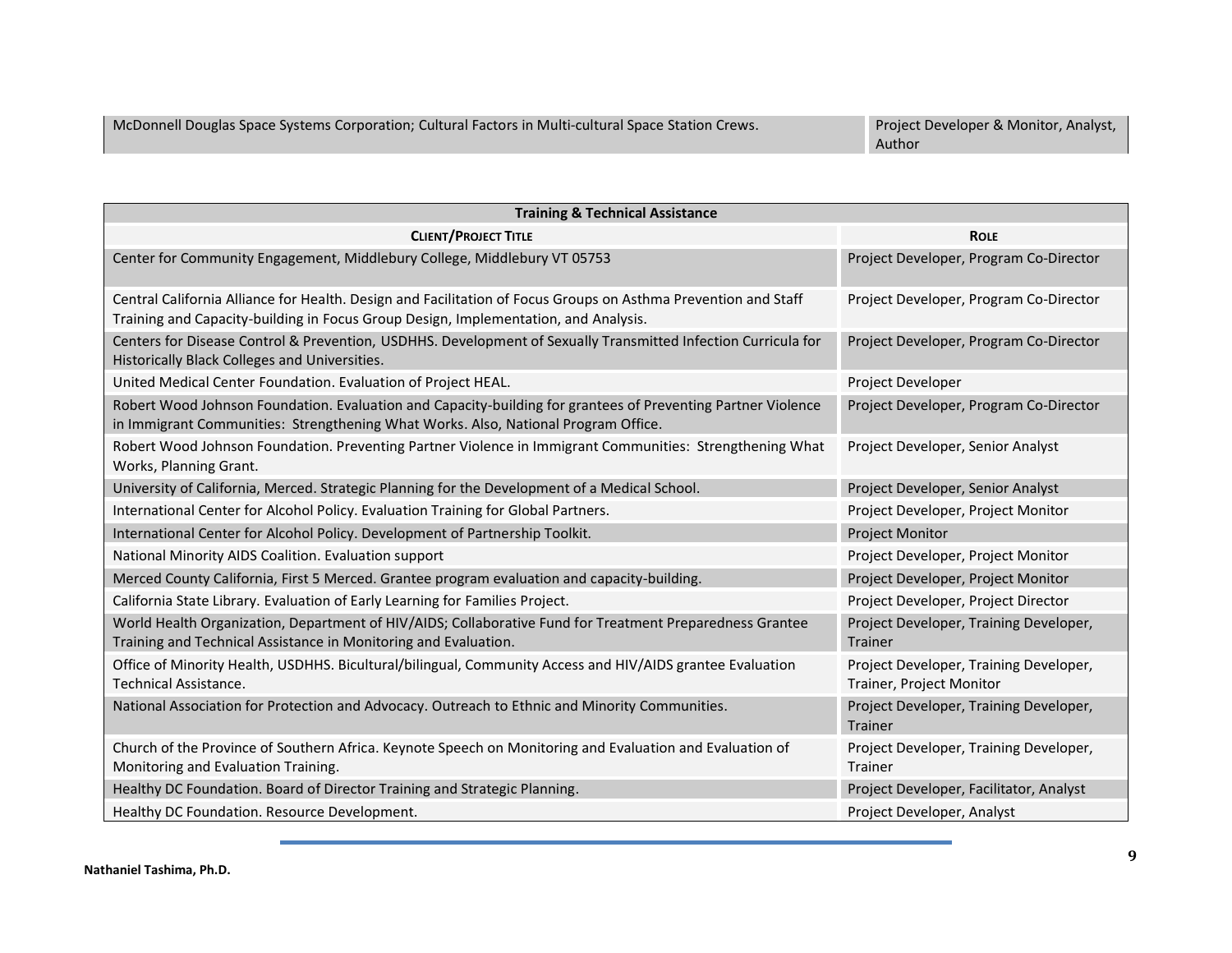| <b>Training &amp; Technical Assistance</b>                                                                                                                                                                                    |                                               |
|-------------------------------------------------------------------------------------------------------------------------------------------------------------------------------------------------------------------------------|-----------------------------------------------|
| Healthy House of Merced, California. Board of Director Training and Organizational Development.                                                                                                                               | Project Developer, Facilitator, Analyst       |
| San Luis Obispo County of California, Department of Mental Health. Resource Planning.                                                                                                                                         | Project Developer, Analyst                    |
| Madera County of California, Sheriff's Department. Resource Planning.                                                                                                                                                         | Project Developer, Project Monitor            |
| JW Associates, Inc. Geriatric Oral Health Module Development.                                                                                                                                                                 | Project Developer                             |
| U.S. Agency for International Development (USAID), Monitoring, Evaluation, Design and Support Services for<br>Maternal/Child Health, Child Survival and Nutrition Worldwide (MEDS Project); 150 tasks completed over 5 years. | Project Developer, Project Monitor            |
| USAID. Monitoring and Evaluation Design and Support Services for Assessment and Evaluation of Population<br>Health Worldwide (POPTECH Project); 250 Tasks Completed over 5 years.                                             | Project Developer                             |
| Office of Minority Health, Health Resources & Services Administration, USDHHS. Planning and Technical<br>Assistance to Asian American/Pacific Islander Applicants.                                                            | Project Developer, Analyst                    |
| Healthy House of Merced, California. Board of Director Training, Planning, and Organizational Development.                                                                                                                    | Project Developer, Facilitator, Analyst       |
| The Harrison Institute, Georgetown University. National Community Health Workers Center Development.                                                                                                                          | Project Developer, Analyst                    |
| Special Projects of National Significance, HIV/AIDS Bureau, Health Resources & Services Administration, USDHHS.<br>The HeART of Training Manual.                                                                              | Project Developer                             |
| Department of Health, Frederick County, Maryland. Training and Planning for Departmental Services.                                                                                                                            | Project Developer, Faculty                    |
| Bureau of Primary Health Care, Health Resources & Services Administration, USDHHS. Planning and Facilitation of<br>the Pacific Basin Health Summit.                                                                           | Facilitator & Analyst                         |
| Division of Programs for Special Populations, Bureau of Primary Health Care, Health Resources & Services<br>Administration, USDHHS. Evaluation & Strategic Planning Training for the Native Hawaiian Health Care Systems.     | Curriculum Developer & Seminar<br>Facilitator |
| Pacific Island Health Officers Association, Evaluation Methods Seminars for Senior Health Officials in the Pacific.                                                                                                           | Curriculum Developer & Seminar<br>Facilitator |
| Division of Hepatitis B, Centers for Disease Control & Prevention. USDHHS National Workshops on outreach to<br>minority and hard-to-reach populations.                                                                        | <b>Seminar Faculty</b>                        |
| Kansas State Board of Education. Multicultural Issues in Community Outreach, Assessment, and Program<br>Development.                                                                                                          | Curriculum Developer & Seminar<br>Facilitator |
| Indochina Resource Action Center. Business Development Training.                                                                                                                                                              | Curriculum Developer & Seminar<br>Facilitator |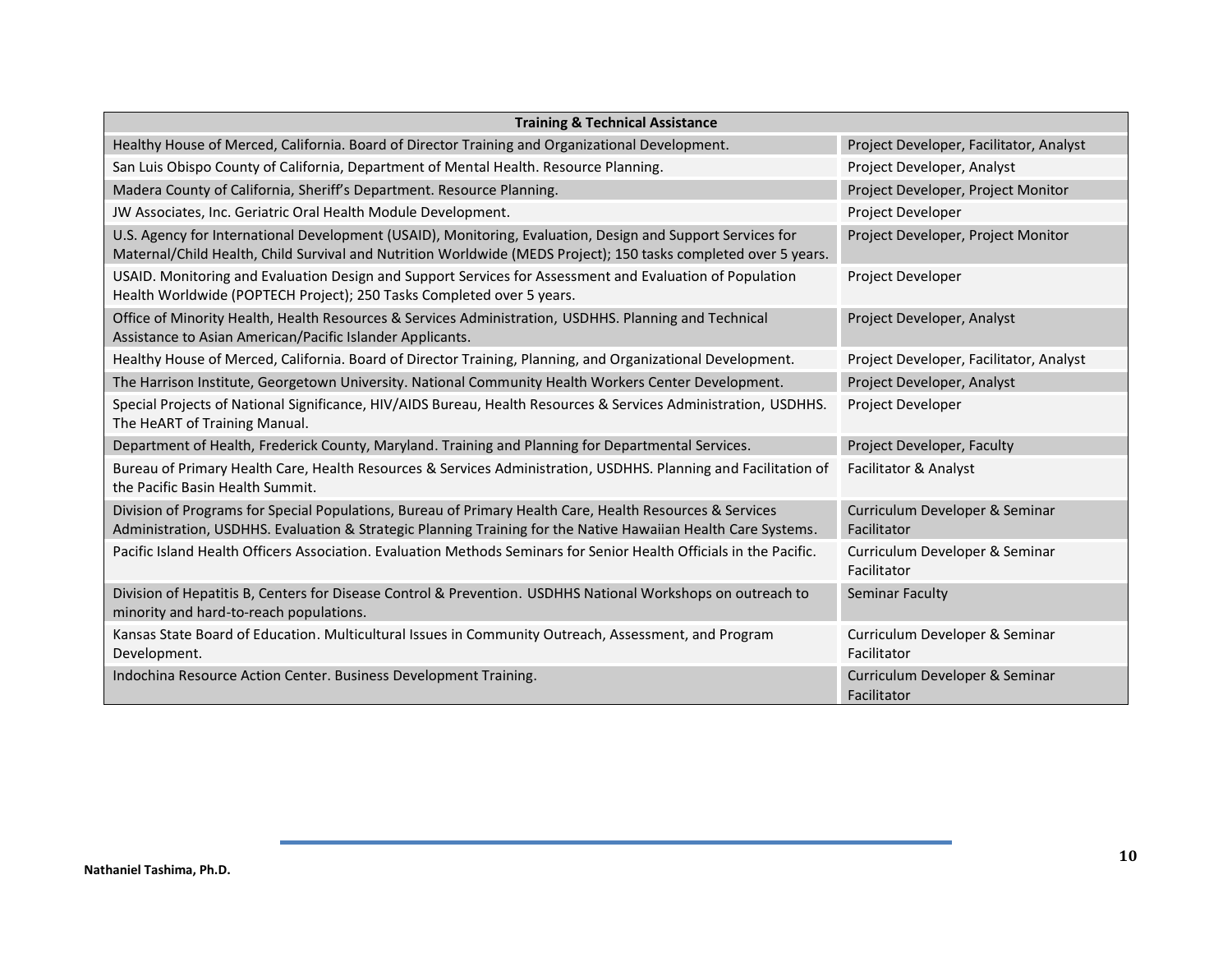| <b>Management Consultation</b>                                                                                                                                                                                                                                                                     |                                                 |
|----------------------------------------------------------------------------------------------------------------------------------------------------------------------------------------------------------------------------------------------------------------------------------------------------|-------------------------------------------------|
| <b>CLIENT/PROJECT TITLE</b>                                                                                                                                                                                                                                                                        | <b>ROLE</b>                                     |
| Center for Community Engagement, Middlebury College. Research, evaluation, and technical assistance in<br>support of managing transition of Projects for Peace program to Middlebury and taking up recommendations<br>from the LTG evaluation findings (2019) and reshaping aspects of the program | Project Developer, Co-Director                  |
| Sarasota Memorial Hospital. Support for Development of System of Care for Under and Un-insured Residents.                                                                                                                                                                                          | Project Developer, Facilitator                  |
| Merced County Human Services Agency. Organizational Consulting.                                                                                                                                                                                                                                    | Project Developer, Consultant                   |
| Healthy DC Foundation. Management Technical Assistance.                                                                                                                                                                                                                                            | Project Developer, Consultant                   |
| First 5 Fresno County, California. Organizational Consulting.                                                                                                                                                                                                                                      | Project Developer, Consultant                   |
| Healthy House of Merced, Strategic Planning. Board and Staff Development                                                                                                                                                                                                                           | Project Developer, Trainer                      |
| Substance Abuse and Mental Health Services Administration, USDHHS. Multi-year Research and Support for<br><b>Federal Committees.</b>                                                                                                                                                               | Project Developer, Senior Research<br>Associate |
| Stanislaus County Department of Social Services, (California). Reinvestment Evaluation Project.                                                                                                                                                                                                    | Project Developer                               |
| SouthEast AIDS Education & Training Center, Emory University. Management Consultation.                                                                                                                                                                                                             | Consultant                                      |
| Department of Public Health, Seattle/King County. Management Consultation                                                                                                                                                                                                                          | Consultant                                      |
| Division of HIV Services, Health Resources & Services Administration, USDHHS. Management Consultation.                                                                                                                                                                                             | Consultant                                      |
| Behavioral Research Branch, Division of STD/HIV, Centers for Disease Control & Prevention, USDHHS.<br>Management Consultation.                                                                                                                                                                     | Consultant                                      |
| Special Services for Groups, Los Angeles, CA. Development of Concept for Asian Health Ventures, A Community<br>Health Center.                                                                                                                                                                      | Developer, Analyst                              |
| Analytical Sciences, Inc., Silver Spring, MD. Organizational Assessment, Curriculum Development and<br>Implementation of Communication Workshop.                                                                                                                                                   | Developer, Trainer                              |

| <b>Organizational/Community Development</b>                                                                                                                                                                                         |                    |
|-------------------------------------------------------------------------------------------------------------------------------------------------------------------------------------------------------------------------------------|--------------------|
| <b>CLIENT/PROJECT TITLE</b>                                                                                                                                                                                                         | <b>ROLE</b>        |
| Kojima Development, Chowchilla, CA, Resource Center Development.                                                                                                                                                                    | Consultant         |
| United Medical Center Foundation, Chronic Care Initiative.                                                                                                                                                                          | Developer, Analyst |
| United Medical Center Foundation, Project HEAL.                                                                                                                                                                                     | Developer          |
| Plexus Health Group; Grant Writing, Resource Development.                                                                                                                                                                           | Consultant         |
| Division of Programs for Special Populations, Bureau of Primary Health Care, Health Resources & Services<br>Administration, USDHHS. Organizational & Program Development Assistance for the Native Hawaiian Health Care<br>Systems. | Consultant         |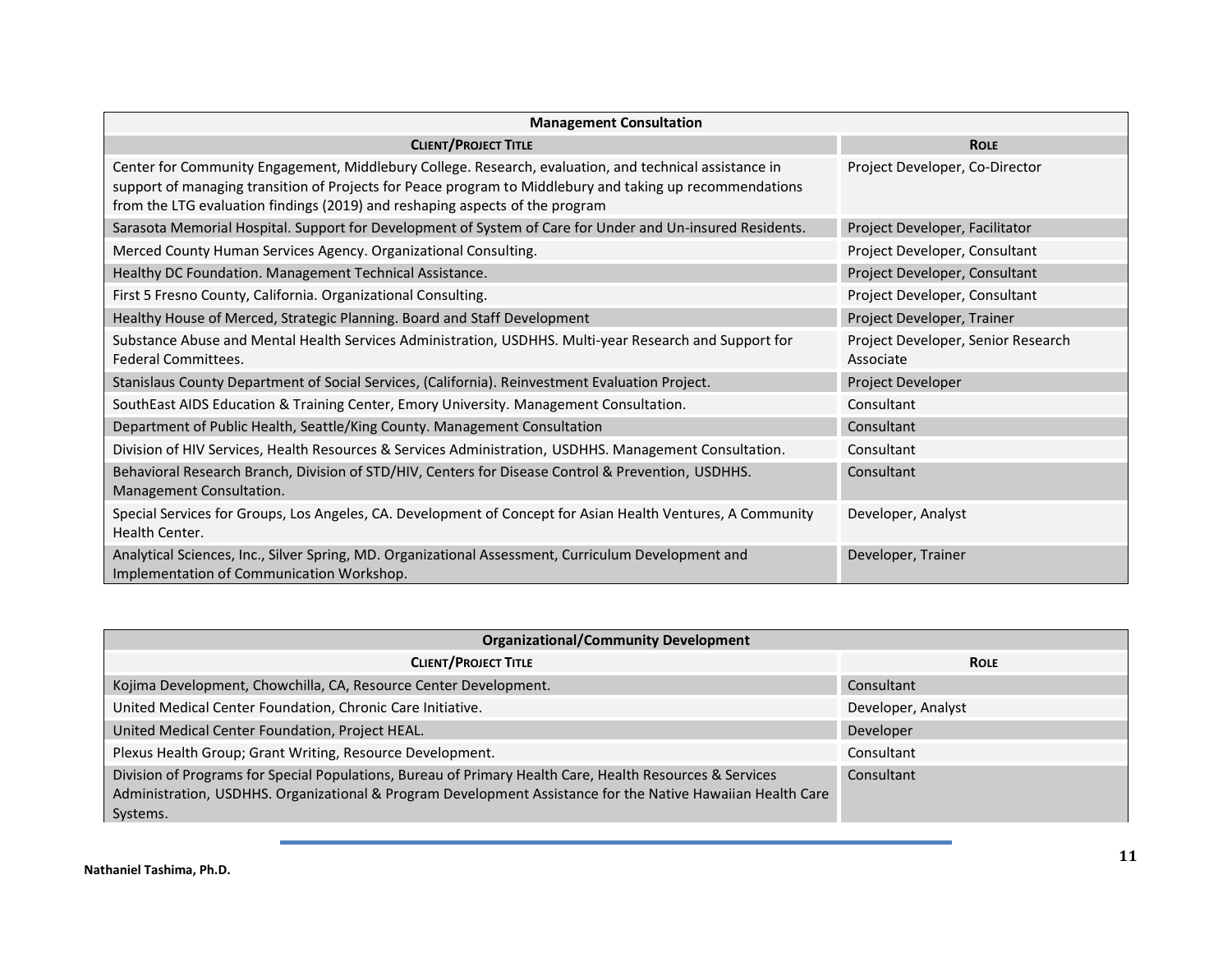| <b>Organizational/Community Development</b>                                                                                      |                                               |
|----------------------------------------------------------------------------------------------------------------------------------|-----------------------------------------------|
| Ethiopian Community Development Council, National Ethiopian Needs Assessment.                                                    | Developer, Facilitator, Joint Author          |
| Lao Family Community; National Hmong Leadership Conference.                                                                      | Developer, Facilitator, Joint Author          |
| United Lao Agricultural Cooperative, Fresno, CA. Community and organizational development.                                       | Joint Designer, Management Consultant         |
| Community Resources Opportunity Project [United SEA Communities] Orange County, CA. Community and<br>organizational development. | Joint Designer, Management Consultant         |
| Lao Family Community, Fresno, CA. Community and organizational development.                                                      | Management Consultant & Resource<br>Developer |
| Lao Family Community, Merced, CA. Community and organizational development.                                                      | Management Consultant & Resource<br>Developer |
| Lao Family Community, Stockton, CA. Community and organizational development.                                                    | Management Consultant & Resource<br>Developer |
| Lao Family Community, Richmond, CA. Community and organizational development.                                                    | Management Consultant & Resource<br>Developer |
| Armenian Evangelical Social Service Center, Los Angeles, CA. Community and organizational development.                           | Management Consultant & Resource<br>Developer |
| Refugee Services Alliance, Houston, TX. Community and organizational development.                                                | Management Consultant & Resource<br>Developer |
| Kids Korps USA, California, North Carolina. Community and organizational development.                                            | Management Consultant & Resource<br>Developer |

| <b>FACILITATION/CONVENING</b>                                                                                                                                                                                                                                               |                                 |
|-----------------------------------------------------------------------------------------------------------------------------------------------------------------------------------------------------------------------------------------------------------------------------|---------------------------------|
| <b>CLIENT/PROJECT TITLE</b>                                                                                                                                                                                                                                                 | <b>ROLE</b>                     |
| The Strategic Organization for the American Bar Association with funding from the Bob Woodruff Foundation.<br>Planning, Conduct, and Analysis of "National Summit on a Legal Services Network for Service Members, Veterans,<br>Their Families, Caregivers, and Survivors". | Developer, Facilitator, Analyst |
| The Institute for Public Health Improvement, University of California at Davis. Conduct of Qualitative Evaluation<br>of Novel Family Strengthening Program.                                                                                                                 | Project Director, Analyst       |
| NORC at the University of Chicago and the California Healthcare Foundation. "Listening to Low-income<br>Californians." Design, facilitation, and reporting on focus groups on asthma prevention.                                                                            | Developer, Facilitator          |
| Robert Wood Johnson Foundation. Assessment of Cultural Practices for Raising Healthy Children in Asian<br>American, Native Hawaiian, and Pacific Islander Communities.                                                                                                      | Developer, Facilitator, Analyst |
| Central California Alliance for Health. Design, Facilitation, and Reporting on Focus Groups on Asthma Prevention.                                                                                                                                                           |                                 |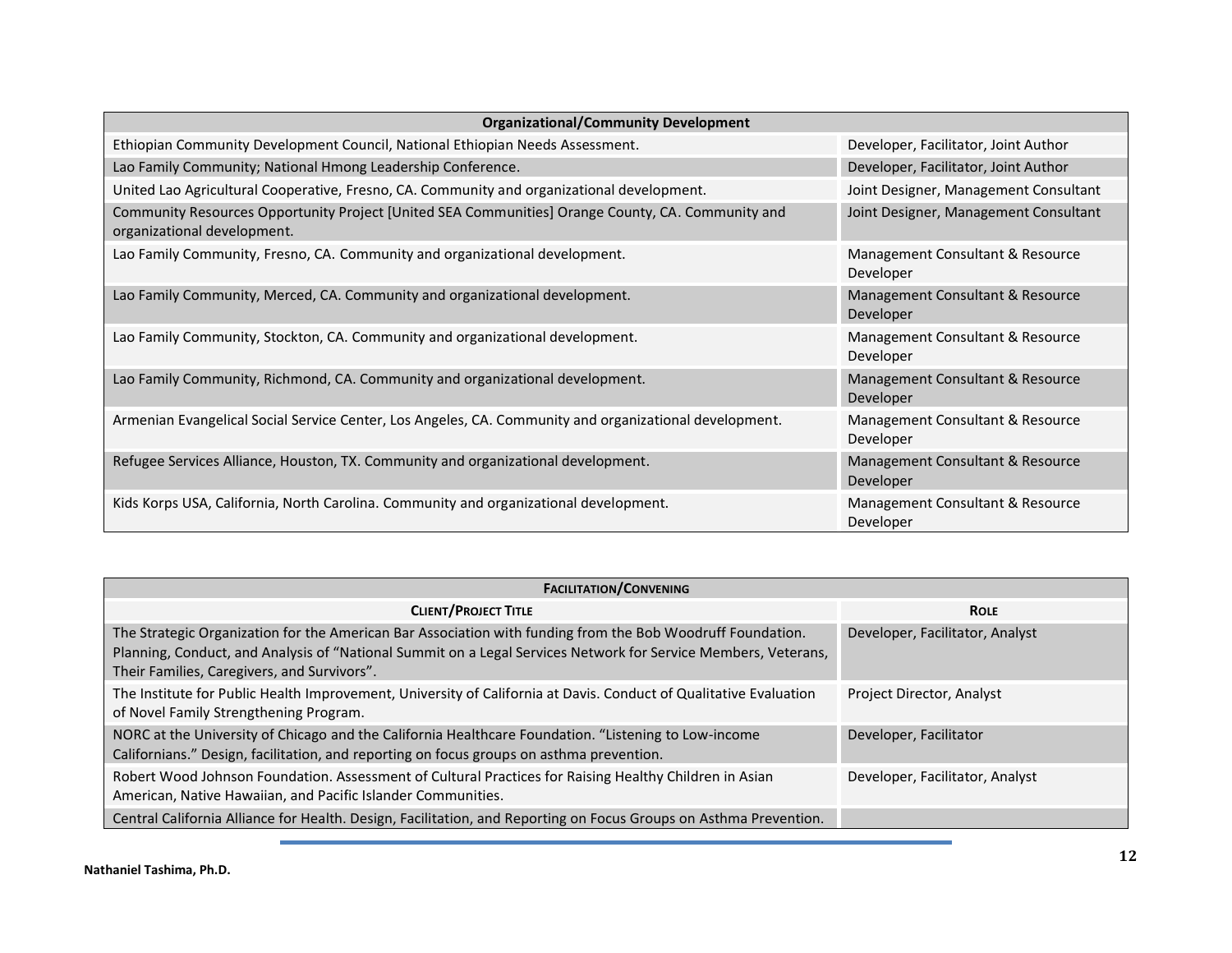| <b>FACILITATION/CONVENING</b>                                                                                                                                                                                                   |                                                                                                                                                      |  |  |
|---------------------------------------------------------------------------------------------------------------------------------------------------------------------------------------------------------------------------------|------------------------------------------------------------------------------------------------------------------------------------------------------|--|--|
| GHR Foundation. Inter-religious Action Initiative Stakeholder Convening.                                                                                                                                                        | Project Developer, Facilitator, Analyst                                                                                                              |  |  |
| Robert Wood Johnson Foundation. Assessment of cultural practices for raising healthy children I Asian American,<br>Native Hawaiian and Pacific Islander communities.                                                            | Developer, Facilitator, Analyst                                                                                                                      |  |  |
| Centers for Disease Control and Prevention, Division of STD Prevention, USDHHS. Planed, conducted, and<br>reported on national consultation to design means and methods for reducing African American STD population<br>burden. | Developer, Facilitator, Analyst, Product<br>Developer                                                                                                |  |  |
| St. Georges House Foundation, Windsor Castle. HIV/AIDS Leadership Consultation.                                                                                                                                                 | Planner, Facilitator, Analyst                                                                                                                        |  |  |
| World Health Organization, Office of the Director General. Global Consultation to Introduce Decent Care Values<br>in Palliative Care Services, Tunisia.                                                                         | Project Developer, Facilitator, Analyst                                                                                                              |  |  |
| World Health Organization, Department of HIV/AIDS. Decent Care Consultation, Vevey, Switzerland.                                                                                                                                | Planner, Facilitator, Analyst                                                                                                                        |  |  |
| World Health Organization, Department of HIV/AIDS. Global Stakeholders Consultation.                                                                                                                                            | <b>Meeting Coordinating Facilitator</b>                                                                                                              |  |  |
| Substance Abuse, Mental Health Services Administration. Healthy People 2010 Midcourse Review Support                                                                                                                            | <b>Project Director</b>                                                                                                                              |  |  |
| Substance Abuse, Mental Health Services Administration. Healthy People 2010 Progress Review Support                                                                                                                             | <b>Project Director</b>                                                                                                                              |  |  |
| Church of the Province of Southern Africa. HIV/AIDS Implementation Workshop and Keynote Address.                                                                                                                                | Project Developer, Facilitator                                                                                                                       |  |  |
| Health Resources and Services Administration, Office of Managed Care, USDHHS. Cultural Competence Practices<br>Among Certain HRSA Grantees.                                                                                     | Project Developer                                                                                                                                    |  |  |
| Department of the Interior, Minerals Management Service. Socio-economic Studies Conference.                                                                                                                                     | Project Developer, Project Monitor                                                                                                                   |  |  |
| Center for Substance Abuse Services, San Francisco City & County. Development of Substance Abuse Treatment<br>on Demand System.                                                                                                 | Facilitator of development process                                                                                                                   |  |  |
| Division of Programs for Special Populations, Bureau of Primary Health Care, Health Resources & Services<br>Administration, Community and organizational development. Pacific Basin Health Summit.                              | Facilitator of process to develop strategic<br>planning for primary health care issues in<br>the Pacific Territories and Associated<br><b>States</b> |  |  |
| Division of Support Services, HIV/AIDS Bureau, Health Resources & Services Administration, USDHHS. Leadership<br>Workshop.                                                                                                      | Facilitator                                                                                                                                          |  |  |
| Regions IX and X, Administration for Children and Families; Domestic Violence, USDHHS. Welfare Reform and<br>Child Support Conference.                                                                                          | Project Developer                                                                                                                                    |  |  |
| National Minority AIDS Conference; Non-Minority Institute.                                                                                                                                                                      | Facilitator                                                                                                                                          |  |  |
| Office of the Associate Administrator for AIDS, Health Resources & Services Administration, USDHHS All HIV/AIDS<br>Program Coordination Meeting.                                                                                | Facilitator                                                                                                                                          |  |  |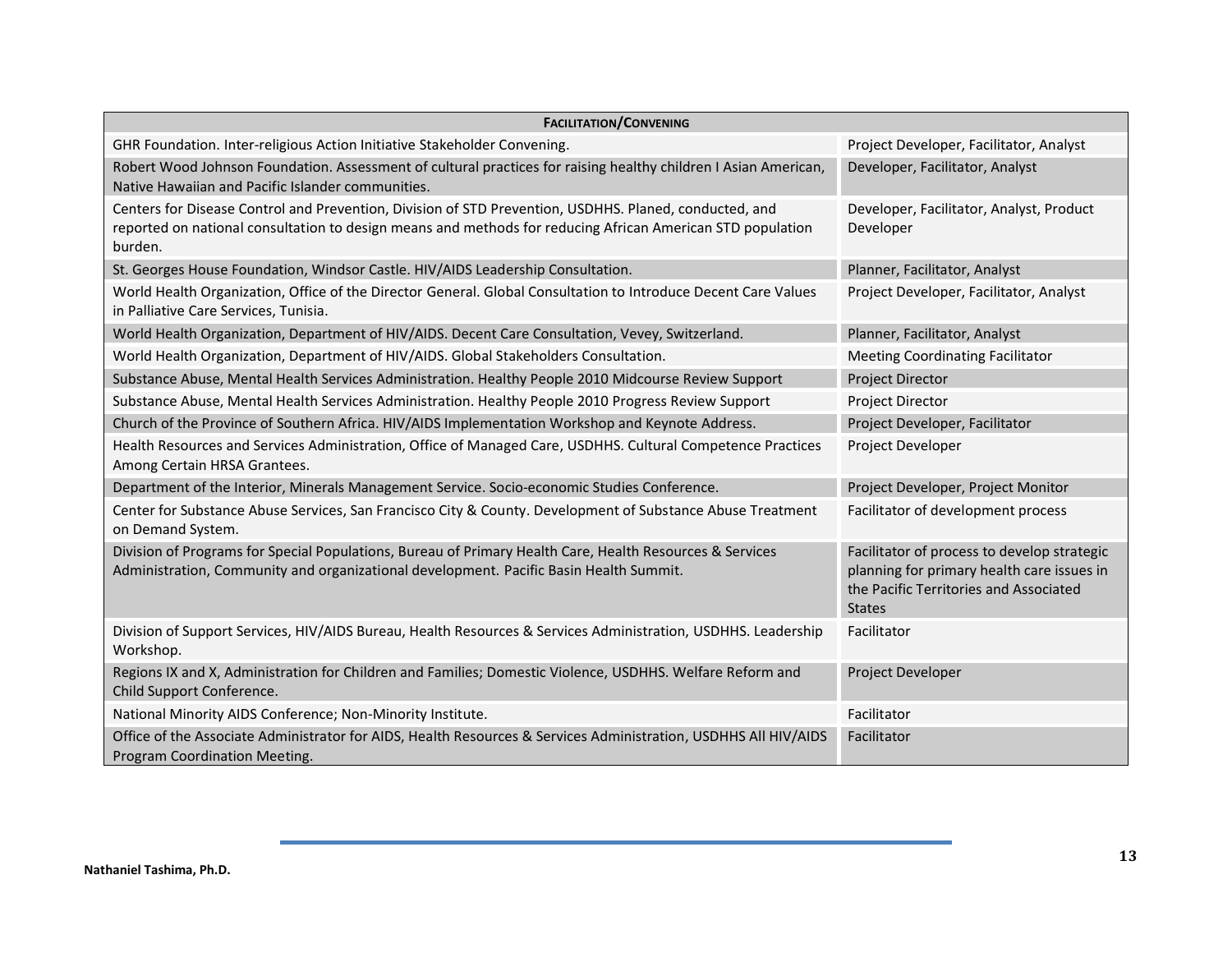## *ACADEMIC APPOINTMENT*

Adjunct Professor, Department of Anthropology, University of Maryland, College Park Campus, 2006 to present.

Adjunct Assistant Professor, Department of Anthropology, University of Maryland, College Park Campus, 1999 to 2006.

### *EDUCATION*

| Ph.D. | Northwestern University, 1985.<br>Area of Concentration: Psychological Anthropology.                                       |
|-------|----------------------------------------------------------------------------------------------------------------------------|
| M.A.  | San Diego State University, 1976.<br>Area of Concentration: Psychological Anthropology.                                    |
| B.A.  | University of California, San Diego, 1973.<br>Area of Concentration: Psychological Anthropology.<br>Minor in Math/Science. |

# *Selected Tools & Curricula Designed & Disseminated*

**Healthy Sisters and Healthy Brothers:** Project Monitor and Senior Research Associate for collaborative work with the CDC, community representatives, African American scholars and leaders, and healthy sexuality experts to develop two interventions grounded in African American culture and focused to African American men and women on HBCU campuses for development and sustaining of healthyrelationships. The Healthy Sisters and Brothers Workshops are intended to increase HIV and STI prevention awareness and behaviors among young African American women and men (ages 18-24), and ultimately to promote healthy relationships. These Workshops are designed not only to educate participants, but also engage them in discussions of issues that influence the development of healthy relationships and the decisions that affect their sexual health. The curricula were piloted at three HBCUs and finalized from the results of the pilots. With the utilization of the curricula it is anticipated that benefits will include a reduction in STIs and a reduction of intimate partner violence. The process and results of this work have been reported at: The American Public Health Association meeting (2013); the American Evaluation Association (2013), and the National STD Conference (2014). Information about the curricula was included in several RWJF SWW national and regional briefings. The curricula are available through the National Network of Prevention Training Centers at: http://nnptc.org/resources/healthysisters-brothers/ This CDC-funded national training organization will promote the use of the curricula nationally and is their permanent home. Both curricula are currently being utilized at a number of Historically Black Colleges and Universities.

**Library Engagement Assessment Process (LEAP):** Project Monitor for the development of the Library Engagement Assessment Process which was designed for the California State Library to move library systems through a process of data collection and systematic engagement of communities to understand the needs and resources of targeted segments of populations and to design the means to serve and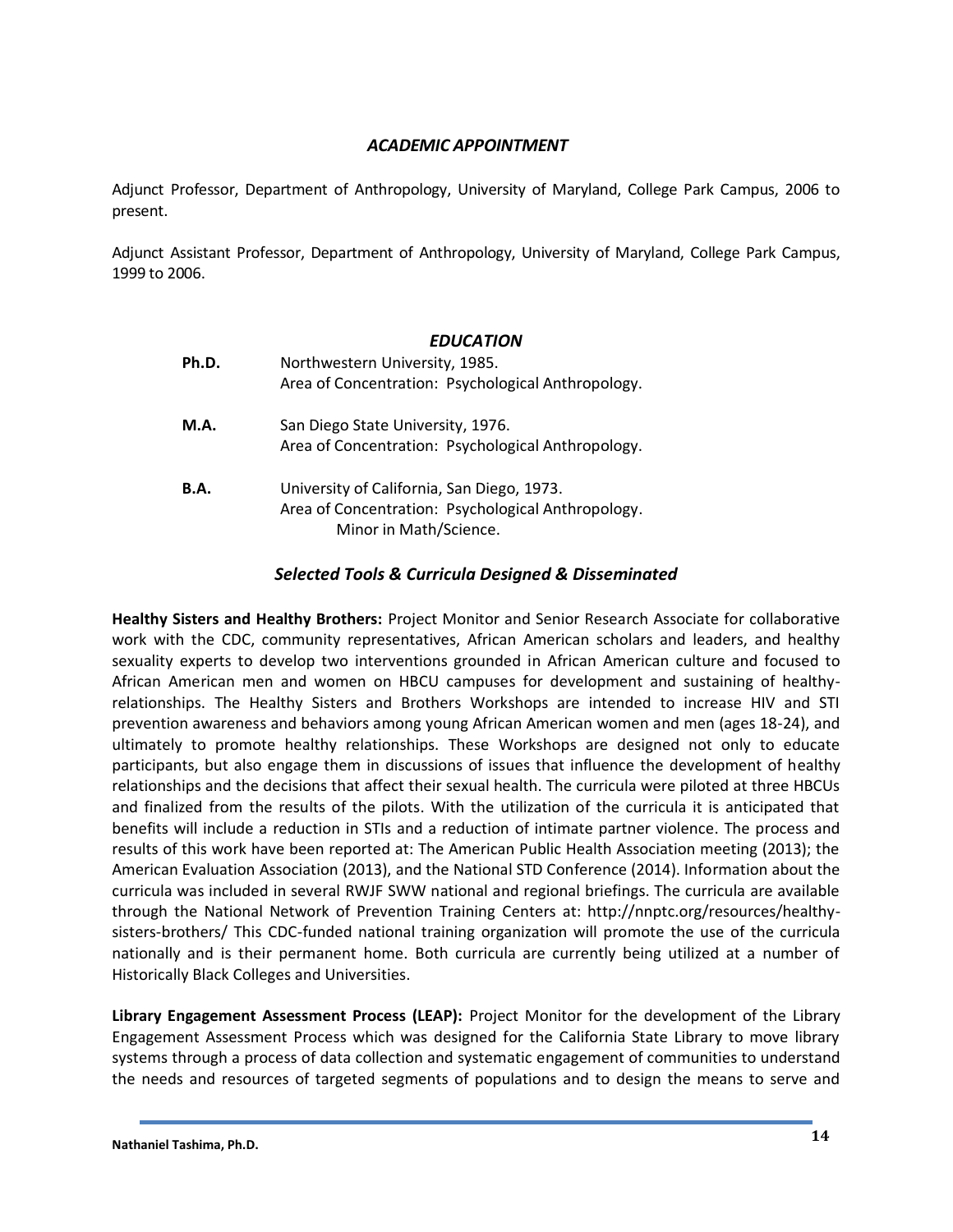engage with those populations. The process was utilized by libraries across the State and an adaptation continues in use.

**Community Identification Process (CID):** Co-directed the design and tailoring of a formative research method that supports providers and designers in effectively developing information about populations of interest. The initial use of the methodology was with HIV/AIDS clinic based staff to allow them to identify, understand, and work effectively with consumers including IV-drug users not in treatment, sex workers, men who have sex with men and do not gay identify, runaway and throw-away youth and sex partners of all identified populations. The methodology was adopted by the CDC and has been deemed an effective behavioral intervention. CDC's training programs have been training providers for over 20 years in the method and it is used nationally in HIV and STD prevention and treatment.

**HRSA's Library of Practical Tools:** Development, piloting, and dissemination of training modules for Community Health Center personnel nationally on critical issues in geriatric management and treatment. The library was distributed to over 2,500 community health centers nationally by HRSA. Modules developed included:

- **General Geriatrics**
- $\blacksquare$ Alzheimer's and Related Dementias
- Oral Health
- $\blacksquare$ Minority Issues

**Evaluation Capacity-Building Methods Seminars** for Senior Health Officials from U.S. Pacific Trust Territories and Freely Associated States, Pacific Island Health Officers Association: Developed training curriculum and implemented seminars in the six Pacific jurisdictions. Each seminar was tailored to jurisdiction specific contexts.

| <b>Organization/Topic</b>                                      | <b>Policymaker Audience(s)</b>                                                                 |
|----------------------------------------------------------------|------------------------------------------------------------------------------------------------|
| National Aeronautics and Space Administration (NASA),          | Multiple briefings on outcomes of innovation culture research.                                 |
| <b>Aeronautics and Research Mission Directorate (ARMD)</b>     | <b>Headquarters staff; Convergent Aeronautics Systems senior</b><br>staff; and team briefings. |
|                                                                |                                                                                                |
| <b>Centers for Disease Control and Prevention, Division of</b> | Center-wide briefing on STD prevention intervention                                            |
| STD Prevention, USDHHS.                                        | development at Historically Black Colleges and Universities.                                   |
| Robert Wood Johnson Foundation, Vulnerable                     | Foundation-wide briefing on evaluation results of Strengthening                                |
| <b>Populations</b>                                             | What Works Initiative, prevention of intimate partner violence                                 |
|                                                                | (IPV) in immigrant and refugee communities.                                                    |
| <b>Blue Shield Foundation</b>                                  | Senior leadership briefing on results of Strengthening What                                    |
|                                                                | Works                                                                                          |
| Office of Refugee Resettlement, Administration for             | National webcast to all ORR grantees (200+) on results of IPV                                  |
| <b>Children and Families, USDHHS</b>                           | program evaluation and capacity-building.                                                      |
| <b>The Duke Endowment</b>                                      | Senior staff and Methodist Church leadership briefing on                                       |
|                                                                | longitudinal evaluation results for the Clergy Health Initiative.                              |
| Office of Minority Health (OMH), Office of the Secretary,      | Senior management briefing on status of evaluation technical                                   |
| <b>USDHHS</b>                                                  | assistance and evaluation tracking system for all OMH grantees.                                |
| <b>GHR Foundation</b>                                          | Senior staff briefing on evaluation outcomes of interfaith                                     |
|                                                                | communications project.                                                                        |
| <b>World Health Organization</b>                               | Headquarters-wide briefing on evaluation of the global,                                        |
|                                                                | community-based HIV prevention development initiative.                                         |
| U.S. Agency for International Development                      | Senior staff briefing on the outcomes of the global Decent Care                                |
|                                                                | uptake and utilization evaluation.                                                             |
| <b>Global Evaluation of the Collaborative Fund</b>             | Press and AIDS officials.                                                                      |

# Selected Briefings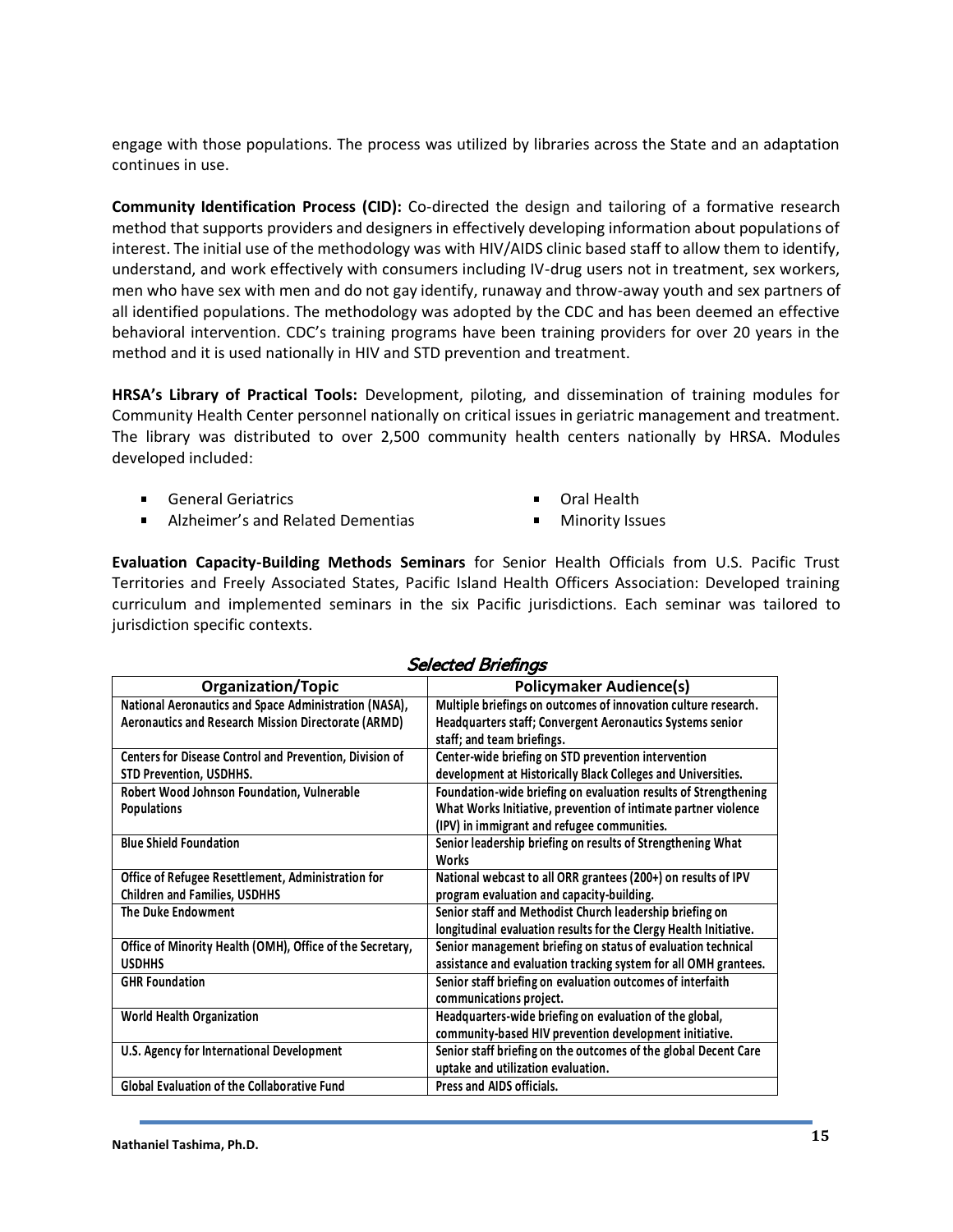| <b>Organization/Topic</b>                              | <b>Policymaker Audience(s)</b>                                  |
|--------------------------------------------------------|-----------------------------------------------------------------|
| <b>Global Consultation on Decent Care</b>              | Global Experts and WHO, World Bank, and International           |
|                                                        | <b>Foundation Representatives.</b>                              |
| <b>Global Evaluation of the Collaborative Fund</b>     | Senior WHO and UNAIDS staff.                                    |
| <b>Evaluation Briefing</b>                             | USDHHS, Senior Office of Minority Health, Office of the         |
|                                                        | Secretary, Management Staff.                                    |
| <b>Building Evaluation Capacity</b>                    | USDHHS, Senior Office of Minority Health, Office of the         |
|                                                        | Secretary, Management Staff.                                    |
| <b>Emerging Best Practices</b>                         | USDHHS, Senior Office of Minority Health, Office of the         |
|                                                        | Secretary, Management Staff.                                    |
| <b>Evaluation Briefings</b>                            | First Five Commissions, Fresno, and Merced Counties.            |
| <b>Food Stamp Utilization by Special Populations</b>   | USDA Senior Food & Nutrition Service staff; report disseminated |
|                                                        | nationally.                                                     |
| <b>Pacific Basin Health Summit</b>                     | Senior officials of USDHHS (HRSA, CDC, MCHB), Departments of    |
|                                                        | Education, Energy, and State, Ministers of Health.              |
| Gaps and emerging issues in HIV/AIDS                   | USDHHS, Senior HIV/AIDS Bureau HRSA staff.                      |
| Qualitative assessment of a 94-grantee program focused | USDHHS, Senior ACF Staff. Reports disseminated nationally.      |
| on prevention of child abuse and neglect in co-        |                                                                 |
| occurrence with substance abuse.                       |                                                                 |
| Analysis of national assessment data from STD services | USDHHS, Senior and line CDC staff. Report and assessment tool   |
| and management.                                        | disseminated nationally. Briefing was filmed for further        |
|                                                        | dissemination.                                                  |
| Genetics literacy research and resources development   | Briefings for USDHHS senior MCHB, HRSA staff and advisory       |
|                                                        | committee.                                                      |
| Assessment of evaluation issues in global HIV/AIDS     | Senior WHO staff and the Secretary General's office.            |
| program.                                               |                                                                 |

## *PRESENTATIONS*

As Professional Faculty in the Department of Anthropology, University of Maryland, presented seminars and lectures on professional ethics, community engagement, methods development, and current summaries of LTG's various projects. (1999 to present).

Virtual briefing for staff and leadership on the conduct and analysis of Koa Family Study Mid-Point Focus Groups. University of California, Davis Center for Healthcare Policy and Research June 30, 2021.

American Anthropological Association. Career Development Webinars: Facing the Interview Squad: Strategies that Impress August 4, 2020

Key Stakeholder presentation on final evaluation outcomes for Strategies 2.0, family strengthening and child abuse prevention program. Office on Child Abuse Prevention, Department of Social Services, State of California. Strategies 2.0 leadership. 2020.

Organizer and presenter for: "Professional Anthropological Organizations: An Exploration of Successful Established Models and Startups". Panel presentation at the 2019 American Anthropological Association annual meeting, Vancouver, British Columbia.

Stakeholder presentations on interim outcomes of Strategies 2.0, family strengthening and child abuse prevention, 2019. Office on Child Abuse Prevention, Department of Social Services, State of California. Strategies 2.0 leadership. Riverside County stakeholders. Lake County stakeholders.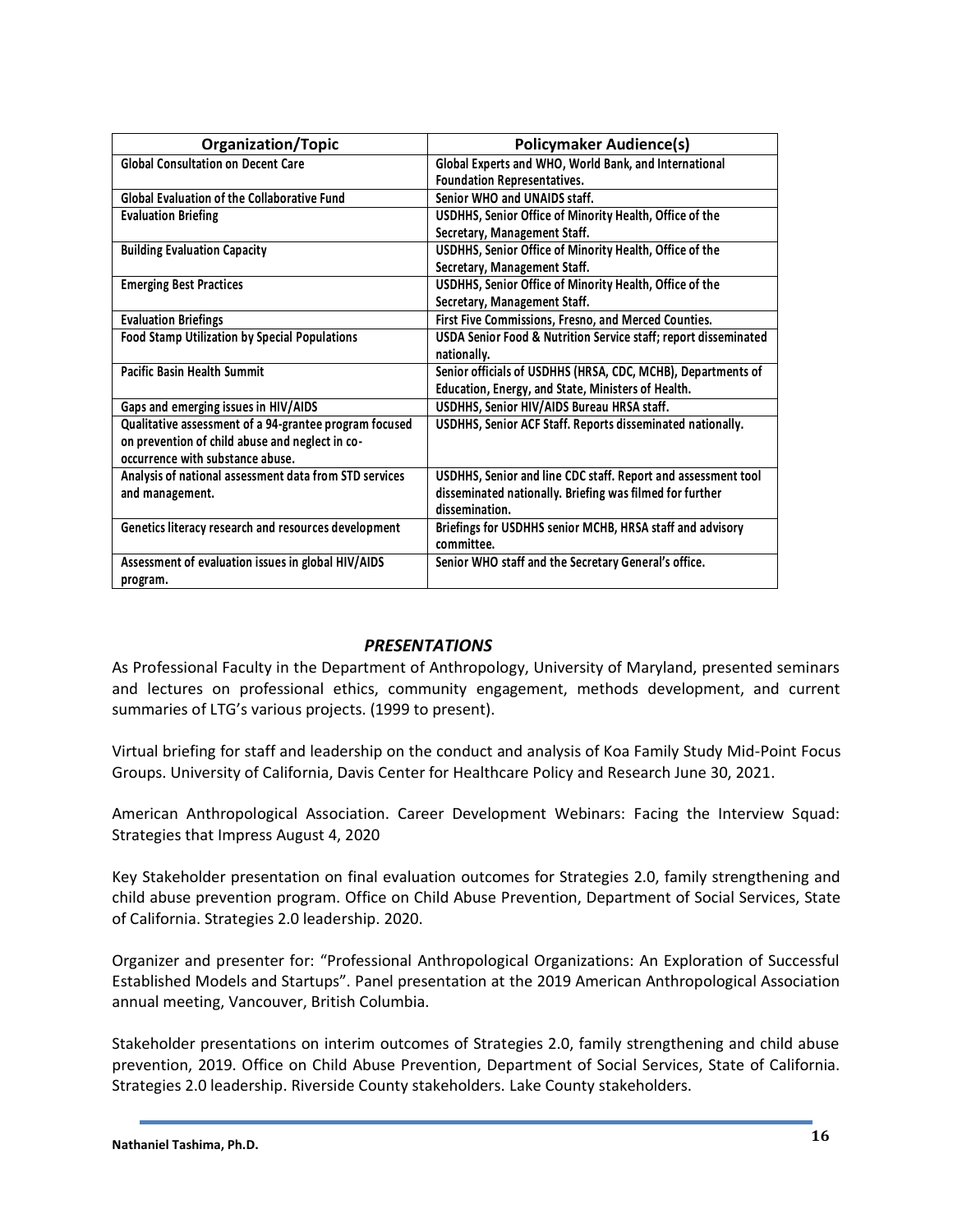Presentation "Working at the Speed of Innovation: Impedance Mismatch in Rapid and Innovation Projects" as part of NASA panel: "Structuring for Rapid Innovation in Aeronautics in the CAS Project". Presented at the American Institute of Aeronautics and Astronautics (AIAA), June 26, 2018, Atlanta, GA.

Film screening and discussion featuring LTG's two feature-length films for California Department of Health Car services (DHCS) "Being the Change" and "Raising Up the Children". SfAA Film Festival held in conjunction with the 78<sup>th</sup> Annual Meeting in Philadelphia, April 218. LTG's films were both honored and were select4d from 139 submissions from 45 countries.

Paper presentation "Into the 22nd Century and Beyond!" for: "Current and Next Frontiers on Organizational Culture and Change" panel at the American Anthropological Association 2017 annual meeting, Washington, D.C.

Poster presentation for the: Convergent Aeronautics Solutions Showcase. "Working at the Speed of Innovation. Ethnography of the Aeronautics Autonomy Testbed Team (AATC) Capability Team: A Successful, More than NASA Hard, Experiment in Counter-Cultural Practices." September 19, 2017, NASA Langley Research Center, Hampton, Virginia.

Ted Talk presenter at the Convergent Aeronautics Solutions conference: "Organizational Ethnography of the Aeronautics Autonomy Testbed Capability Team (AATC) ARMD Transformative Aeronautics Concepts Program. Convergent Aeronautics Solutions Project." September 19, 2017, NASA Langley Research Center, Hampton, Virginia.

Panel presentation for: "Practitioners Make Anthropology Matter". American Anthropological Association 2017 annual meeting, Washington, D.C.

Author for: "The Challenge of Intimate Partner Violence Prevention, Community Evaluation and Creating Sanctioned Space". Tashima, Nathaniel, Crain, Cathleen, and Ishihara-Brito, Reiko (LTG Associates). Society for Applied Anthropology panel. March 15, 2017.

Author for: "Decoding Permission to Change: Exploring the Importance of Sanctioned Spaces for Behavioral Change". Ishihara-Brito, Reiko, Tashima, Nathaniel, and Crain, Cathleen (LTG Assoc). Society for Applied Anthropology panel. March 15, 2017.

"A Video Ethnography on Barriers and Facilitators to Raising Well Children in California." Cathleen Crain and Niel Tashima. Society for Applied Anthropology panel, March 15, 2017.

Poster presentation for the: Convergent Aeronautics Solutions Showcase: "Aeronautics Autonomy Testbed Capability CAS Directed Activity: Rapid Design + Rapid Teaming." September 8, 2016, NASA Glenn Research Center, Cleveland, OH.

Presentation of interim findings: "Small but Important: An Overview on the Organizational Ethnography of the Aeronautics Autonomy Testbed Capability Team for NASA Convergent Aeronautics Solutions, Aeronautics Research Mission Directorate". August 30, 2016 by video to multiple sites.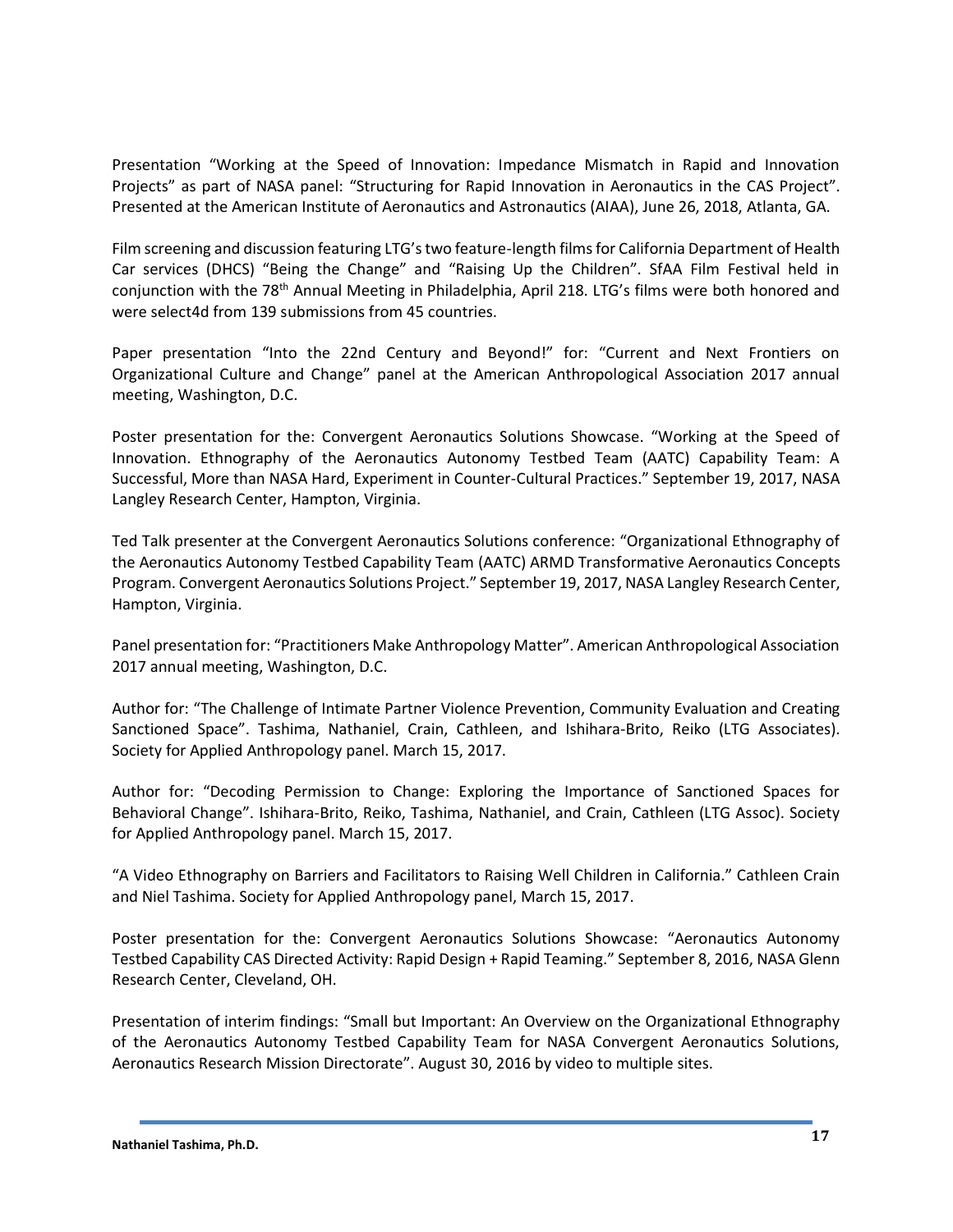Chair for panel: "Intersections of cultural values, practices, and public health policy: Understanding cultural assets in context for child wellness advocacy in Asian American, Native Hawaiian, and Pacific Islander communities." Society for Applied Anthropology, Vancouver, British Columbia, Canada, March 2016.

Discussant for two panels: "Dietary and Health Issues among Refugees" and "Displacement Issues" at Society for Applied Anthropology, Vancouver, British Columbia, Canada, March 2016.

"Pastors at Risk: A Wind of Change in the Culture of Health for the United Methodist Clergy in North Carolina". Presentation from the Praxis-honored project at the Washington Association of Professional Anthropologists, March 2016.

New American Campaign Evaluation: Tracking Submission and Naturalization Rates, Final Report. Report to the Immigrant Legal Resource Council. John Ogawa, Ph.D., Cathleen Crain, M.A., and, Nathaniel Tashima, Ph.D. March 2016.

"Culture(al) Matters: Results from a Multiethnic, Multicultural Assessment Exploring Values and Practices for Raising Healthy Children". Nathaniel Tashima and Cathleen Crain Chair and Discussant. American Evaluation Association annual meetings, Chicago, IL, November 2015.

Briefing for the Robert Wood Johnson Foundation on the results of the "Asian American Pacific Islander Early Childhood Obesity Prevention Research" Project. Presented at the Foundation in September 2015.

"Grounding Communication for Maximum Effect" presentation Cathleen Crain and Nathaniel Tashima at the Cultural Communication and Archaeology panel, 2015 European Archaeology Association meetings, Glasgow, Scotland.

"Family Matters: Exploring Cultural Values and Practices for Raising Healthy Children" Cathleen Crain and Nathaniel Tashima, Annual Meeting of the Society for Applied Anthropology, Pittsburgh, PA, March, 2015.

NAPA Workshop: Tips and Tools for Success in Job Hunting as a New Professional Anthropologist, Nathaniel Tashima and Cathleen Crain, National Association for the Practice of Anthropology, Annual Meeting of the American Anthropological Association, Washington, D.C., December 2014.

"We All Eat Rice…? Poi, Potatoes, and Mac and Cheese!: Deconstructing Ethnicity for Cultural Specificity", Cathleen Crain, Nathaniel Tashima, Reiko Ishihara-Brito, and Lily Dao, Annual Meeting of the Society for Applied Anthropology, Albuquerque, NM, March, 2014.

"Healthy Relationships: Curricula for Historically Black College and University Students". Poster presented at the 2014 National STD Prevention Conference, Atlanta, GA. Cathleen Crain and Nathaniel Tashima.

Additional briefings on IPV Prevention Lessons from the Robert Wood Johnson national initiative. Office for Refugee resettlement, national webinar. Blue Shield Foundation, leadership briefing. San Francisco Department of Public Health, community presentation. 2014.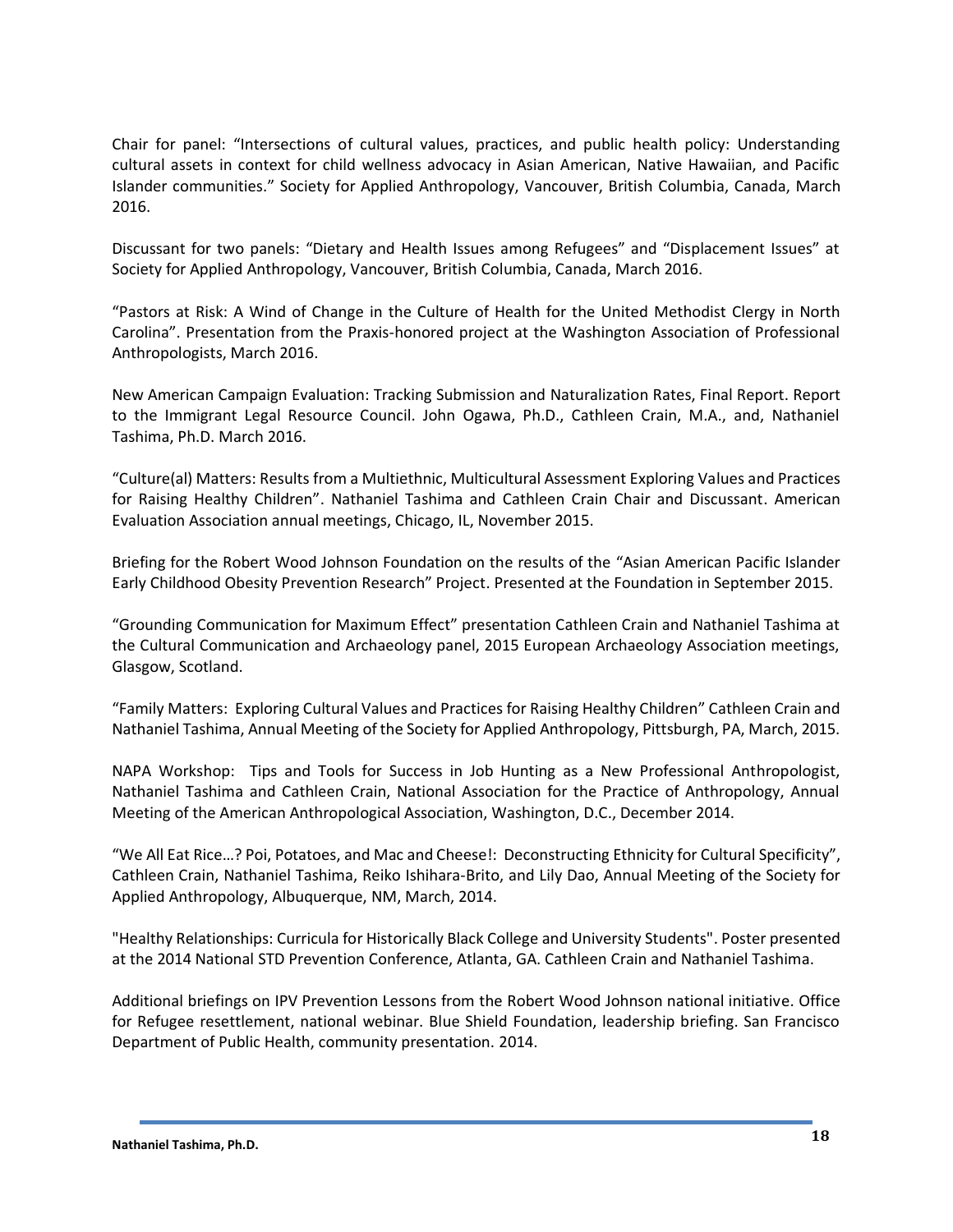"Complexities of Specificity and Inclusiveness in Focusing on Health and Human Services for Asian American and Pacific Islanders", Cathleen Crain, Nathaniel Tashima, Reiko Ishihara-Brito, and Lillie Dao, Annual Meeting of the Society for Applied Anthropology, Albuquerque, NM, March, 2014.

"The Childhood Obesity Epidemic in the US – Says Who?: Asian American and Pacific Islander Perceptions of and Attitudes toward Body Image and Relevant Factors" Reiko Ishihara-Brito, Cathleen Crain, Nathaniel Tashima, and Lillie Dao, Annual Meeting of the Society for Applied Anthropology, Albuquerque, NM, March, 2014.

"Over Two Million of the United States' "Model Minority" Living In Poverty: Health Implications and Dispelling Myths" Lillie Dao, Nathaniel Tashima, Cathleen Crain, Reiko Ishihara-Brito, and Annual Meeting of the Society for Applied Anthropology, Albuquerque, NM, March, 2014.

"Development of Two Gender-Specific, Peer-Led Sexual Health Promotion Workshops for African American College Students: Findings from A Pilot Study" Poster Session at the American Public Health Association, Boston, MA November 2013.

"What's at Stake: A Discussion of Transparency, Authenticity, Application, Theory, and Accessibility in Public Anthropology," National Association for the Practice of Anthropology, Annual Meeting of the American Anthropological Association, Chicago, IL, November 2013.

"Do the Right Thing: Ethics in Anthropological Practice," American Anthropological Association, Committee on Ethics, Annual Meeting of the American Anthropological Association, San Francisco, CA, November 2013.

"Using Mixed Methods in Evaluating Community Practice for IPV Prevention Among Vulnerable Populations." American Evaluation Association, Washington, DC October 2013.

"Ethics Practicum: A Practical Conversation," National Association for the Practice of Anthropology, Annual Meeting of the American Anthropological Association, San Francisco, CA, November 2012.

"The Strengthening What Works Initiative: Advantages and Challenges of Turning Practice into Evidence in Community Settings". Cathleen Crain and Niel Tashima, American Evaluation Association, Minneapolis, Minnesota, October 2012.

"New and Renewed Connections to Wellness: Spirited Life Workshop Evaluations" Year Two Progress Report to The Duke Endowment. Terry Redding, M.A., Jillian Brems, M.A.A., Kristen Hudgins, Ph.D., Michelle Wilson, M.A.A., Cathleen Crain, M.A., and Niel Tashima, Ph.D. May 2012.

"Context, Culture, and Credibility in International Consulting" Cathleen Crain and Nathaniel Tashima, Annual Meeting of the Society for Applied Anthropology, Baltimore, MD, March, 2012.

"Social Capital and Intimate Partner Violence Prevention: Misconstruing Models and Measurement. Cathleen Crain, Carter Roeber and Nathaniel Tashima, Annual Meeting of the American Anthropological Association, Montreal, Canada, November 2011.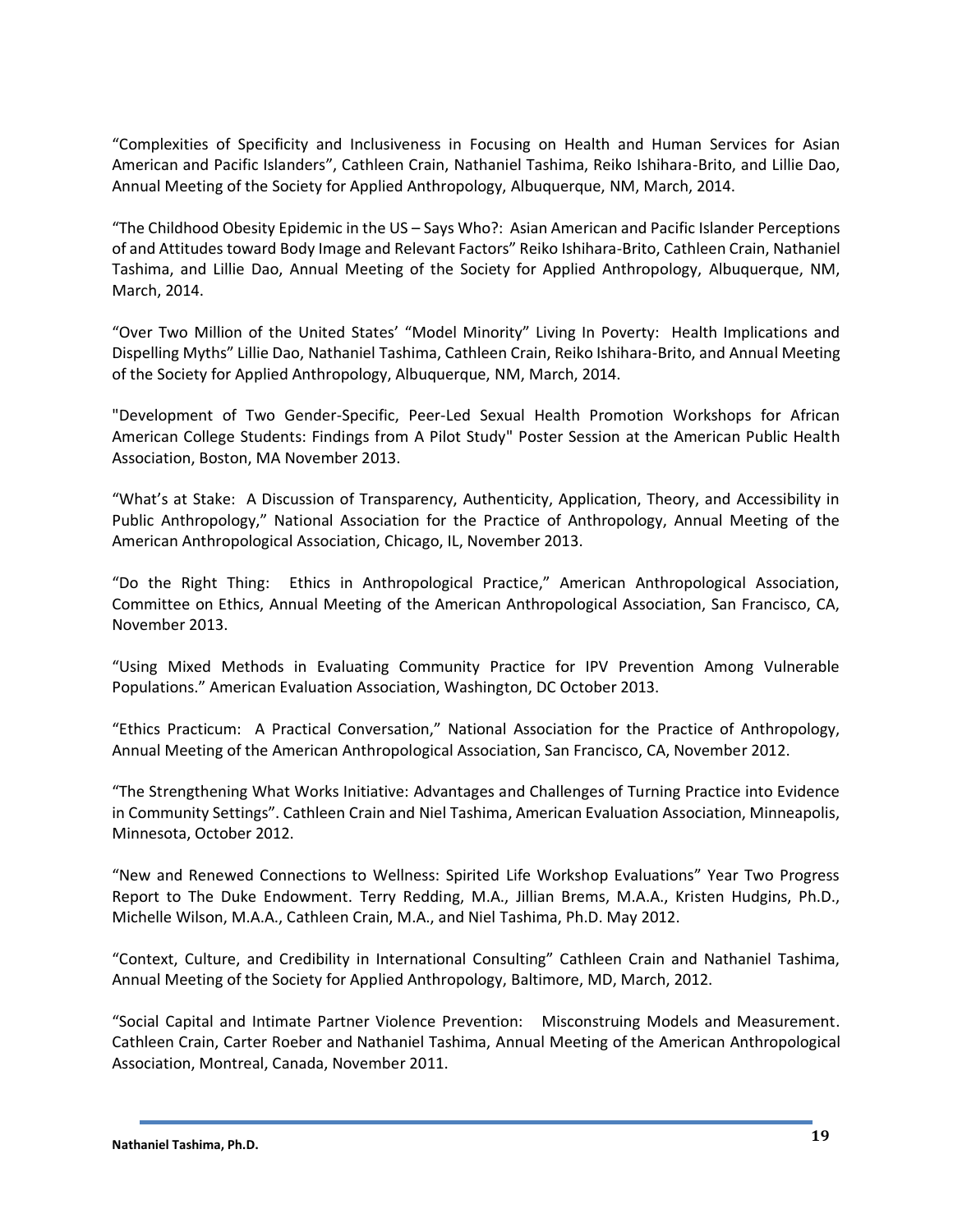The Task Force for Comprehensive Ethics Review: Questions and Answers, AAA Committee on Ethics, Presenter, Nathaniel Tashima. Annual Meeting of the American Anthropological Association, Montreal, Canada, November 2011.

Anthropology's Ethics: Lessons from the Code Review, Roundtable Presenter, Nathaniel Tashima, Annual Meeting of the American Anthropological Association, Montreal, Canada, November 2011.

Presenting Yourself in Professional Life. Cathleen E. Crain, Nathaniel Tashima and Mark C. Edberg. Annual Meeting of the American Anthropological Association, Montreal, Canada, November 2011.

"The Healthy Relationships Approach to Intimate Partner Violence (IPV) Prevention: Turning Practice Into Evidence" Discussant AEA Panel, Annual Meeting of the American Evaluation Association, Anaheim, California, November, 2011

"Professional Praxis" Cathleen Crain and Nathaniel Tashima, Annual Meeting of the Society for Applied Anthropology, Seattle, Washington, April, 2011.

"Decent Care Values In Palliative Care Services: A Formative Evaluation" Nathaniel Tashima and Cathleen Crain, Briefing for the Global Health Technical Assistance Project, USAID, March 1, 2011.

"Invited Roundtable: Case-based Ethics Practicum: Exploring Challenging Ethical Issues Through Case Discussion" Nathaniel Tashima, Roundtable Participant, Annual Meeting of the American Anthropological Association, New Orleans, Louisiana, November 2010.

"Invited Roundtable: Evaluating Applied, Practicing and Public Interest Anthropology: Reflections on Tenure and Promotion Guidelines" Nathaniel Tashima, Annual meeting of the American Anthropological Association, New Orleans, Louisiana, November 2010.

"Evaluating Community Capacity Building as a Prevention Strategy" Panel Chair, Nathaniel Tashima, Annual Meeting of the American Evaluation Association, San Antonio, Texas, November 2010.

"Invited Roundtable: Advancing Practicing Anthropology: A Forum On Creating Spaces and Places for Practitioners in the American Anthropological Association." Nathaniel Tashima, Participant, Annual meeting of the American Anthropological Association, Philadelphia, Pennsylvania, November 2009.

"Strengthening What Works: Evaluation and Capacity Building of Organizations Conducting Promising/Innovative Approaches to Prevention of Intimate Partner Violence in Immigrant & Refugee Communities". Nathaniel Tashima, Panel Chair, Annual Meeting of the American Evaluation Association, Orlando, Florida, November 2009.

"Professional and Academic Collaboration: Strengthening and Preparation of New Anthropologists" Cathleen Crain and Nathaniel Tashima, Presenters, Annual Meeting of the Society for Applied Anthropology. March, 2009, Santa Fe, New Mexico, Organizer and Convener.

"Including the Natives in the Discussion" Nathaniel Tashima presented at the Annual Meeting of the American Anthropological Association, San Francisco, California, November 2008.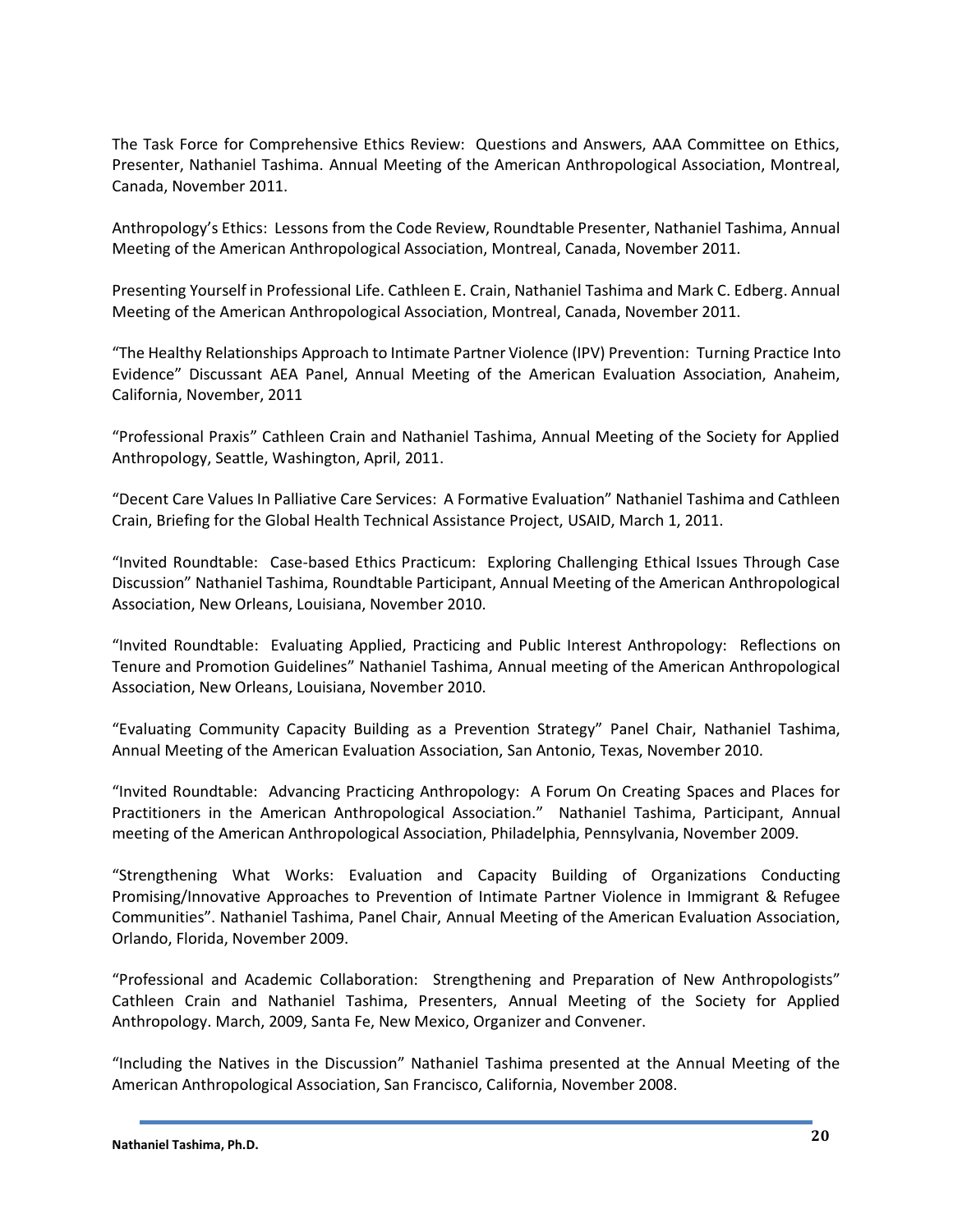"Collaboration Between American Anthropological Association Sections In Advancing the Position of Practicing Anthropology Within the American Anthropological Association" Nathaniel Tashima Discussant Annual Meeting of the American Anthropological Association, San Francisco, California, November 2008.

"First 5 Merced County, Annual Evaluation Report FY 2007-2008." Presentation to the First 5 Merced County Commission. Nathaniel Tashima, Maribel Valencia Castillo, February, 2008.

"Community Identification Process (CID): A Tested Method for Reaching Communities at Risk for HIV" Nathaniel Tashima and Cathleen Crain presented at the Annual Meeting of the American Anthropological Association, Washington, D.C., November 2007

"Decent Care: Shifting the HIV/AIDS Global Care Paradigm" Nathaniel Tashima and Cathleen Crain presented at the Annual Meeting of the American Anthropological Association, Washington, D.C., November 2007

"Practitioner Employers: LTG Associates, 25 Years of Professional Anthropology" Nathaniel Tashima and Cathleen Crain presented at the Annual Meeting of the American Anthropological Association, San Jose, California, November 2006.

"Evaluation of the Collaborative Fund for HIV Treatment Preparedness" Cathleen Crain and Nathaniel Tashima presented at the Satellite Session: "Community Preparedness for Effective HIV Treatment & Care: People Living With HIV/AIDS Leading the Way Towards Universal Access." Sponsored by the International Treatment Preparedness Coalition at the 2006 XVI International AIDS Society Meeting, Toronto, Ontario, Canada.

"Anthropology and Evaluation: Lessons from the Field" Panel presentation Annual Meeting of the American Anthropological Association, Washington, D.C., November 2005.

Protecting Research Participants: Cases From the Field" Annual Meetings of the Society for Applied Anthropology. March, 2005, Santa Fe, New Mexico, Organizer and Convener.

"Practitioner and Academic Collaborations in the Training of Students Opportunities and Challenges" Panelist COPAA Panel at the Annual Meetings of the Society for Applied Anthropology, March 29, 2005.

"Institutional Review Boards, Legal Requirements, and Ethical Issues". Washington Association of Professional Anthropologists, February 1, 2005. Cathleen Crain, Nathaniel Tashima, Michael French Smith and John Massad.

"How Does Ethnography Fit Into IRB Guidelines? What Are the Challenges?" Discussant, Annual Meeting of the American Anthropological Association, Chicago, IL, November 21, 2003. Nathaniel Tashima.

"Monitoring and Evaluation for Parish HIV/AIDS Prevention and Treatment Support" Keynote Speech for the Church of the Province of Southern Africa, April 2003. Nathaniel Tashima and Cathleen Crain.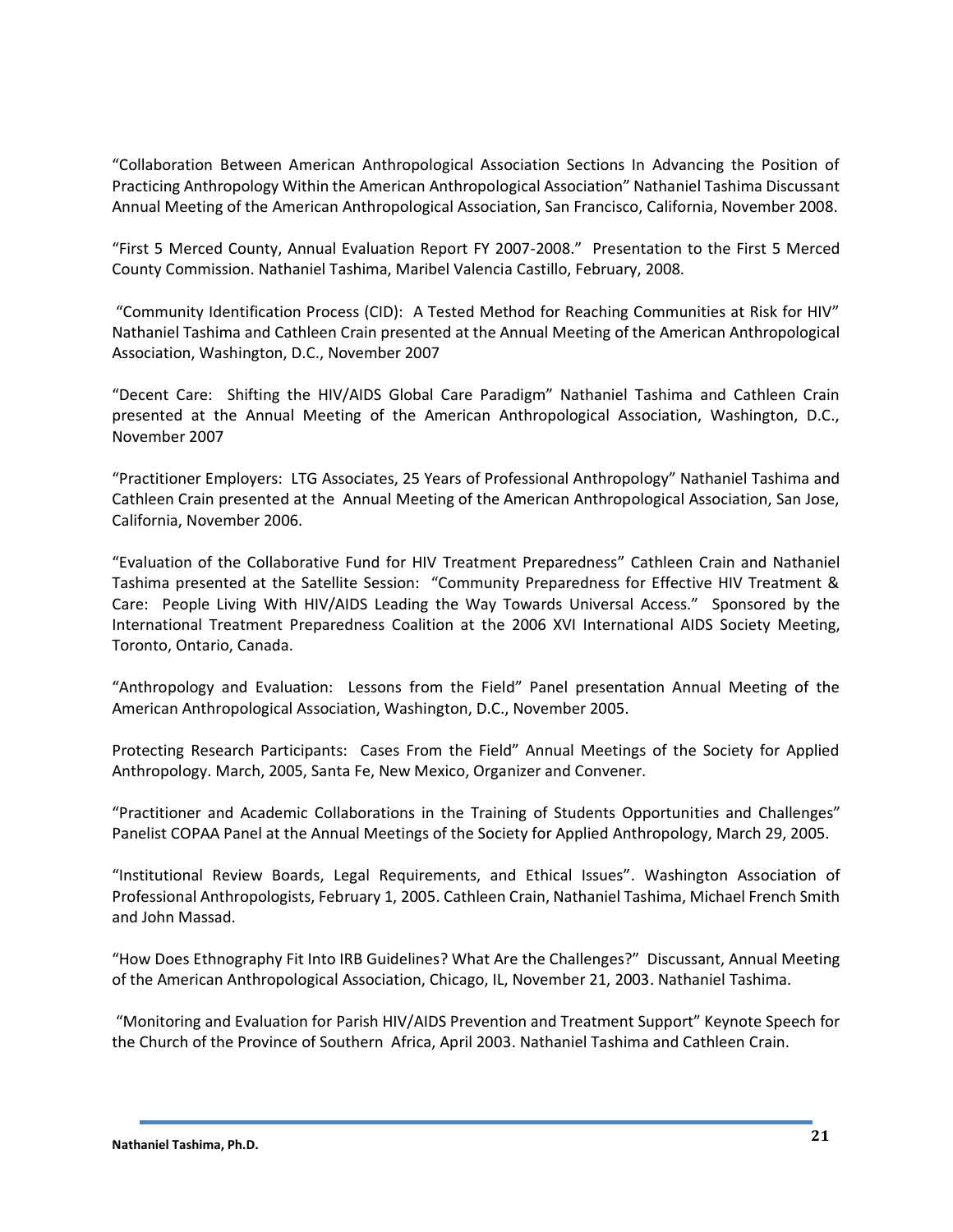"Evaluation in the Context of Health Care: An Anthropological Perspective." Invited Session: Creating Evaluation Anthropology Futures: Defining An Emerging Sub-field. Annual Meeting of the American Anthropological Association, New Orleans, LA, November 22, 2002. Nathaniel Tashima and Cathleen Crain.

"Essential Nature of Context in Field Evaluation." Invited presentation to the General Accounting Office. April, 2002.

"Working with Communities to Increase Genetic Knowledge." Annual Meeting of the American Public Health Association, Atlanta, GA, October 23, 2001. Cathleen Crain, Robert Fineman, Penny Kyler, Donald Mattison, Niel Tashima, Sharon Terry, and Marilyn Wolff.

"An Individual and Population-Based Framework for Improving the Public's Health and Wellbeing, with Special Emphasis on Genetics and Genetics-Related Issues." American Society of Human Genetics Annual Conference, San Diego, CA, October 13-16, 2001. Robert Fineman, Michele Lloyd-Puryear, Cathleen Crain, Penny Kyler, Bryan Oles, Carter Roeber, and Niel Tashima.

"Practical Guides for Employment As An Anthropologist." Invited Session for the Department of Anthropology and the Anthropology Club of San Diego State University, San Diego, CA October 2001. Nathaniel Tashima and Cathleen.

"Utilizing Anthropology to Affect Public Policy." 99th Annual Meeting of the American Anthropological Association, Invited Session, The Role of Anthropology In Policy Formation and the Political Process, San Francisco, CA, November, 2000. Cathleen Crain and Nathaniel Tashima.

"Practical Ethics: A Practicum for Professional Anthropologists." National Association for the Practice of Anthropology, Special Event, 97th Annual Meeting of the American Anthropological Association, Philadelphia, PA December 1998. Nathaniel Tashima and Cathleen Crain.

"The Situation of Professional Anthropology Within the Discipline of Anthropology." American Psychological Association, Invited Address, Multidisciplinary Collaboration in the Public Interest: Organizational Leaders' Summit. 106th Annual Convention, San Francisco, CA, August 1998. Nathaniel Tashima and Cathleen Crain.

"Tools for the Millennium: Anthropology is the Future." High Plains Society for Applied Anthropology, Keynote Address, 18th Annual Conference, Estes Park, CO, March 1998. Niel Tashima and Cathleen Crain.

"Practical Ethics for Professional Anthropologists: A Practicum." National Association for the Practice of Anthropology, Special Event, 96th Annual Meeting of the American Anthropological Association, Washington, D.C. November 1997.

"The Need for Evaluation in Substance Abuse and HIV Programs." AIDS Health Update, San Francisco, CA. March, 1997.

"Landing On Your Feet in the Real World: Anthropologists As Evaluators." Discussant, Society for Applied Anthropology Annual Meeting, Seattle, WA. March, 1997.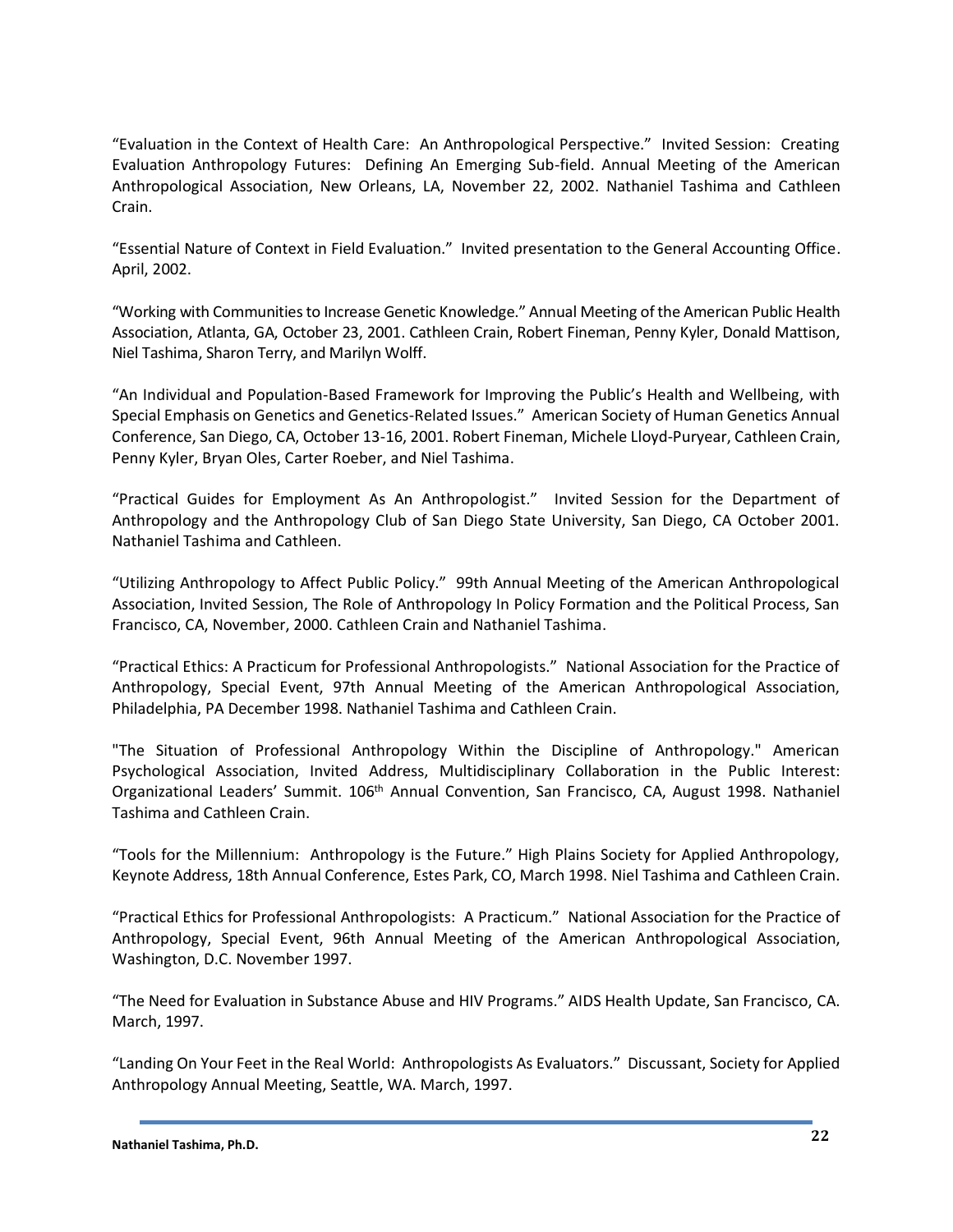"Reading and Responding to Requests for Proposals and Research Announcements." Workshop, Society for Applied Anthropology Annual Meeting, Seattle, WA. March, 1997.

"Qualitative Research and Communicable Disease Prevention: TB and HIV/AIDS." 95th Annual Meeting of the American Anthropological Association, Invited Session, TB & HIV/AIDS Among African Americans, Haitian Americans, & Mexican Americans: Co-infection and the Interface of Basic & Applied Research, San Francisco, CA, November, 1996. Cathleen Crain and Nathaniel Tashima.

"9th Annual Practicum on Professional Ethics." National Association for the Practice of Anthropology, Special Event, 95th Annual Meeting of the American Anthropological Association, San Francisco, CA, November 1996.

"Career Quest 1997." AAA Placement Service, Workshop, 95th Annual Meeting of the American Anthropological Association, San Francisco, CA, November 1996.

"If You Aren't Selling, Who Will Buy? Intelligent Marketing Strategies for Professionals." Society for Applied Anthropology Annual Meeting, Baltimore, Maryland. March, 1996.

"Professionalism and Perception." 94th Annual Meeting of the American Anthropological Association, AAA Presidential Symposium: Whither Anthropology Beyond the Academy, Washington, D.C., November, 1995. Cathleen Crain and Nathaniel Tashima.

"Practicum on Professional Ethics." National Association for the Practice of Anthropology, Special Event, 94th Annual Meeting of the American Anthropological Association, Washington, D.C., November, 1995.

Keynote address, 17th Annual Upper Midwest Student Anthropology Symposium, University of Minnesota. Nathaniel Tashima and Cathleen Crain. April, 1995.

"Employment for Anthropologists in Non-Academic Settings." Society for Applied Anthropology Annual Meeting, Albuquerque, New Mexico. March, 1995.

"Ethical Problems in Professional Practice: A Practicum." National Association for the Practice of Anthropology, Special Event, 93rd Annual Meeting of the American Anthropological Association, Atlanta, GA, December, 1994.

"Common Barriers to Tuberculosis Prevention and Care Across Communities of Color." 93rd Annual Meeting of the American Anthropological Association, Atlanta, GA, December, 1994.

"Non-Minority Institute," Facilitator with Cathleen Crain, National Congress on the State of HIV/AIDS in Racial and Ethnic Communities. Centers for Disease Control and Prevention, Washington, D.C., September, 1994.

"Consulting As A Business: Through the Looking Glass or Down the Rabbit Hole." A professional training workshop for the National Association for the Practice of Anthropology, Workshop, 92nd Annual Meeting of the American Anthropological Association, Washington, D.C. December, 1993.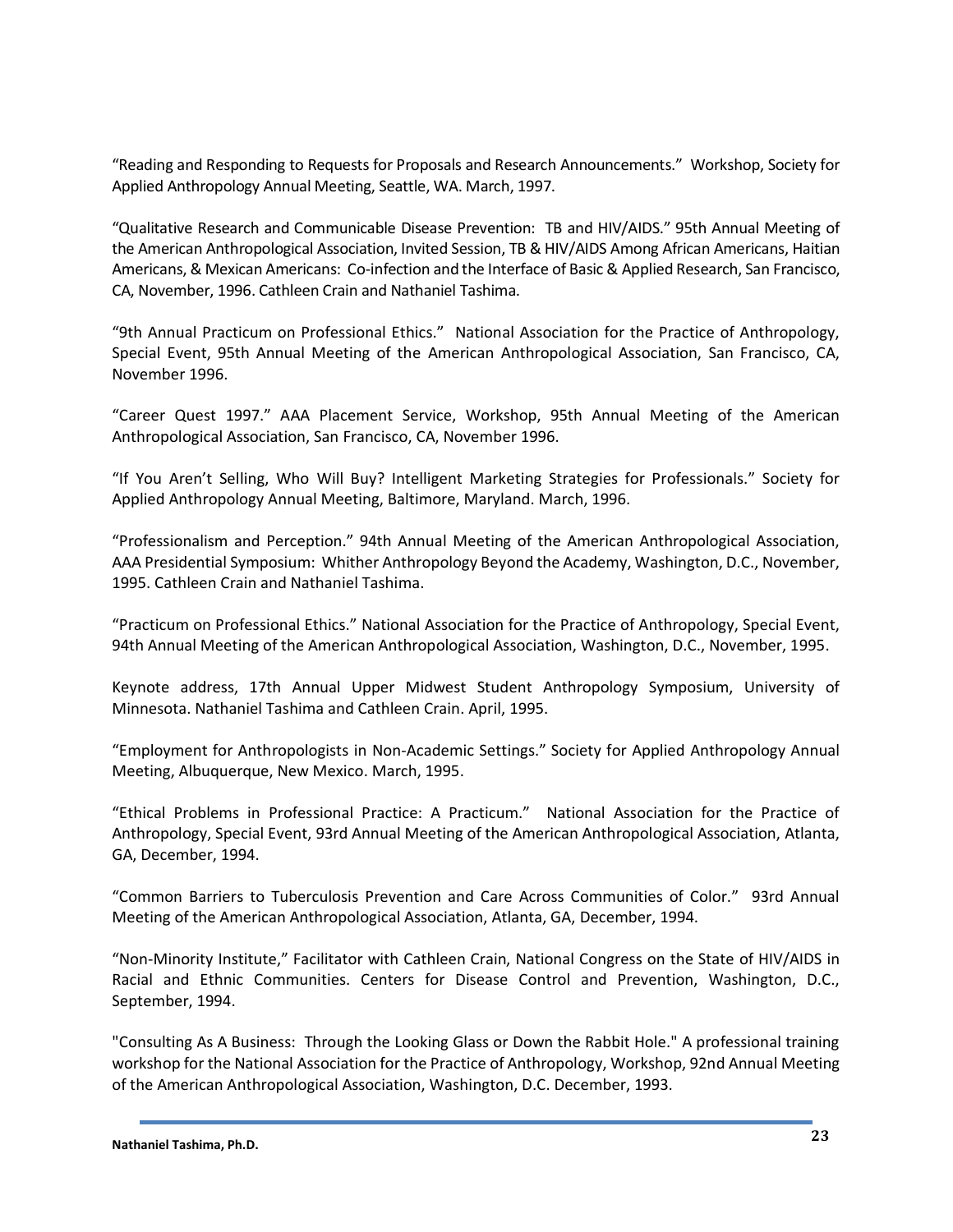"A Practicum on Professional Ethics". National Association for the Practice of Anthropology, Special Event, 92nd Annual Meeting of the American Anthropological Association, Washington, D.C. December, 1993.

"Simple and Direct for Maximum Effect: Communicating for Impact." Paper presented as part of invited session "Communicating Our Findings to Policymakers," 92nd Annual Meeting of the American Anthropological Association, Washington, D.C., December, 1993.

"Qualitative Research Analysis of Sociocultural Factors That Influence TB Prevention" Briefing on research outcomes for the Centers for Disease Control and Prevention, Division of Tuberculosis Elimination, Cathleen Crain and Nathaniel Tashima, January 27, 1993

"The Community Identification (CID) Process: A Rapid Qualitative Assessment Method; Applications in HIV and TB". Nathaniel Tashima and Cathleen Crain, A Workshop On Rapid Assessment, sponsored by the Washington Association of Professional Anthropologists and the Applied Anthropology Program at The American University, Washington, D.C., April 3, 1993.

"Consulting As A Business: The Art of Juggling One-Handed In The Dark." National Association for the Practice of Anthropology, Workshop, 91st Annual Meeting of the American Anthropological Association, San Francisco, California, November, 1992.

"A Practicum on Professional Ethics". National Association for the Practice of Anthropology, Special Event, 91st Annual Meeting of the American Anthropological Association, San Francisco, California, November, 1992.

"Cross Cultural Issues for Health Care". Seminar for the Preventive Medicine Residency Training Program. Cathleen Crain and Nathaniel Tashima. Centers for Disease Control, Atlanta, Georgia, April 22, 1992.

"Business Development for Anthropologists." National Association for the Practice of Anthropology, Workshop, 90th Annual Meeting of the American Anthropological Association, Chicago, Illinois, November, 1991.

"Ethics and Praxis: Professional Anthropology." National Association for the Practice of Anthropology, Workshop, 90th Annual Meeting of the American Anthropological Association, Chicago, Illinois, November, 1991.

"A Practicum on Professional Ethics." National Association for the Practice of Anthropology, Workshop, 90th Annual Meeting of the American Anthropological Association, Chicago, Illinois, November 1991.

"Community Networking in Populations at Risk for Hepatitis B." Presented at the second and third Regional Hepatitis B Conferences, sponsored by the Division of Hepatitis, Centers for Disease Control, February and March, 1991.

"Rapid Research Methods in HIV Intervention Development." Presented at the Society for Applied Anthropology Annual Meeting, Charleston, SC, March, 1991.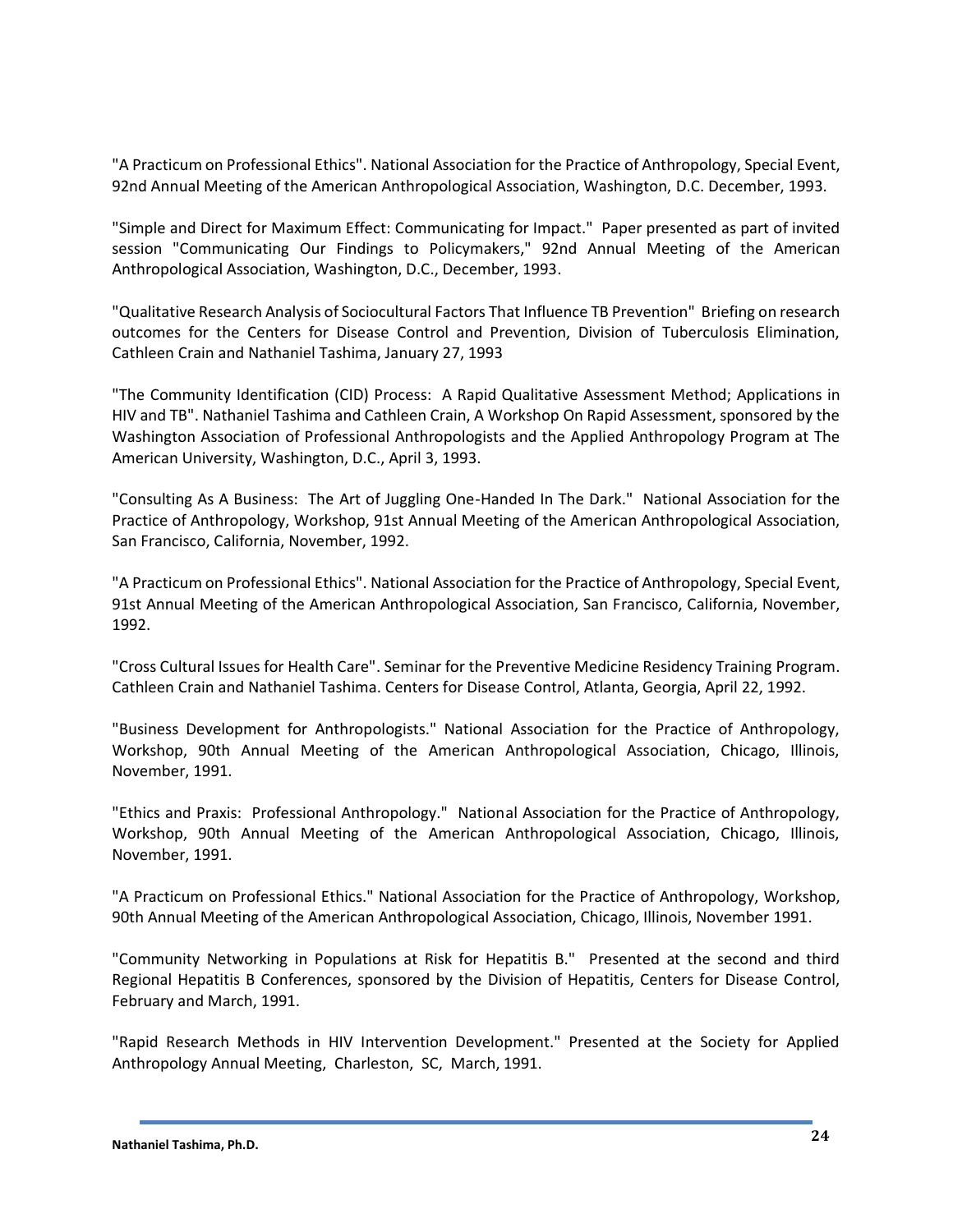"Ethical Dilemmas in Professional Anthropology." National Association for the Practice of Anthropology, Sponsored Session, 89th Annual Meeting of the American Anthropological Association, New Orleans, Louisiana, December, 1990.

"Development of Professional Ethics Guidelines". Nathaniel Tashima and Cathleen Crain. Society for Economic Botany, Annual Meeting, Madison, Wisconsin, 1990.

"Community Identification - In-depth Interview Training." Long Beach, CA. Centers for Disease Control, January, 1990.

"Ethical Dilemmas in Professional Anthropology." National Association for the Practice of Anthropology, Sponsored Session, 88th Annual Meeting of the American Anthropological Association, Washington, D.C. December, 1989.

"Community Identification - Training in CID Fieldwork Method." Denver, CO. Centers for Disease Control, November, 1989.

"Development of Culturally Appropriate Mental Health Services in Receiving Countries." International Refugee Health Conference, Georgetown University, Washington, D.C., November, 1989.

"Update, AIDS Research With Intravenous Drug Users." Long Beach AIDS Network, Long Beach, California, 1988.

"A Colloquium On Practicing Anthropology." University of California, Santa Barbara, California, 1988.

"Ethical Dilemmas in Professional Anthropology." National Association for the Practice of Anthropology, Sponsored Session, 87th Annual Meeting of the American Anthropological Association, Phoenix, AZ, November, 1988.

"Exploring the Limits of Praxis." National Association for the Practice of Anthropology, Sponsored Session, 87th Annual Meeting of the American Anthropological Association, Phoenix, AZ, November, 1988.

"Anthropological Consulting: Operationalization of Skills and Techniques." Southern California Applied Anthropological Association Network. Los Angeles, CA, October, 1988.

"Community Identification (CID) Process with Intravenous Drug Users." Principal Investigator Briefing, Centers for Disease Control, Sexually Transmitted Disease, AIDS Community Demonstration Projects. Long Beach, CA, October, 1988.

"Valuing Culture In the Corporate Setting." Workshop for Digital Equipment Corporation's Los Angeles District Minority Forum, March 9, 1988.

Ethics And Practicing Anthropologists: Dialogue With The Larger World. Nathaniel Tashima, Claudia Fishman and Jean Gilbert, presented at the 86th Annual Meeting of the American Anthropological Association, Chicago, Illinois, November, 1987.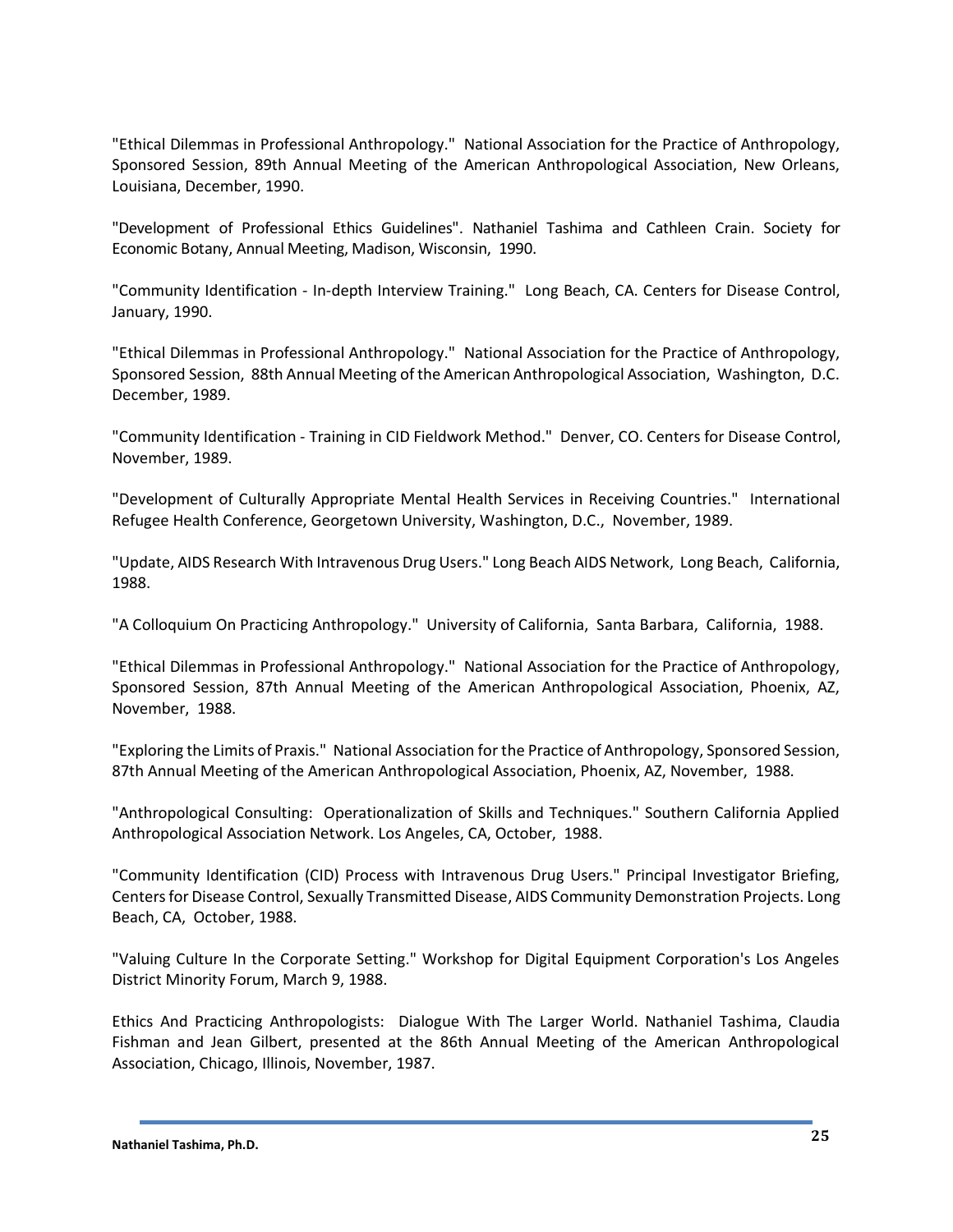"Multicultural Crime Prevention: A Focus on the Southeast Asian Population." Workshop for the Office of Criminal Justice Planning, Central California; 1987 Challenge Seminars. March, 1987.

"Southeast Asian Cultural Values and Refugee Experience." In-service training for the Fresno County Department of Social Services, Fresno, California. October, 1986.

Management Consulting for the Non-Profit Organization. Annual Conference, Society for Applied Anthropology, Reno, Nevada, March 26-30, 1986.

"Health and Human Service Needs of San Joaquin County's Asian Refugees: A Demographic and Policy Perspective", Stockton, California; sponsored by the Population Resource Center. "Implications for Health and Human Services Agencies in San Joaquin County", December, 1985.

"Development of Community Resources for Southeast Asian Refugee Mental Health Services." Keynote address for the New York and New Jersey State Conference of Refugee Mental Health Services, November 1982.

"Southeast Asian Refugee Mental Health: Cultural Perspectives." Southeast Asian Refugee Mental Health Workshop, Merced County, California, November 1982.

National Association of Social Workers, Minority Issues Conference. "The Role of Indigenous Mutual Assistance Associations and Informal Community Support Systems in Indochinese Communities." June, 1982.

Society for Intercultural Education, Training and Research. "The Role of Cultural Values and Traditions in Indigenous Forms of Healing and Health Care: Southeast Asians." May, 1982.

National Association of Interdisciplinary Ethnic Studies Annual Conference. "Issues and Strategies in Ethnic Community Participation in the Research Process." April, 1982.

"Creating Access in a Time of Diminishing Resources." Presentation at the National Association of Interdisciplinary Ethnic Studies Conference, University of Santa Clara, CA, April, 1982.

"Community Development Corporations: A Case Study in Resource Planning and Development." Society for Intercultural Education, Training and Research (SIETAR) Conference, Long Beach, CA, March 1982.

Migration and the Family: A Multi-generational Perspective. "Southeast Asian Refugee Values and Concerns." University of California, San Francisco. March, 1982.

Ethnicity and Mental Health. "Alternative Program Development Strategies." Fuller Theological Seminary. February, 1982.

The Case of Asian American Women in Health Care. Panel Chair, 9th Annual Conference on Ethnic and Minority Studies, Las Cruces, New Mexico, April, 1981.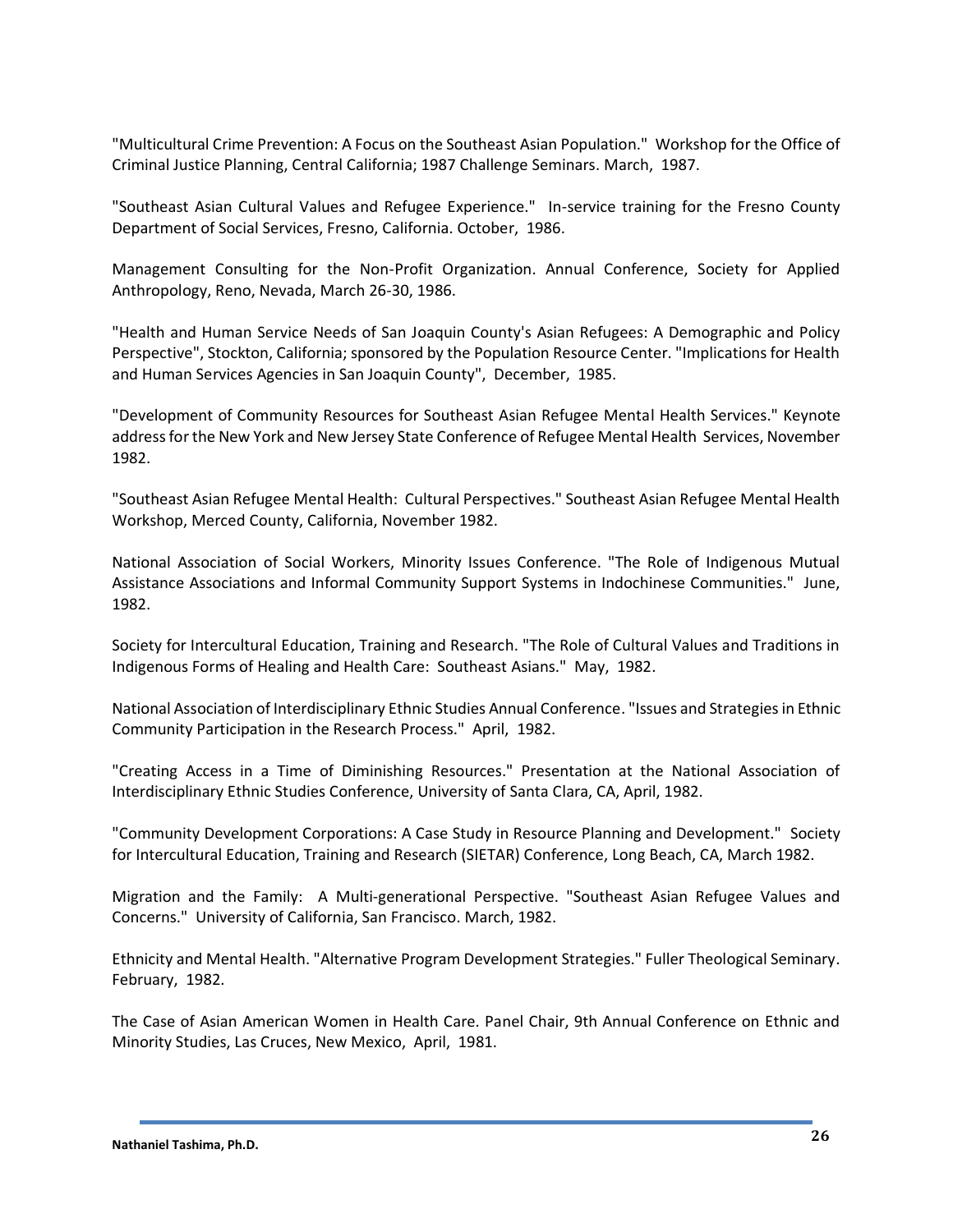The Health of New Californians. (Facilitator/Planning Committee). University of California, San Francisco, San Francisco, California, May 1981.

"State of the Art-Pacific/Asian Elderly Research." Western Gerontological Society, Honolulu, Hawaii, 1980.

"Research Priorities and Program Responses: Pacific Asian Mental Health." Panel Chair, Third Annual Conference on issues in Mental Health and Ethnicity. University of California, San Diego, 1980.

The Commonality in the History of Social Struggle. Midwest Regional Conference, National Association of Interdisciplinary Ethnic Studies, Chicago, Illinois. Convener/Coordinator, 1979.

Japan Today: Japanese in America/Contemporary Issues. Chicago, Illinois, 1979.

Asians in America. Panel Chair, Far West Regional Conference, National Association of Interdisciplinary Ethnic Studies, Humboldt State University, Arcata, California, 1979.

# *PUBLICATIONS and VIDEOS*

Report on the conduct and analysis of Koa Family Study Mid-Point Focus Groups. University of California, Davis Center for Healthcare Policy and Research June 30, 2021.

"Final Report on the External Evaluation of the Strategies 2.0 Immersion Projects" January 16, 2020. Center for Child Abuse Prevention and partners, June 2020.

"Strategies 2.0 Interim Immersion Evaluation Report" January 16, 2020.

Final report: "Shooting for the Stars: Projects for Peace Phase I Program Evaluation". The Pew Charitable Trusts. January 15, 2020.

"Anthropological Argonauts" In: The Sections Edition: National Association for the Practice of Anthropology. Nathaniel Tashima, Cathleen E. Crain, Elizabeth K. Briody, Peter Van Arsdale, Kenneth Erickson, Dawn Lehman, Tracy Meerwarth Pester, and Keith Kellersohn. American Anthropological Association Newsletter. July 11, 2019.

Responding to Contemporary Challenges and Opportunities for Anthropological Engagement: Revised NAPA Guidelines for Ethical Practice Journal: Annals of Anthropological Practice. Annals of Anthropological Practice, Vol 42, Issue 2, November 8, 2018.

"Through an Ethnographic (Video) Lens Brightly." Cathleen Crain and Niel Tashima. The Sections Edition: National Association for the Practice of Anthropology. American Anthropological Association Newsletter. July 17, 2018.

"Working at the Speed of Innovation: Impedance Mismatch in Rapid and Innovation Projects"; 2018 AIAA Aviation Conference, Atlanta, GA. Crain, C.; Tashima, N.; Briody, E.; and McGowan, A; (2018).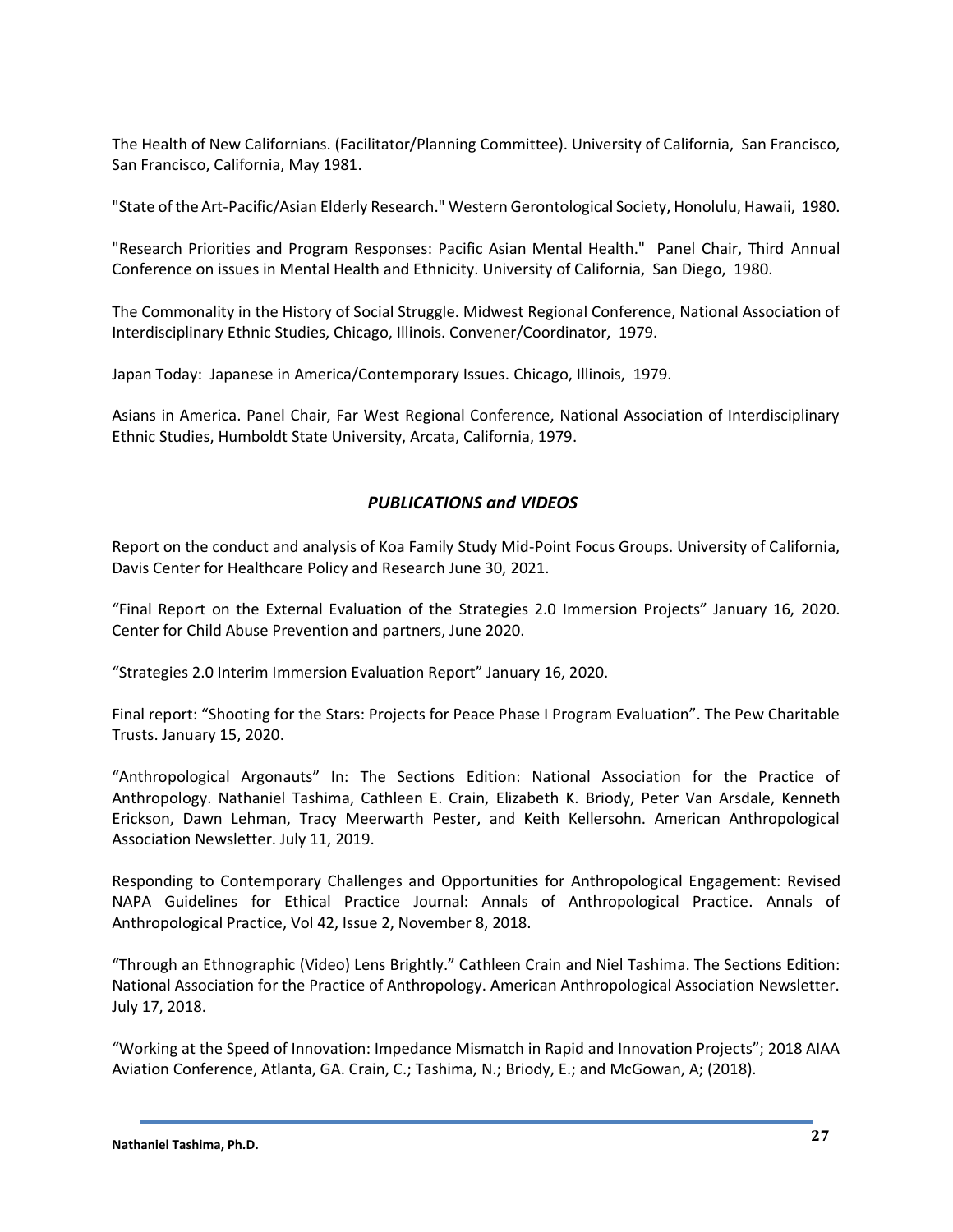Office on Women's Health, U.S. Department of Health and Human Services, "Evaluation of Supporting Nursing Moms at Work: Employer Solutions" final report. March 30, 2018.

"Being the Change: Perspectives on Improving Health and Well-Being: Reflections from Community Leaders". Hour-long video developed for the California Department of Health Care Services. Cathleen Crain, M.A. and Nathaniel Tashima, Ph.D., Co-Directors. January, 2017.

"Raising Up the Children: Perspectives on Improving Health and Well-Being: Reflections from Community Members." Hour-long video developed for the California Department of Health Care Services. Cathleen Crain, M.A. and Nathaniel Tashima, Ph.D., Co-Directors. January, 2017.

"NAPA's Mentoring Program." Section News: National Association for the Practice of Anthropology, Anthropology News, Vol. 58, Issue 1, January/February 2017. Niel Tashima.

Anthropological Ethics In Context: An Ongoing Dialogue Deana Plemmons and Alex W. Barker eds. Chapter Eight: Weight Competing Ethical Obligations to Collaborators and Affected Parties, Nathaniel Tashima and Cathleen Crain 2017 Routledge.

"Brief Evaluation of Merced County's All Dads Matter Program." John Ogawa, Ph.D., Nathaniel Tashima, Ph.D., and Cathleen Crain, M.A. January 2017.

"Working at the Speed of Innovation: A Report on the Organizational Ethnography of the Aeronautics Autonomy Testbed Capability Team" for NASA Convergent Aeronautics Solutions, Aeronautics Research Mission Directorate. Cathleen Crain, M.A. January 2017.

"A Video Ethnographic Study: Raising Healthy Children in Poverty and Examples of Excellence in Addressing Childhood Wellness." Final Report prepared for the California Department of Health Care Services. Cathleen Crain, M.A., Co-Project Director, Nathaniel Tashima, Ph.D., Co-Project Director, Reiko Ishihara-Brito, Ph.D., Ethnographer. December, 2016.

"Living on the High Wire: Balancing Competing Obligations" Chapter in: Anthropological Ethics in Context. Nathaniel Tashima and Cathleen Crain. Left Coast Press, 2016.

"An Evaluation of Spiritual Competencies in Health Care Funding by the John Templeton Foundation". Cathleen Crain, M.A., Nathaniel Tashima, Ph.D., Sarah Raskin, Ph.D., and, Reiko Ishihara-Brito, Ph.D. October 2016.

Asthma Prevention Focus Groups: Report on Findings from Focus Groups Conducted in Merced County, California. Central California Alliance for Health. Reiko Ishihara-Brito, Ph.D., Cathleen Crain, M.A., Nathaniel Tashima, Ph.D. August 2016.

New American Campaign Evaluation: Tracking Submission and Naturalization Rates, Final Report. Report to the Immigrant Legal Resource Council. John Ogawa, Ph.D., Cathleen Crain, M.A., and, Nathaniel Tashima, Ph.D. March 2016.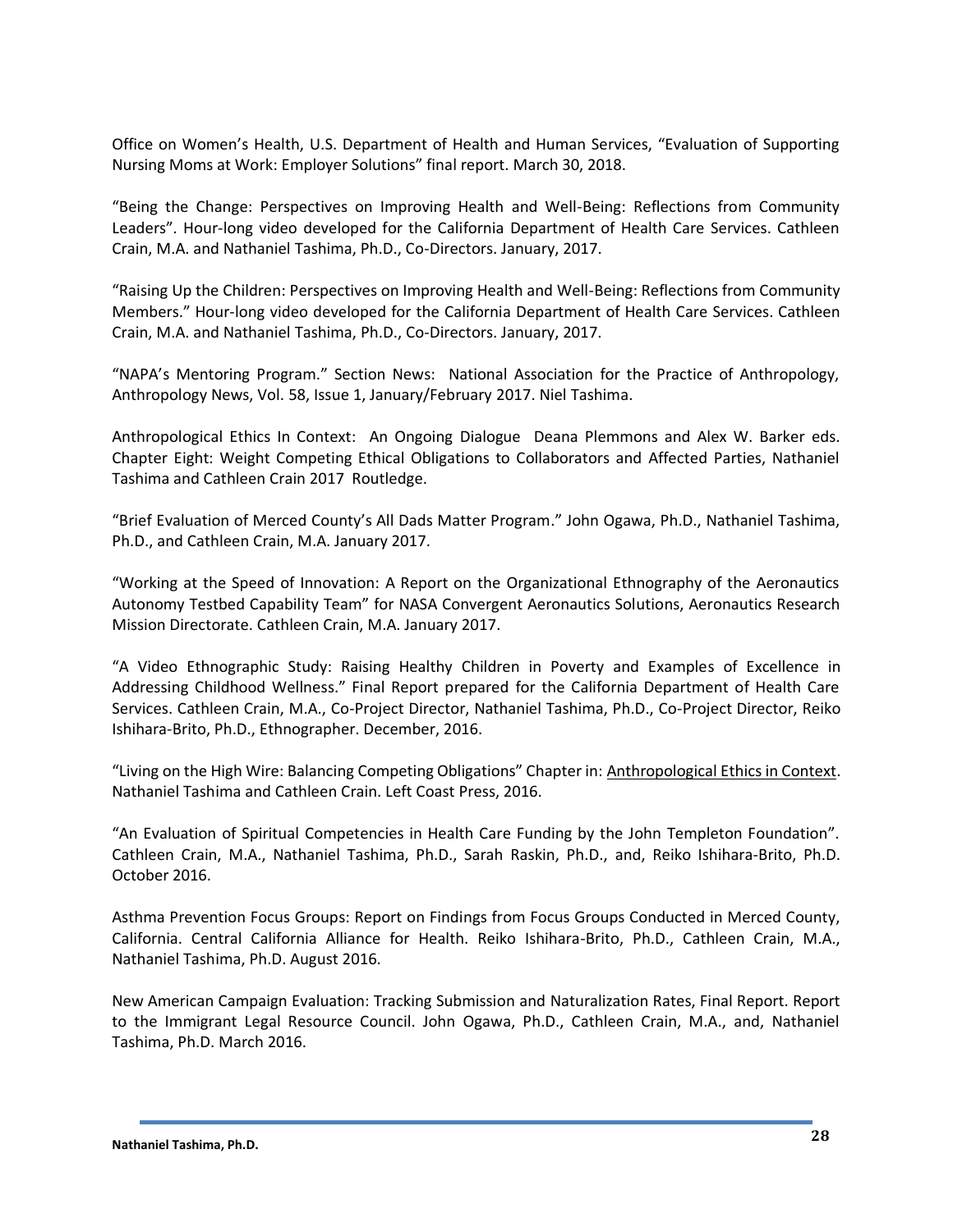"Grantmaking in Spiritual Competency (JTF) Report on Analysis of Project Leaders and Sub-awardee Interviews: A Report to the John Templeton Foundation" August 2015.

"Sanctioning Space for Improved Clergy Wellness. Synthesis Evaluation Report of The Clergy Health Initiative Fall 2009 To November 2014." Niel Tashima, Ph.D. and Cathleen Crain, M.A., Project Monitors. Reiko Ishihara-Brito, Ph.D., Terry Redding, M.A., John Ogawa, Ph.D., and Marilyn Anderson. September 1, 2015.

"The Heart of Spirited Health. Summary and Analysis Report of Spirited Life Workshop: January 2011 to November 2014." Nathaniel Tashima and Cathleen Crain, Project Monitors; Reiko Ishihara-Brito, Terry Redding, John Ogawa, and Marylin Anderson. March 2015.

"Assessing Facilitators and Barriers to Sustaining Clergy Wellness" Submitted to the Duke Endowment. Niel Tashima, Ph.D., Cathleen Crain, M.A., Terry Redding, M.A., and Reiko Ishihara-Brito, Ph.D. June 4, 2014.

"Healthy Relationships: Curricula for Historically Black College and University Students". Poster presented at the 2014 National STD Prevention Conference, Atlanta, GA.

"Reducing Intimate Partner Violence through Leveraging Cultural Values" Policy Brief prepared by Cathleen Crain, MA, Nathaniel Tashima, PhD, Pamela Rao, PhD, and Alberto Bouroncle, PhD, for the Robert Wood Johnson Foundation, August 2014.

"Religions for Peace International: Survey of Secretaries General, Summary of Findings." Nathaniel Tashima, Cathleen Crain, Pamela Rao. July 17, 2014.

"Maintaining a Spirited Life: Assessing Facilitators and Barriers to Sustaining Clergy Wellness." Niel Tashima, Ph.D. and Cathleen Crain, M.A., Project Monitors. Terry Redding, M.A., Project Coordinator and, Reiko Ishihara-Brito, Ph.D. June 4, 2014.

"Honoring the Past, Shaping the Future: Chinese American Philanthropy in the San Francisco Bay Area." Report to the Silicon Valley Community Foundation. Pamela Rao, Ph.D., Cathleen Crain, M.A., and Nathaniel Tashima, Ph.D. January 2014.

Policy Brief on Cultural Adaptation of Evidence Informed Intimate Partner Violence Prevention: Reducing Intimate Partner Violence through Leveraging Cultural Values. Brief to the Robert Wood Johnson Foundation. Cathleen Crain, M.A., Nathaniel Tashima, Ph.D., and Pamela Rao, Ph.D. January 2014.

"Transitions Toward Spirited Health. Spirited Life Group Three Final Workshop Evaluation Report." The Duke Endowment, Clergy Health Initiative. Niel Tashima, Ph.D. and Cathleen Crain, M.A., Project Monitors. Terry Redding, M.A., Reiko Ishihara-Brito, Ph.D., Project Coordinator; John Ogawa, Ph.D.; and Marilyn Anderson. January 14, 2014.

Strengthening What Works: Preventing Intimate Partner Violence in Immigrant and Refugee Communities, Volume I: Project Summary & Results. Report to the Robert Wood Johnson Foundation. Cathleen Crain, M.A., Nathaniel Tashima, Ph.D., Alberto Bouroncle, Ph.D. January 2014.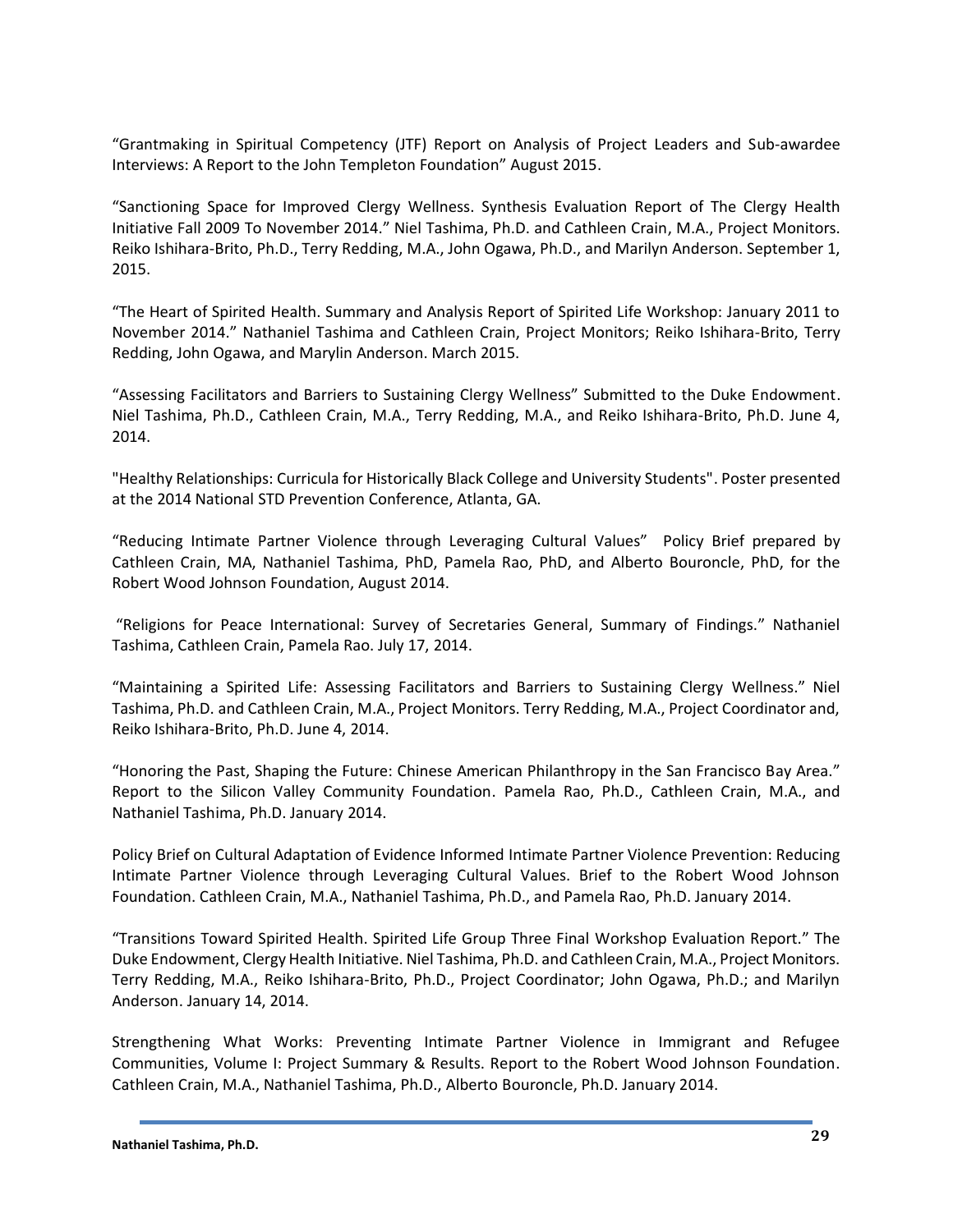"Transitions Toward Spirited Health. Spirited Life Groups Two and Three. Workshop Evaluation Report." The Duke Endowment. Niel Tashima, Ph.D. and Cathleen Crain, M.A., Project Monitors. Terry Redding, M.A., Project Coordinator, Pamela Rao, Ph.D., and Marilyn Anderson. December 16, 2013.

Development of Two Gender-Specific, Peer-Led Sexual Health Promotion Workshops for African American College Students: Findings from A Pilot Study" Poster Session at the American Public Health Association, Boston, MA November 2013.

Halfway Home: Spirited Life at Its Midpoint – Three Year Progress Report to the Duke Endowment" Submitted to the Duke Endowment. Niel Tashima, Ph.D., Cathleen Crain, M.A., Terry Redding, M.A., Jillian Brems, M.A.A., and Kristen Hudgins, Ph.D. August 2013.

"The Power of the Parish Redux: We Are All Ministers of the Gospel – A Follow-up Evaluation Report of the Clergy Health Initiative's Pastor & Parish Program Pilot" Submitted to The Duke Endowment. Terry Redding, M.A., Jillian Brems, M.A.A.,

Cathleen Crain, M.A., and Niel Tashima, Ph.D. July 2, 2013.

Job Success 101: A Quick Graduate Course IN: A Handbook of Practicing Anthropology Riall Nolan (Editor), Cathleen Crain and Nathaniel Tashima. April 2013, Wiley-Blackwell.

Engaging the Unknown, Outlining the Future: An Anthropologically-Based Consulting Firm IN: A Handbook of Practicing Anthropology Riall Nolan (Editor), Cathleen Crain and Nathaniel Tashima. April 2013, Wiley-Blackwell.

Professional Communication IN: A Handbook of Practicing Anthropology Riall Nolan (Editor), Nathaniel Tashima and Cathleen Crain. April 2013, Wiley-Blackwell.

"Agency and Wellness on the Road to Canaan" Annual Report to The Duke Endowment on the Evaluation of the Clergy Health Initiative Spirited Life Program. Terry Redding, M.A., Kristen Hudgins, Ph.D., Jillian Brems, M.A.A., Cathleen Crain, M.A., and Niel Tashima, Ph.D. October 2012.

"Review Of Contemporary Research of Heterosexually Identified African American Men's Sexual Identity and Sexual Health" Literature review conducted for the Centers for Disease Control, Division of STD Prevention, 2012. Jillian Brems, Emma Williams, Cathleen Crain, Nathaniel Tashima.

"New and Renewed Connections to Wellness: Spirited Life Workshop Evaluations" Year Two Progress Report to The Duke Endowment. Terry Redding, M.A., Jillian Brems, M.A.A., Kristen Hudgins, Ph.D., Michelle Wilson, M.A.A., Cathleen Crain, M.A., and Niel Tashima, Ph.D. May 2012.

"Qualitative Methods In IPV Prevention: An Evaluation Module Series: Terry Redding, Doneby Smith, Greta Uehling, Alberto Bouroncle, Cathleen Crain, Niel Tashima, John Ogawa and Jillian Brems. "Strengthening What Works Initiative, Robert Wood Johnson Foundation funded. June, 2012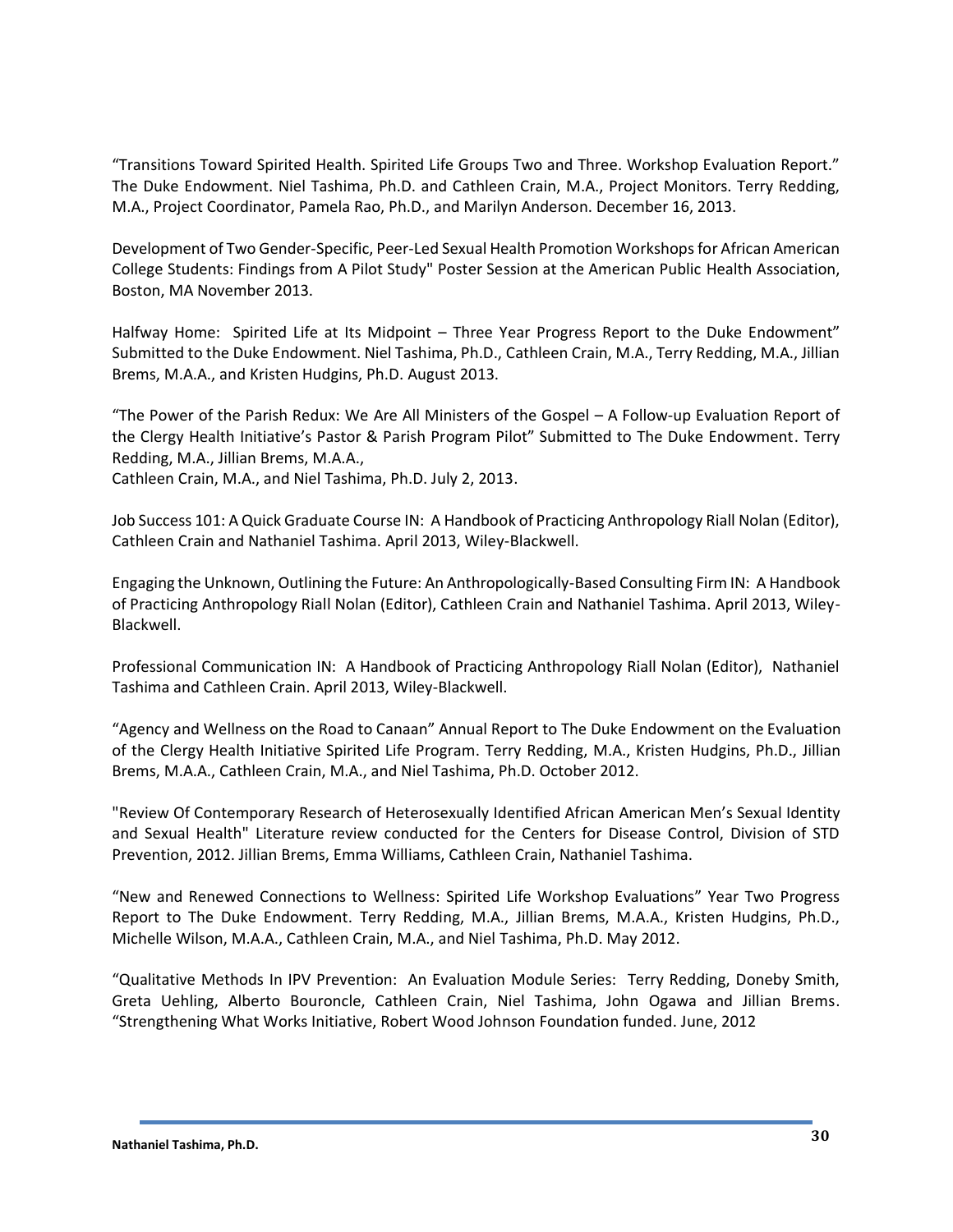"The Power of the Parish: An Evaluation Report of the Clergy Health Initiative's Pastor and Parish Program Pilot" Submitted to The Duke Endowment. Terry Redding, M.A., Jillian Brems, M.A.A., Michelle Wilson, M.A.A., Cathleen Crain, M.A., and Niel Tashima, Ph.D. July 31, 2012

"First 5 Merced County, Annual Evaluation Report FY 2010-2011." Report to the First 5 Merced County Commission. John R. Ogawa, Maribel Valencia Castillo, Nathaniel Tashima. January, 2012.

"On the Shoulders of Generations: Philanthropy in the Indian American Community of Silicon Valley." Report to the Silicon Valley Community Foundation. Pamela Rao, Ph.D., Kristen Hudgins, Ph.D., Cathleen Crain, M.A., and Nathaniel Tashima, Ph.D. December 2011.

"Preventing Partner Violence In Refugee and Immigrant Communities." Forced Migration Review, Issue 38, October 2011 (50-51). Greta Uehling, Alberto Bouroncle, Carter Roeber, Nathaniel Tashima and Cathleen.

A Spirited Start: Annual Report to the Duke Endowment on the Evaluation of the Clergy Health Initiative Spirited Life Program. Submitted to The Duke Endowment. Terry Redding, M.A., Kristen Hudgins, Ph.D., Jillian Brems, M.A.A., Michelle Wilson, M.A.A., Cathleen Crain, M.A., and Niel Tashima, Ph.D. September 2011.

"Preventing Partner Violence in Immigrant Communities: Strengthening What Works Annual Report Year Two". A Robert Wood Johnson Foundation Initiative. Alberto Bouroncle Ph.D., Niel Tashima Ph.D., Cathleen Crain M.A., Maribel Valencia Castillo M.T.S., Marisa Deline M.A.A., Terry Redding, M.A., Carter Roeber Ph.D., Greta Uehling Ph.D., and Michelle Wilson M.A.A. March 2011.

"First 5 Merced County, Annual Evaluation Report FY 2009-2010." Report to the First 5 Merced County Commission. John R. Ogawa, Maribel Valencia Castillo, Nathaniel Tashima. January, 2011.

A Progress Report to The Duke Endowment on the Evaluation of the Spirited Life Program. Terry Redding, M.A., Kristen Hudgins, Ph.D., Michelle Wilson, M.A.A., Cathleen Crain, M.A., Niel Tashima, Ph.D., and Jillian Brems, M.A.A. May, 2011.

"Gathering with One Heart and One Spirit" Evaluation Report for the 6<sup>th</sup> Healing our Spirit Worldwide Gathering, Honolulu, Hawai'i, January, 2011.

"Mind, Body, & Spirit: Improving Clergy Health in the North Carolina United Methodist Church" A Summary Report to the Duke Endowment of the Process Evaluation of the Clergy Health Initiative Pilot Project 2009‐2010". Terry Redding, M.A., Michelle Wilson, M.A.A., Cathleen Crain, M.A., and Niel Tashima, Ph.D.

The Task Force for Comprehensive Ethics Review: Final Report and Recommendations to the Executive Board of the American Anthropological Association, D. Plemmons, A. Barker, C. Briggs, K. MacKinnon. L. McNamara, D. Price, N. Tashima, November 2010.

"Community Health Response Project (CHRP)". Report to World Health Organization 2010 from World Council of Churches. August 2010.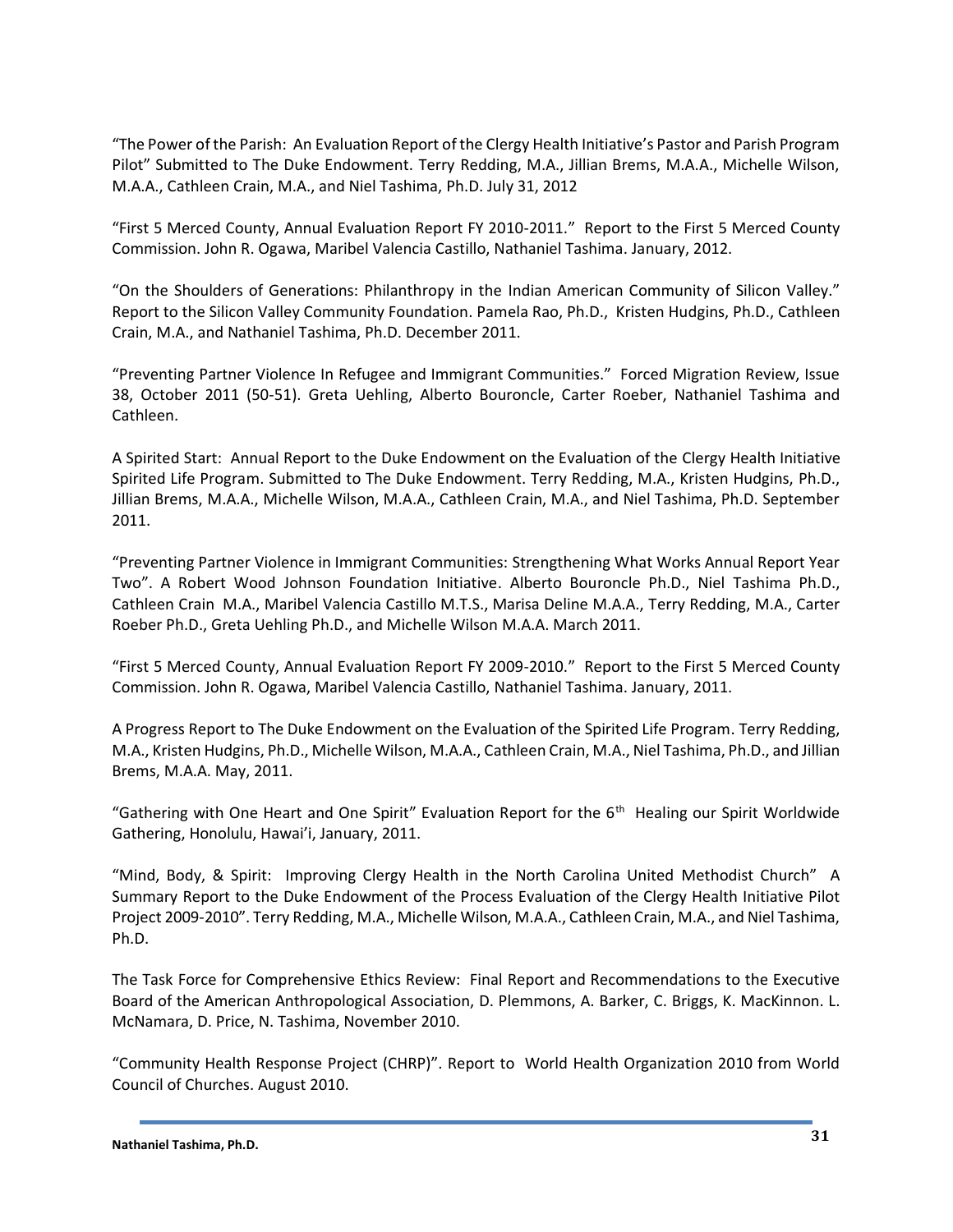"Caring for Self, Witnessing for God: Preliminary Second Wave Data Report to The Duke Endowment on the Process Evaluation of the Clergy Health Initiative. Michelle Wilson, M.A.A., Terry Redding, M.A., Cathleen Crain, M.A., and Niel Tashima, Ph.D. June 2010.

STD/STI Framing Conversation Report, March, 2010. Centers for Disease Control & Prevention, Syphilis Elimination & STD Disparities Unit, Division of STD Prevention, NCHHSTP.

"Preventing Partner Violence in Immigrant Communities: Strengthening What Works Annual Report Year One". A Robert Wood Johnson Foundation Initiative. Alberto Bouroncle Ph.D., Niel Tashima Ph.D., Cathleen Crain M.A., Maribel Valencia Castillo M.T.S., Marisa Deline M.A.A., Terry Redding, M.A., Carter Roeber Ph.D., Greta Uehling Ph.D., and Michelle Wilson M.A.A. March 2010.

"First 5 Merced County, Annual Evaluation Report FY 2008-2009." Report to the First 5 Merced County Commission. John R. Ogawa, Maribel Valencia Castillo, Nathaniel Tashima. January, 2010.

"Who Helps a Hurting Pastor? " Interim Report To The Duke Endowment on the Process Evaluation of the Clergy Health Initiative. Michelle Wilson, Cathleen Crain, Nathaniel Tashima, LTG Associates, Inc. January 2010.

"2009 Annual Report to the Office of Minority Health on the Provision of Technical Assistance & Capacity-Building to OMH-Funded Grantees." John Massad, Ph.D., Project Director, Alberto Bouroncle , Ph.D., Senior Research Associate, Maribel Castillo, M.T.S., Research Associate. Cathleen Crain, M.A., Senior Research Associate, John Hannay, M.T.S., Senior Research Associate, John Ogawa, Ph.D., Senior Research Associate, Carter Roeber, Ph.D., Senior Research Associate, Michael French Smith, Ph.D., Senior Research Associate, Nathaniel Tashima, Ph.D., Project Monitor. October 2009.

"A Report on the WHO-Ford Foundation Global Consultation to Introduce Decent Care Values in Palliative Care Services". Cathleen Crain, Nathaniel Tashima, Robin Swift, Todd Ferguson, Janice Lynch Schuster, Jesse Milan, Jr., Sayed Elzenari, Winnie Ssanyu Sseruma, Rita Wahab. Edited by Ted Karpf. May, 2009.

"First 5 Merced County, Annual Evaluation Report FY 2007-2008." Report to the First 5 Merced County Commission. John R. Ogawa, Maribel Valencia Castillo, Doneby Smith, Nathaniel Tashima. January, 2009.

"First 5 Merced County, Annual Evaluation Report FY 2006-2007." Report to the First 5 Merced County Commission. John R. Ogawa, Maribel Valencia Castillo, Doneby Smith, Nathaniel Tashima. April, 2008.

"From GIPA to CAP: A New Model to Health Entitlement." Chapter in: Restoring Hope: Decent Care in the Midst of HIV/AIDS. Palgrave Macmillian, 2008. N. Tashima and C. Crain.

"Transforming Life After 50 Assessment Report" Developed for the California State Library. Cathleen Crain, M.A., Nathaniel Tashima, Ph.D., Alberto Bouroncle, Ph.D., June, 2008.

Proving the Effectiveness of Substance Abuse Treatment by Activating Clients and Their Families and Allies: Six Strategies. Final Report to the Robert Wood Johnson Foundation. Shoshanna Sofaer, Amy P. Shire, Cathleen Crain, Niel Tashima, Carter Roeber. September 2008.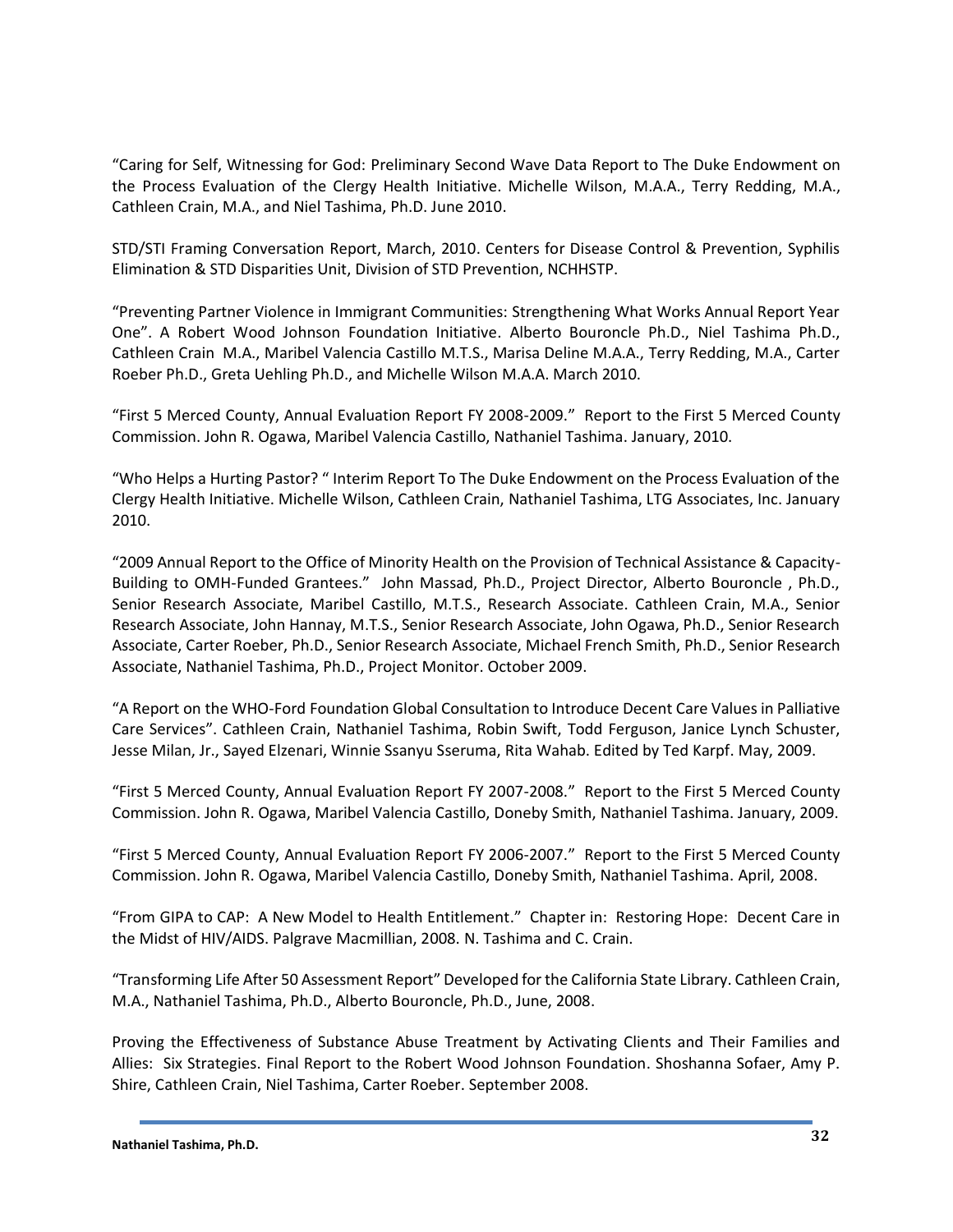"Annual First 5 Fresno County, Evaluation Report FY 2005-2006." Report to the First 5 Fresno County Commission. John R. Ogawa, Karen Ito, Maribel Valencia Castillo, Nathaniel Tashima, Kerry Weeda, Michael French Smith, John Massad. April, 2007.

"Global To Local and Back Again: Challenges In Global Community-Based Treatment Preparedness Programming and Evaluation." D. Barr, Tides Foundation, New York, NY, United States, Crain, C., Tashima, N., LTG Associates, Inc., Takoma Park, Maryland, United States. Abstract accepted for the 2006 XVI International AIDS Society Meeting, Toronto, Ontario, Canada. August 2006. The abstract was accepted and may be found at: [http://www.iasociety.org/abstract/show.asp?abstract\\_id=2185586](http://www.iasociety.org/abstract/show.asp?abstract_id=2185586)

"Report On The Global Consultation On Decent Care" Todd Ferguson, Ph.D., Reverend Canon Ted Karpf, Th.M., Cathleen E. Crain, M.A., Robin Swift, M.P.H., Nathaniel Tashima, Ph.D. July 2006.

"Annual Report of the Evaluation of the Collaborative Fund for HIV Treatment Preparedness" Prepared for the WHO Department of HIV. M.F. Smith, C. Crain, A. Bouroncle, N. Tashima, K. Weeda. June 2006.

"Building Blocks for Promising Practices and Model Programs" A Report on Facilitated Discussions with Office of Minority Health Programs: Bilingual/Bicultural Service Demonstration Program; Community Programs to Improve Minority Health; HIV/AIDS Health Promotion and Education Cooperative Agreement Program. John Massad, Alberto Bouroncle, Cathleen Crain, et al. May, 2006.

"WHO Evaluation Briefing". Evaluation of the Collaborative Fund for HIV Treatment Preparedness (CF). Headquarters briefing, 21 April 2006.

"Building Evaluation Capacity: A Report on Facilitated Sessions on Enhanced Evaluation Planning for TA/CD Grantees." J. Massad, C. Roeber, L. Lackey, and N. Tashima, Office of Minority Health (OPHS/DHHS), March 16, 2006.

"Status Assessment of the Collaborative Fund Preparing for Treatment Program". Cathleen Crain and Nathaniel Tashima. Prepared for the Partnerships, External Relations and Communication, HIV/AIDS Department, World Health Organization. September 2005.

*"Annual First 5 Fresno Evaluation Report, 2004-2005: A Report to the Children and Families Commission of Fresno County." John Ogawa, Maribel Castillo, Karen Ito, Matthew Hora, John Massad, Stergios Roussos, Kerry Weeda, Sarah Takahashi, Nathaniel Tashima, April, 2005.*

"Anthropology and Evaluation: Lessons From the Field" IN: Creating Evaluation Anthropology: Introducing An Emerging Subfield. American Anthropological Association, NAPA Bulletin Series Number 24 (2005).

"Professionalism and Perception." In: Transforming Academia: Challenges and Opportunities for an Engaged Anthropology. American Anthropology Association. Cathleen Crain and Nathaniel Tashima. 2004.

"Annual First 5 Fresno Evaluation Report, 2003-2004: A Report to the Children and Families Commission of Fresno County." Roseann Hogan, Karen Ito, Cathleen Crain, Nathaniel Tashima, Alberto Bouroncle,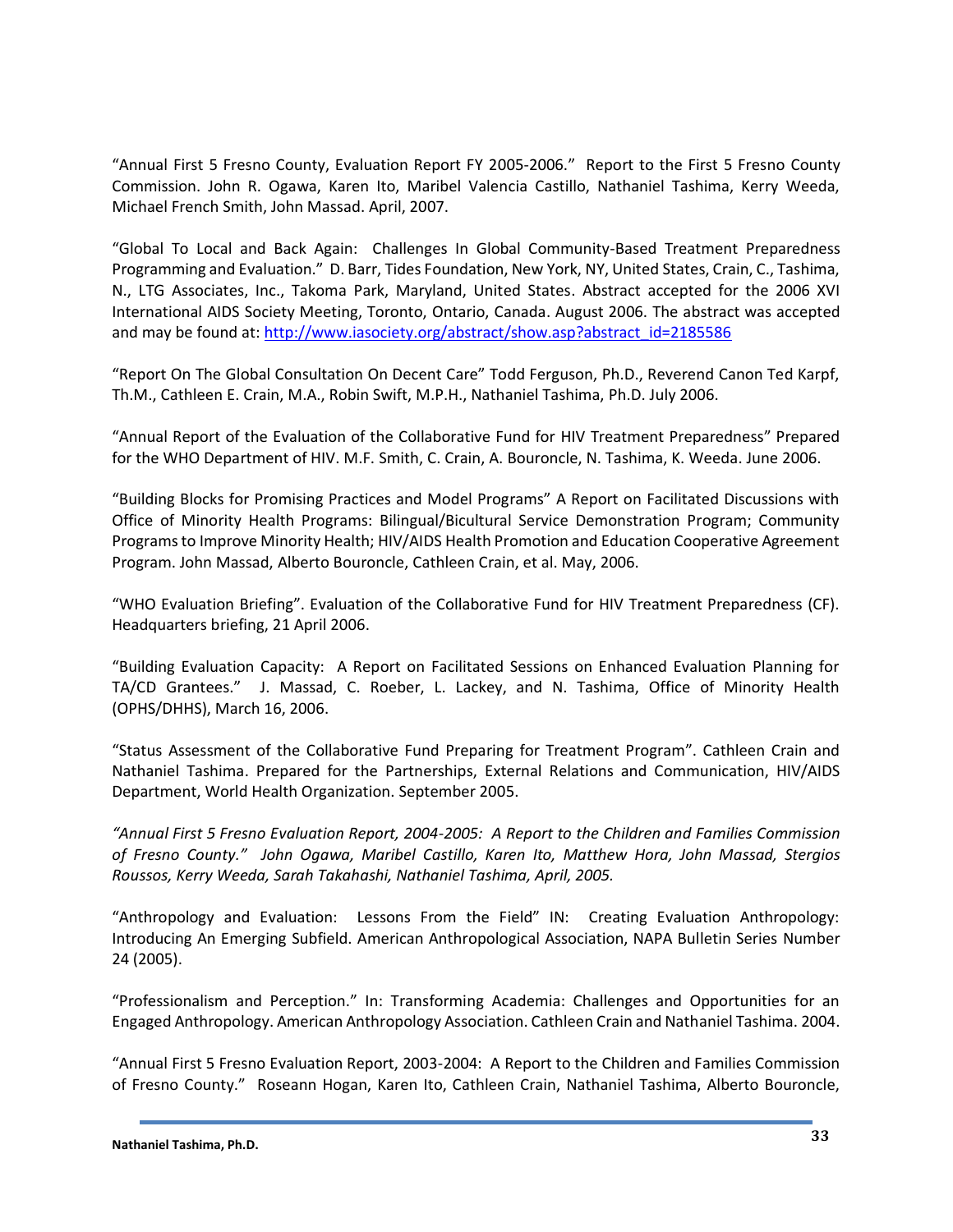John Massad, John Ogawa, Michael French Smith, Matthew Hora, Kerry Weeda, Heather Pack, Lore Phillips, October, 2004.

"Report to the Department of HIV/AIDS, World Health Organization on Evaluation Strategy Development for WHO/HIV Global "3 by 5" Preparing for Treatment Programme." September 2004. Cathleen Crain and Nathaniel Tashima.

"Optimum Geriatric Services' October 2002. For the Health Resources and Services Administration, Department of Health and Human Services. Michael French Smith, Karen Love, Cathleen Crain, Kerry Weeda, Nathaniel Tashima.

"Evaluation Perspectives for Mental Health Clinic Effectiveness" IN: Science of Refugee Mental Health: New Concepts and Methods. The Evaluation Center @ HRSA, Center for Mental Health Statistics (2001).

"You Gotta Have Friends" IN: National Association for the Practice of Anthropology Bulletin, 2001, Vol. 20 No. 1:pp18-22.

"Practitioner Profile". Book Chapter IN: NAPA Bulletin, American Anthropological Association. 2000. Nathaniel Tashima and Cathleen Crain.

"The World is Your Oyster, You Just Need to Know How to Shuck" IN: Anthropology Newsletter, Vol. 40 No. 1, January 1999, American Anthropological Association. Nathaniel Tashima and Cathleen Crain.

Book Chapter "Professionalism and Perception" In: Transforming Academia: Challenges and Opportunities for and Engaged Anthropology, American Ethnological Society, Monograph Series #8, American Anthropological Association (1999). Cathleen Crain and Nathaniel Tashima.

"Report to the Mississippi Department of Public Health on The Community Identification Process: Reaching Out to Communities at Risk for Syphilis in Jackson, Mississippi. An Analysis Report" 1997. Cathleen Crain and Nathaniel Tashima.

"NAPA Presidential Address IN: Anthropology Newsletter, Vol. 38, No. 1, January 1997, American Anthropological Association. Nathaniel Tashima.

"Using Formative Research to Lay the Foundation for Community Level HIV Prevention Efforts: An Example from the AID Community Demonstration Projects". Public Health Reports, Volume 111, Supplement 1, 1996. Donna L. Higgins, Kevin O'Reilly, Nathaniel Tashima, Cathleen Crain, Carolyn Beeker, Gary Goldbaum, Claire Sterk Elifson, Christine Galavotti, Carolyn Gunther-Grey.

"The Community Identification (CID) Process: A Discovery Model". Qualitative Health Research, Volume 6 No. 2. February 1996. Nathaniel Tashima, Cathleen Crain, Kevin O'Reilly, Claire Sterk Elifson.

"Talking to the People" Final Report on Sociocultural Research on HIV & Tuberculosis for the Division of Tuberculosis Elimination, National Center for HIV/STD/TB Prevention, Centers for Disease Control & Prevention, November 1995.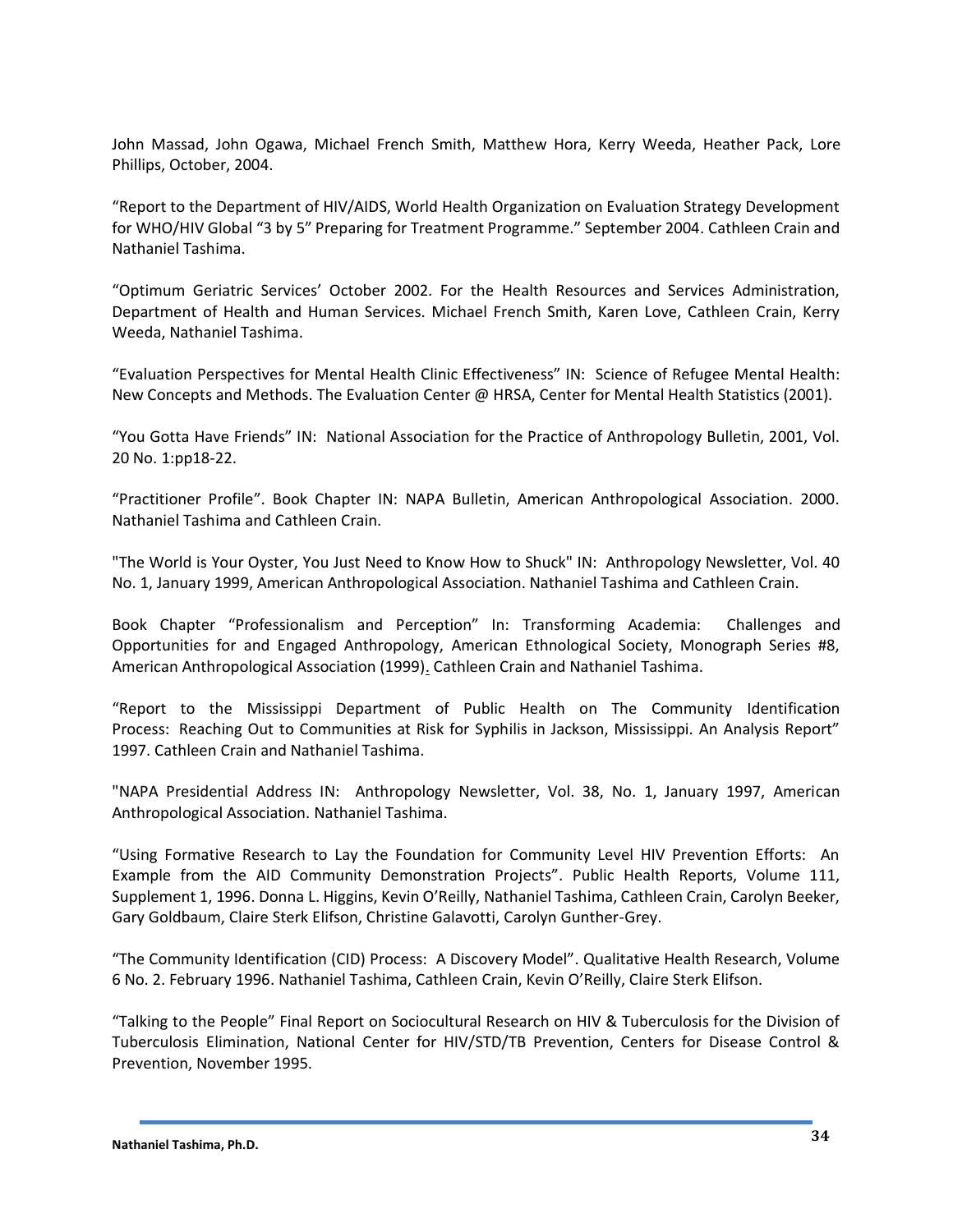"All HIV/AIDS Program Coordination Meeting Final Report" for the Health Resources and Services Administration. March 1995. Ted Karpf, Nathaniel Tashima, Cathleen Crain.

"Determining Our Future: Addressing Elitism in Anthropology". Practicing Anthropology, Volume 17, No. 1-2, Winter/Spring, 1995. Cathleen E. Crain and Nathaniel Tashima.

"Identifying and Accessing Communities At High Risk for HIV Infection." D.L. Higgins, K. O'Reilly, N. Tashima, C. Crain, C. Sterk-Elifson, G. Goldbaum, C. Galavotti, C. Beeker, and C. Guenther-Gray. Public Health Reports, 1995.

"Findings from Tuberculosis Behavioral Research in Communities of Color." Final Report Submitted to the Centers for Disease Control and Prevention (1994). K. Ito, C. Crain, N. Tashima, E. Sumartojo, H. Page, J. Gilbert.

"*Es La Droga Mas Cabrona* - [Sex] Is a Very Powerful Drug". Final Report Submitted to the Centers for Disease Control and Prevention (1992). D. Thomas Rose, Cathleen Crain and Nathaniel Tashima.

"Methods for Identifying Perceptions of Baltimore HIV Services: Barriers and Beliefs Before CARE Act Funding" (N. Tashima, C. Crain and K. Ito) LTG Associates, Inc. Final Report Submitted to the Centers for Disease Control and Prevention (1992).

"Integrating Reality: The Five Fields". Cathleen E. Crain and Nathaniel Tashima; Anthropology Newsletter, Vol. 13, No. 7, October 1992.

"Commentary: Accreditation in Applied Anthropology. The Case for Accreditation of Training Programs". Trotter, Tashima and Crain; Practicing Anthropology, Vol. 13, No. 3, Summer 1991.

Ethics and Practicing Anthropologists' Dialogue with the Larger World: Considerations in the Formulation of Ethical Guidelines for Practicing Anthropologists. M. Jean Gilbert, Nathaniel Tashima and Claudia C. Fishman, University of Pennsylvania, 1990.

"Risk Behaviors and Perceptions of AIDS among Street Intravenous Drug Users". Rhodes, Corby, Wolitski, Tashima, Crain, Yankovich and Smith, Journal of Drug Education, Volume 20, #4, pages 271-288; December, 1990.

"Development of Professional Ethics Guidelines". Nathaniel Tashima and Cathleen Crain. Society for Economic Botany, Annual meeting, Madison, Wisconsin, 1990.

A Final Report of the Proceedings from Hmong In America: A Plenary for Promoting Strategies In Community Development. Tony Vang, Nathaniel Tashima and Cathleen Gretenhart. Lao Family Community of Fresno, Fresno, California 1988.

Final Report: Needs assessment in the Samoan, Thai and Tongan communities in Los Angeles County, Nathaniel Tashima and Cathleen Gretenhart, United Way of Los Angeles, 1987.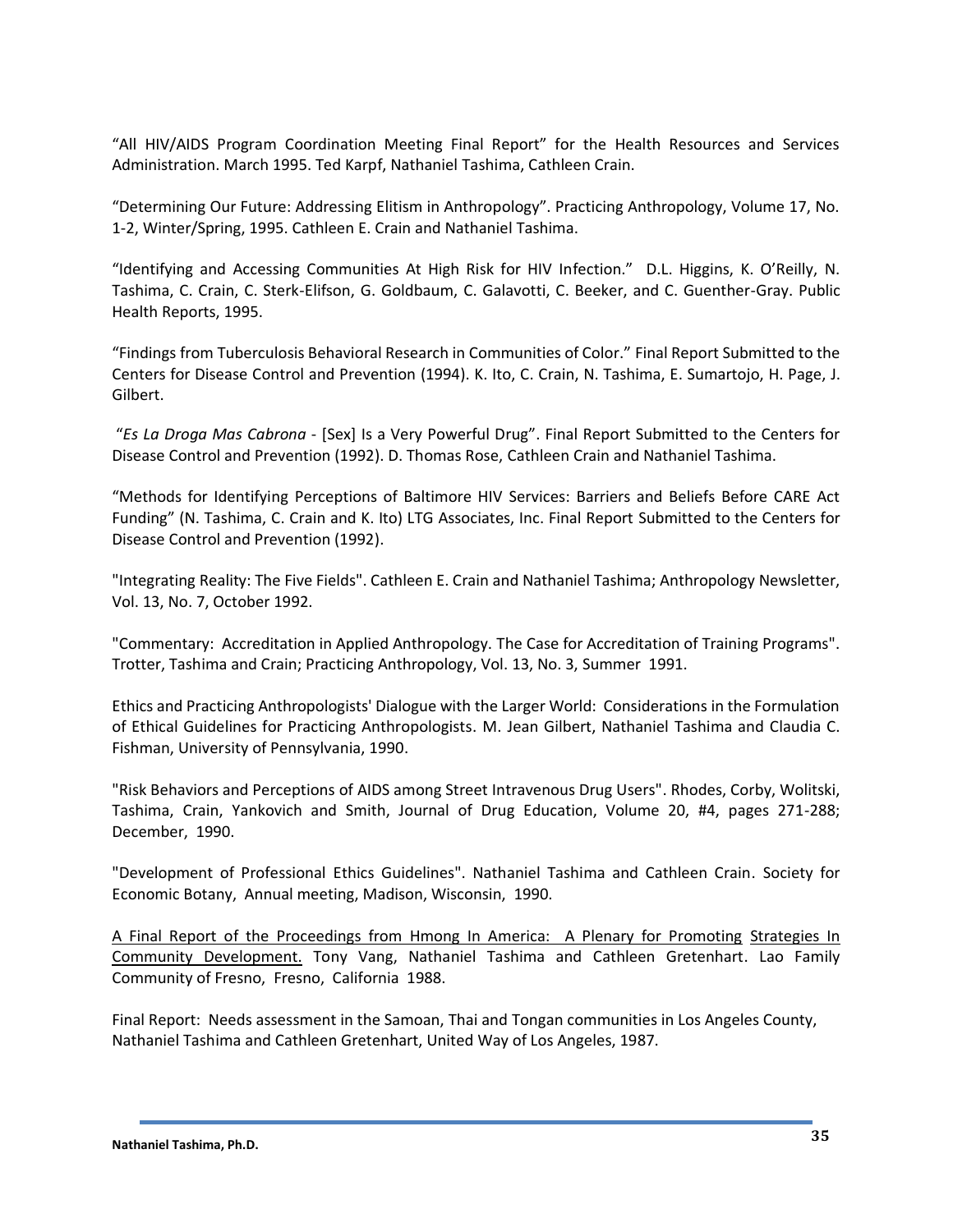Hmong Concepts of Illness and Healing With a Hmong/English Glossary. Kou Vang, Vang Houa Thao, Carmel Simmons, Nathaniel Tashima and Debbie Tom Ramirez. Nationalities Service of Central California, Fresno, California, 1985.

Amaeru: A Japanese American Context for Interdependence. Nathaniel Tashima. Doctoral Dissertation, Northwestern University, Evanston, Illinois, 1985.

Alternative Service Delivery Models in Pacific/Asian American Communities. Janey Egawa, Nathaniel Tashima and Kenji Murase. Pacific Asian Mental Health Research Project, San Francisco, California, 1981. In National Institute of Mental Health Sourcebook-Southeast Asian Mental Health: A Focus on Treatment, Services, Training, Prevention, Research and the Federal Role, 1985.

Help-seeking Behavior and Attitudes of Southeast Asian Refugees. Anson Moon and Nathaniel Tashima. Pacific Asian Mental Health Research Project, San Francisco, California, 1982.

Indigenous Healers In Southeast Asian Refugee Communities. Janey Egawa and Nathaniel Tashima. Pacific Asian Mental Health Research Project, San Francisco, California 1982.

Mental Health Treatment Modalities of Pacific/Asian American Practitioners. Noreen Mokuau Matsushima and Nathaniel Tashima. Pacific Asian Mental Health Research Project, San Francisco, California, 1982.

Mental Health Services for Pacific/Asian Americans (Vol. I and II). Robert B. Yoshioka, Nathaniel Tashima, Margaret Chew and Kenji Murase. Pacific Asian Mental Health Research Project, San Francisco, California, 1981.

Concept Paper: Community Resources Opportunity Project, Southeast Asian Refugee Community, Orange County, California. Nathaniel Tashima and Cathleen Gretenhart. Pacific Asian Mental Health Research Project, San Francisco, California, 1981.

Asian Americans in Psychiatric Systems. Niel Tashima. Presented at the VI World Congress of Psychiatry, Honolulu, Hawaii, 1977. Published in: New Directions in Ethnic Studies: Minorities in America, D. Claerbaut, Editor. Century Twenty-one Publishing, 1981.

Obasama Ni Kaku: Writing for Grandmother. Eugene Tashima and Niel Tashima. Presented at the 8th Annual Conference on Ethnic and Minority Communities, La Crosse, Wisconsin, April, 1980.

Amaeru: A Constellation of Feelings. Niel Tashima and Eugene Tashima. Presented at the 7th Annual Conference on Ethnic and Minority Studies, La Crosse, Wisconsin, May, 1979.

Asian American Mental Health: A Cultural Perspective. Nathaniel Tashima. Master's Thesis, San Diego State University, San Diego, California, 1976.

# *AFFILIATIONS*

American Anthropological Association, Member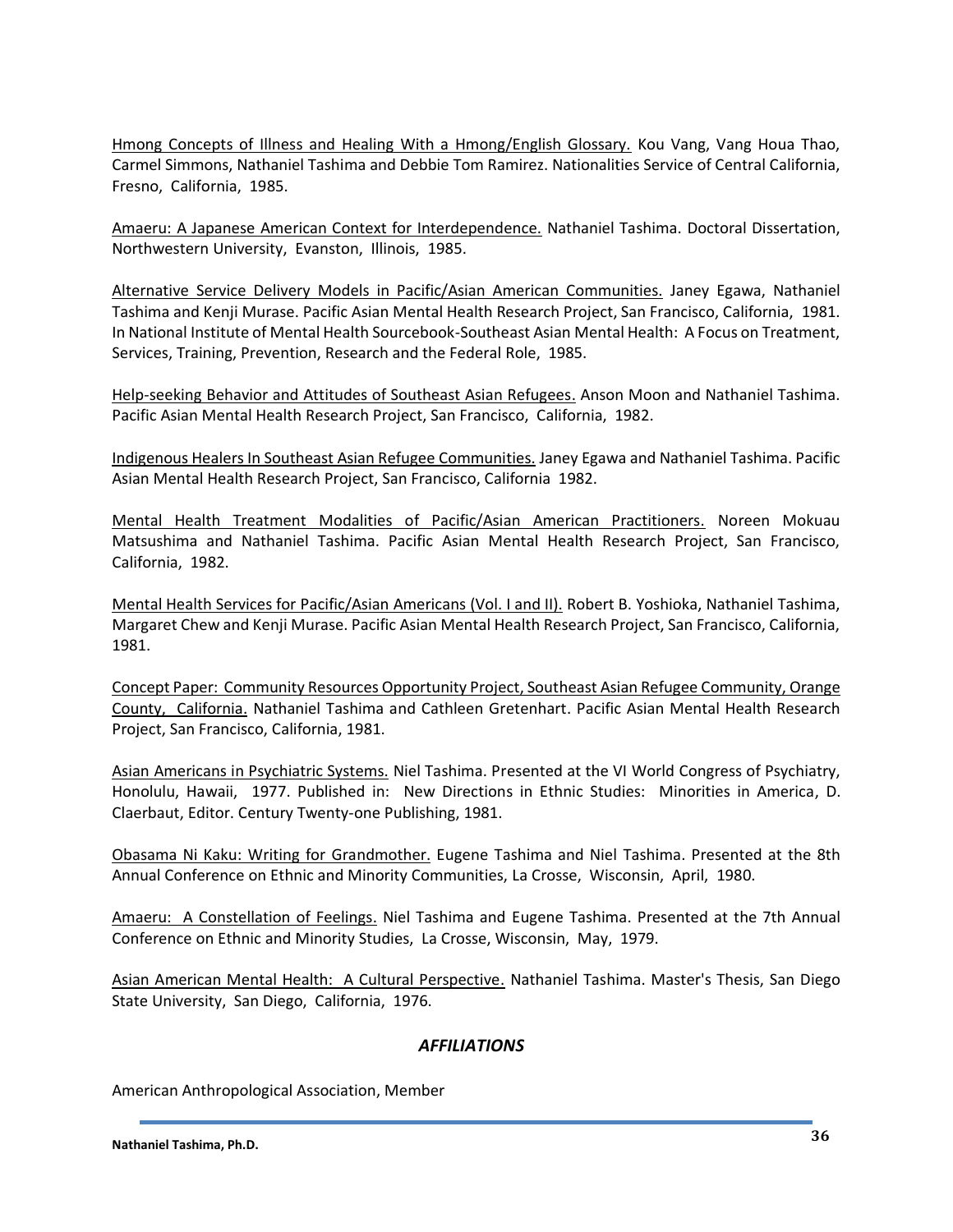National Association of Practicing Anthropologists (NAPA) Mentor Committee, Chair (2012 to present) Organizational Relations Committee , Co-Chair (2020 to present)

Society for Applied Anthropology, Fellow

Washington Association of Professional Anthropologists, Member

Career Readiness Commission, Member

Special Advisor to the Foundation for Women and Children Enslaved by War (WCEW)

## *SELECTED PAST AFFILIATIONS*

#### **Society for Applied Anthropology**

Bronislaw Malinowski Award Committee Member 2006 to 2007 Nominations Committee Member 2009 to 2011

#### **American Anthropological Association**

Practicing/Professional Seat, Executive Board, (2016 to 2019) Member, Ethics Task Force, 2010 to 2013 Member, Committee on Practicing, Applied and Public Interest Anthropology, 2008 to 2010 Member, Nominations Committee 2003 to 2007 Member, Finance Committee, 1999 to 2003 Co-chair, Professional Development Committee, 1997 to 2000 Member, Administrative Advisory Committee, 1997 to 1998 Member, Legislative Steering Committee, 1997 to 1998 Member, Executive Board, 1996 to 1997 Member, Section Assembly, 1996 to 1998

### **National Association of Practicing Anthropologists (NAPA)**

Co-Chair Ethics Sub-committee to Revise the NAPA Ethics Statement (2017-2018) Contributing Editor, Anthropology Works, Anthropology News, 2010 to 2011 Co-chair, Toolkit Committee, 1997 to 2001 Past President 1998 to 2000 President, 1996 to 1998 President-Elect, 1994 to 1996 Treasurer, 1991 to 1994 Mentor Committee, 1990 to 2000

#### **Other Past Organizational Affiliations**

National Register of Health Service Providers in Psychology, Member, Appeal Board, 1995 to 2015 University of California, Merced, Chancellor's Advisory Committee, Member National Commission on Infant Mortality, Commissioner, 2002 to 2004 National Task Force on Pediatric Obesity and Chronic Disease,